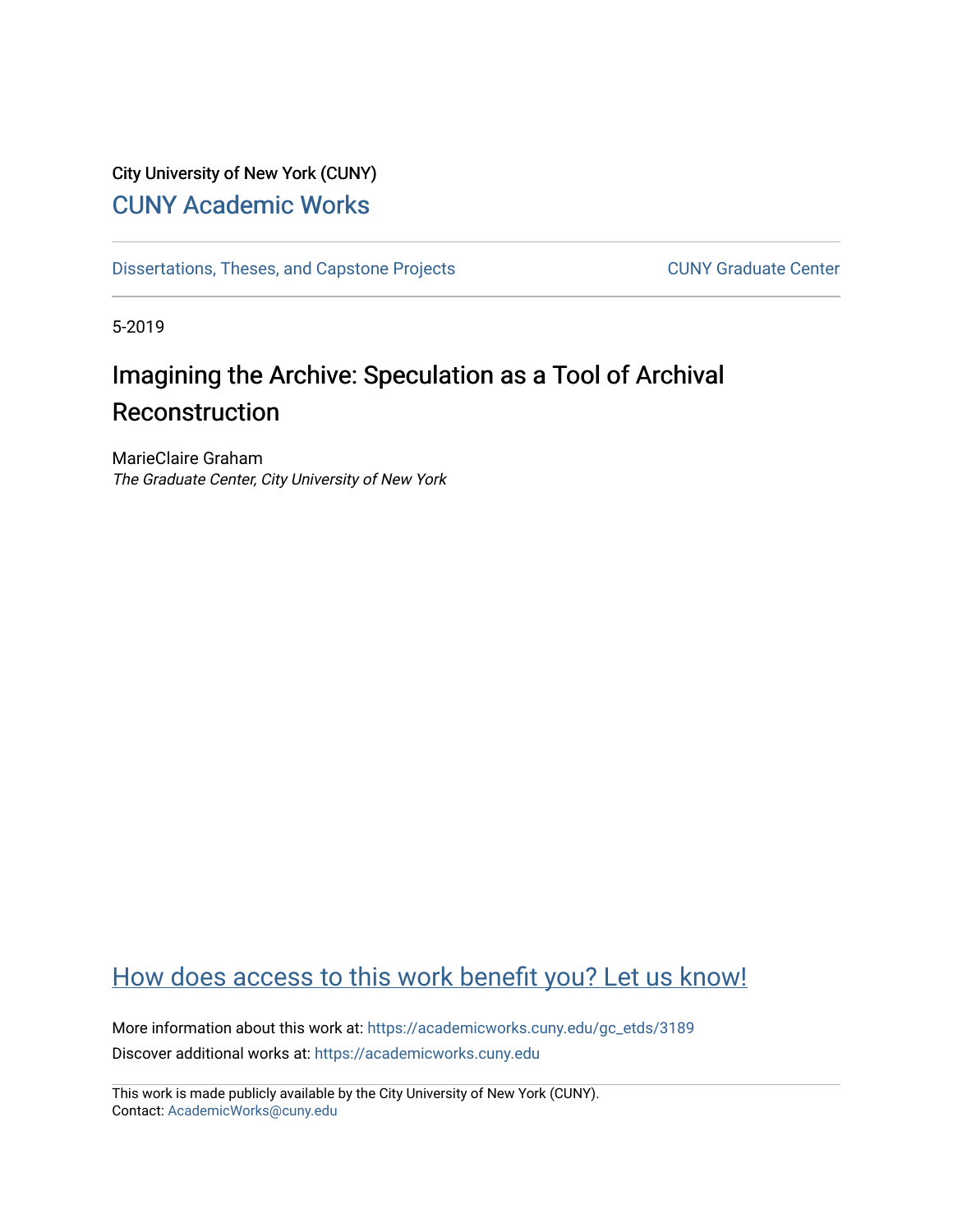### IMAGINING THE ARCHIVE: SPECULATION AS A TOOL OF ARCHIVAL

#### RECONSTRUCTION

by

### MARIECLAIRE GRAHAM

A master's thesis submitted to the Graduate Faculty in Liberal Studies in partial fulfillment of the requirements for the degree of Master of Arts, The City University of New York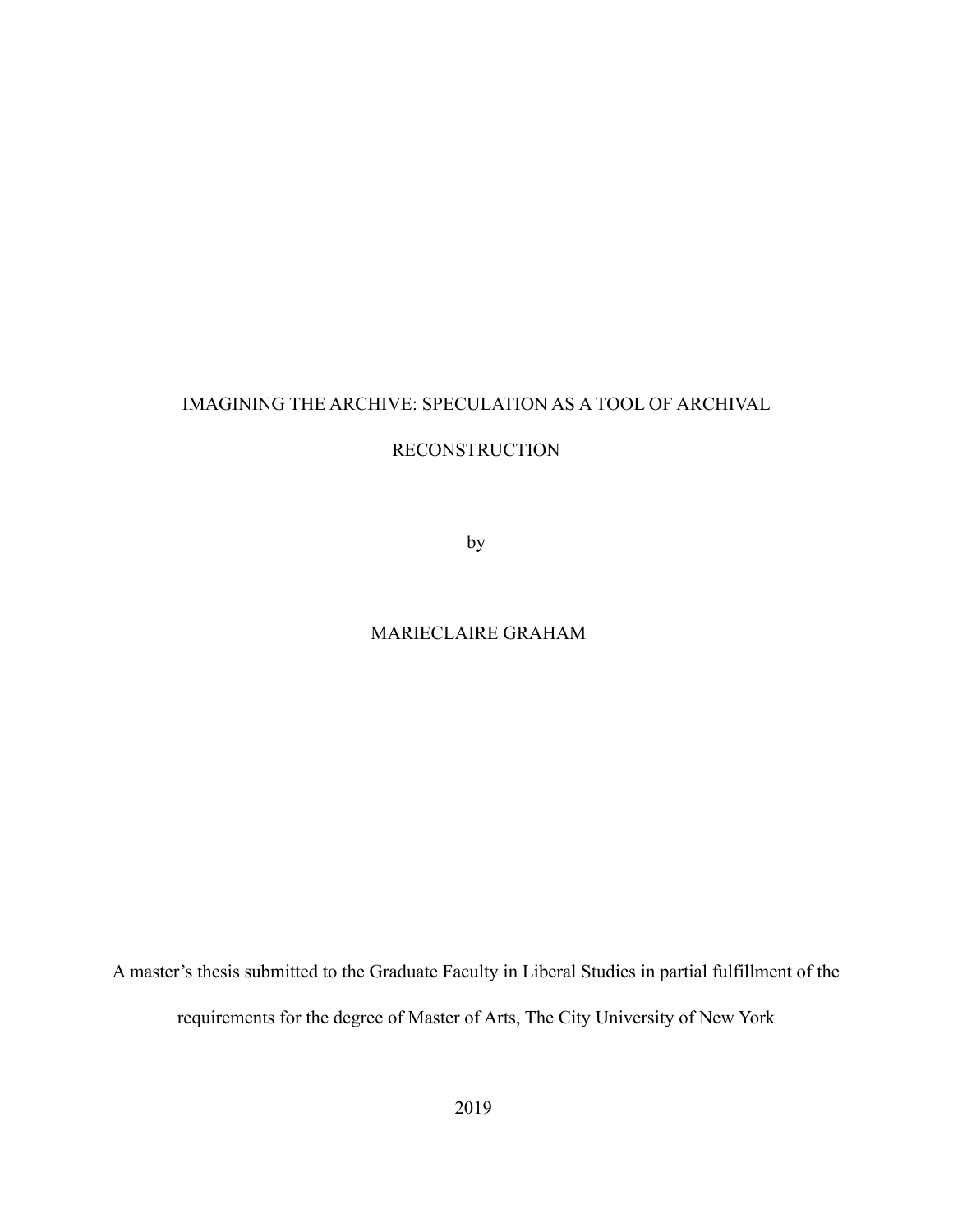## © 2019

## MARIECLAIRE GRAHAM

## All Rights Reserved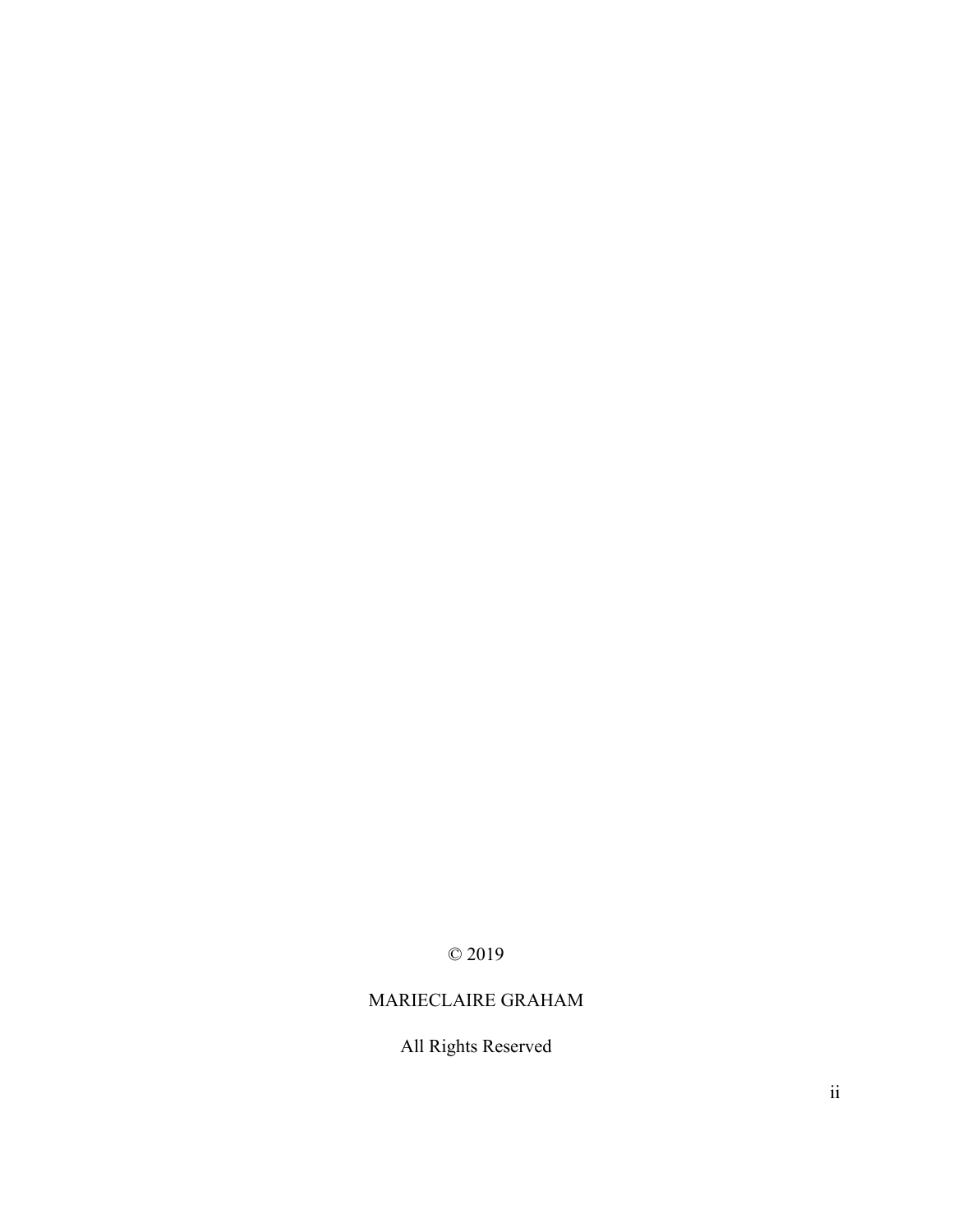### Imagining the Archive: Speculation as a Tool of Archival Reconstruction

**by** 

MarieClaire Graham

This manuscript has been read and accepted for the Graduate Faculty in Liberal Studies in satisfaction of the thesis requirement for the degree of Master of Arts.

 $\mathcal{L}_\text{max}$  , and the contract of the contract of the contract of the contract of the contract of the contract of

Date Duncan Faherty

Thesis Advisor

Date Elizabeth Macaulay-Lewis

Executive Officer

THE CITY UNIVERSITY OF NEW YORK

 $\mathcal{L}_\text{max}$  and  $\mathcal{L}_\text{max}$  and  $\mathcal{L}_\text{max}$  and  $\mathcal{L}_\text{max}$  and  $\mathcal{L}_\text{max}$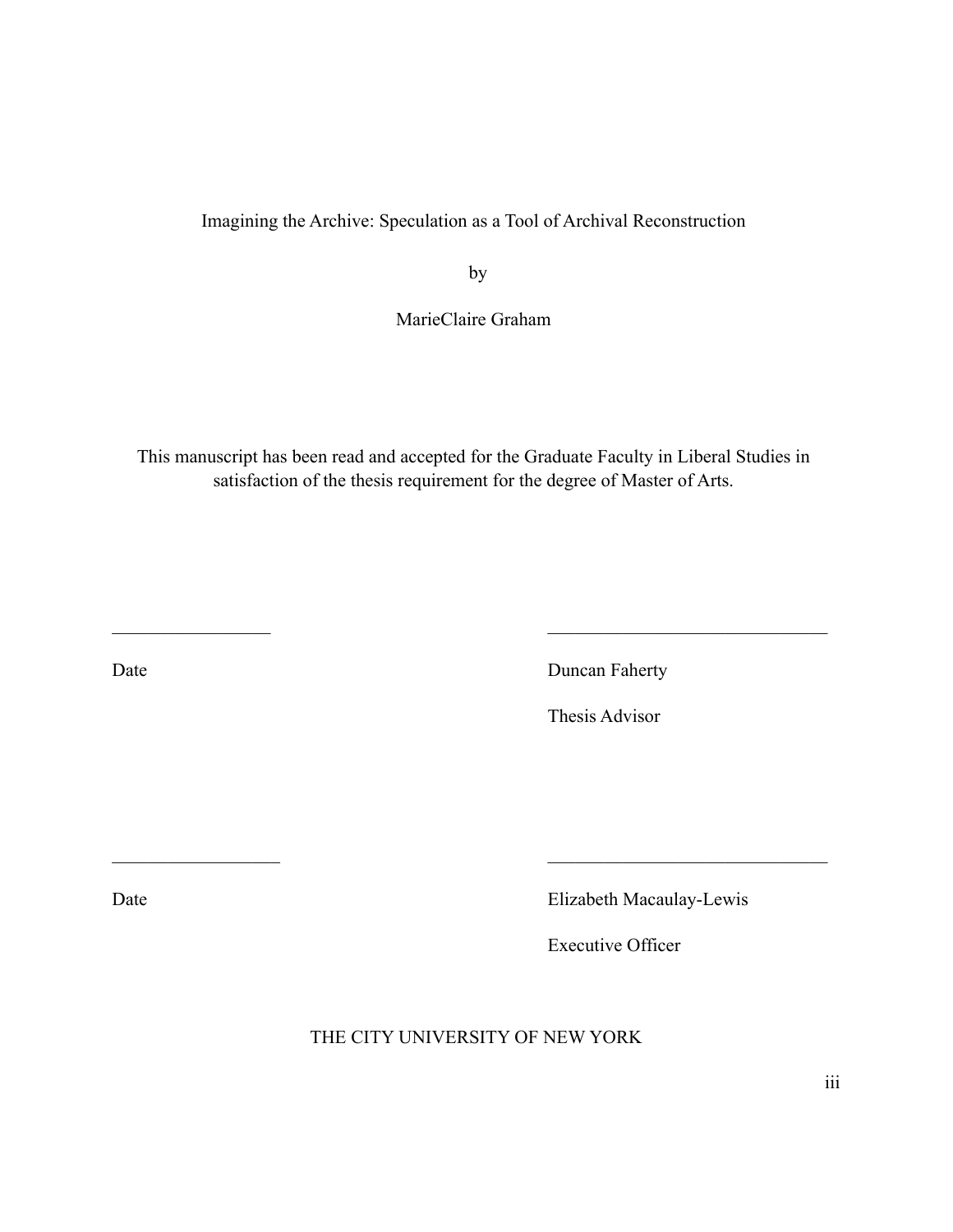#### ABSTRACT

#### Imagining the Archive: Speculation as a Tool of Archival Reconstruction

#### by

#### MarieClaire Graham

Advisor: Duncan Faherty

 This thesis examines a speculative methodological approach towards restoring silenced Black voices in the archive. First, I will discuss the reasons why this work is necessary, exploring the various patterns of muting, distortion, erasure, and disenfranchisement that Black communities experience within the United States in both physical and written forms. The use of speculation specifically addresses the dehumanization that has followed the Black experience in the United States from the earliest violent incarnation of slavery, and creating the foundation of this kind of silencing allows us to understand why speculation, as opposed to other methodological models for archive restoration, is best suited to recovering Black voices.

 Building upon this foundation, this thesis then moves to a close examination of two examples of speculative restoration. The first, *Black Girlhood in the Nineteenth Century*, written by Nazera Wright, works alongside literature and publications from the United States in the nineteenth century that used Black girls as the subjects of stories of morality. Wright challenges her audience to take these stories about Black girls and imagine the perspectives not of the often male or White authors, but of the girls themselves. The second piece I examine, *The Anarchy of* 

iv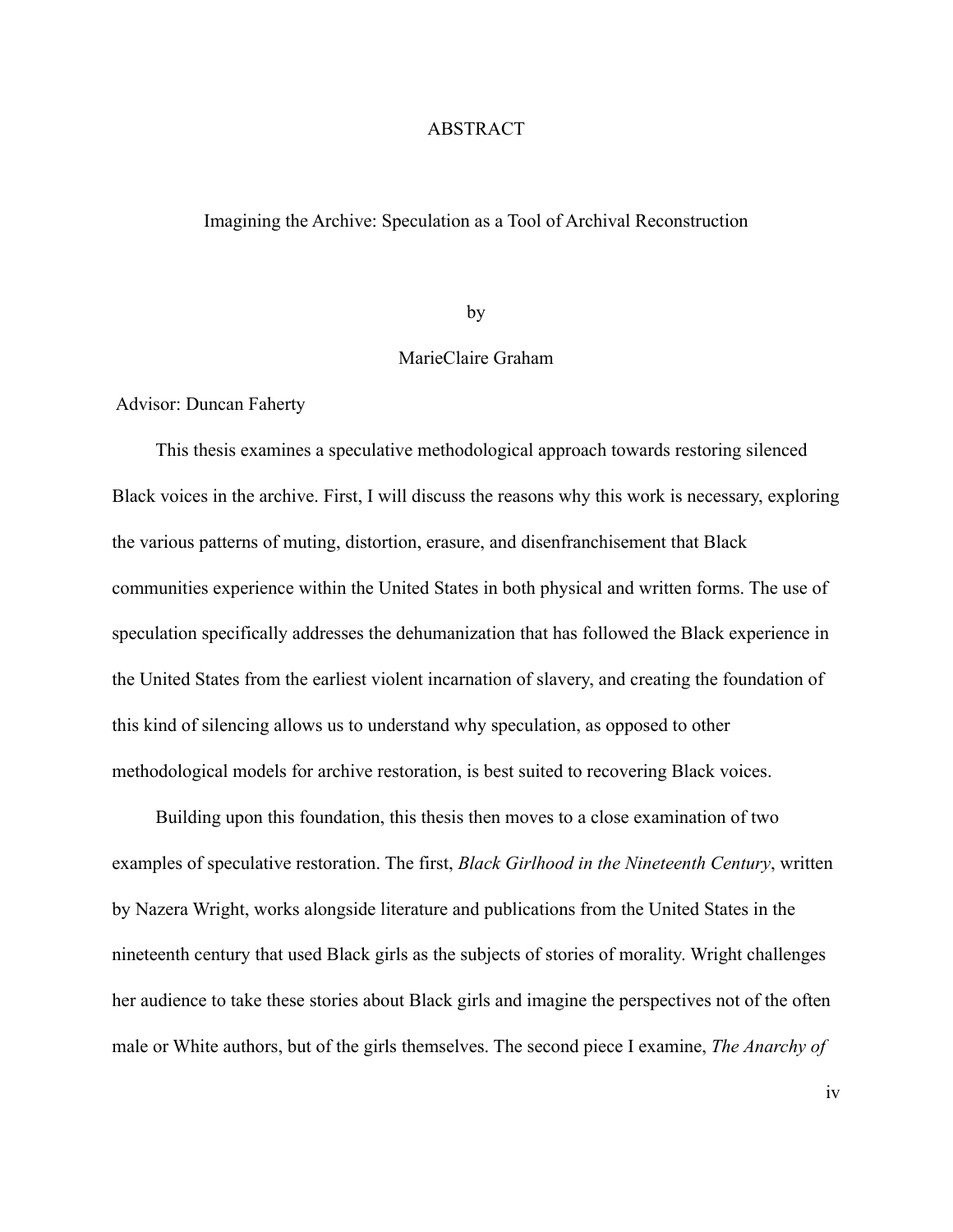*Colored Girls Assembled in a Riotous Matter*, is a speculative history of Esther Brown, a black woman arrested in the early twentieth century, whose life was recorded mainly through mentions in police and hospital reports. Wright brings Esther to life, creating the life she might have had and giving her back the agency of having her life's story focus on her. Both of these authors demonstrate ways in which speculation, even if employed to differing degrees, can restore the emotional truth of Black lives throughout history, when their voices have been silenced in the archive.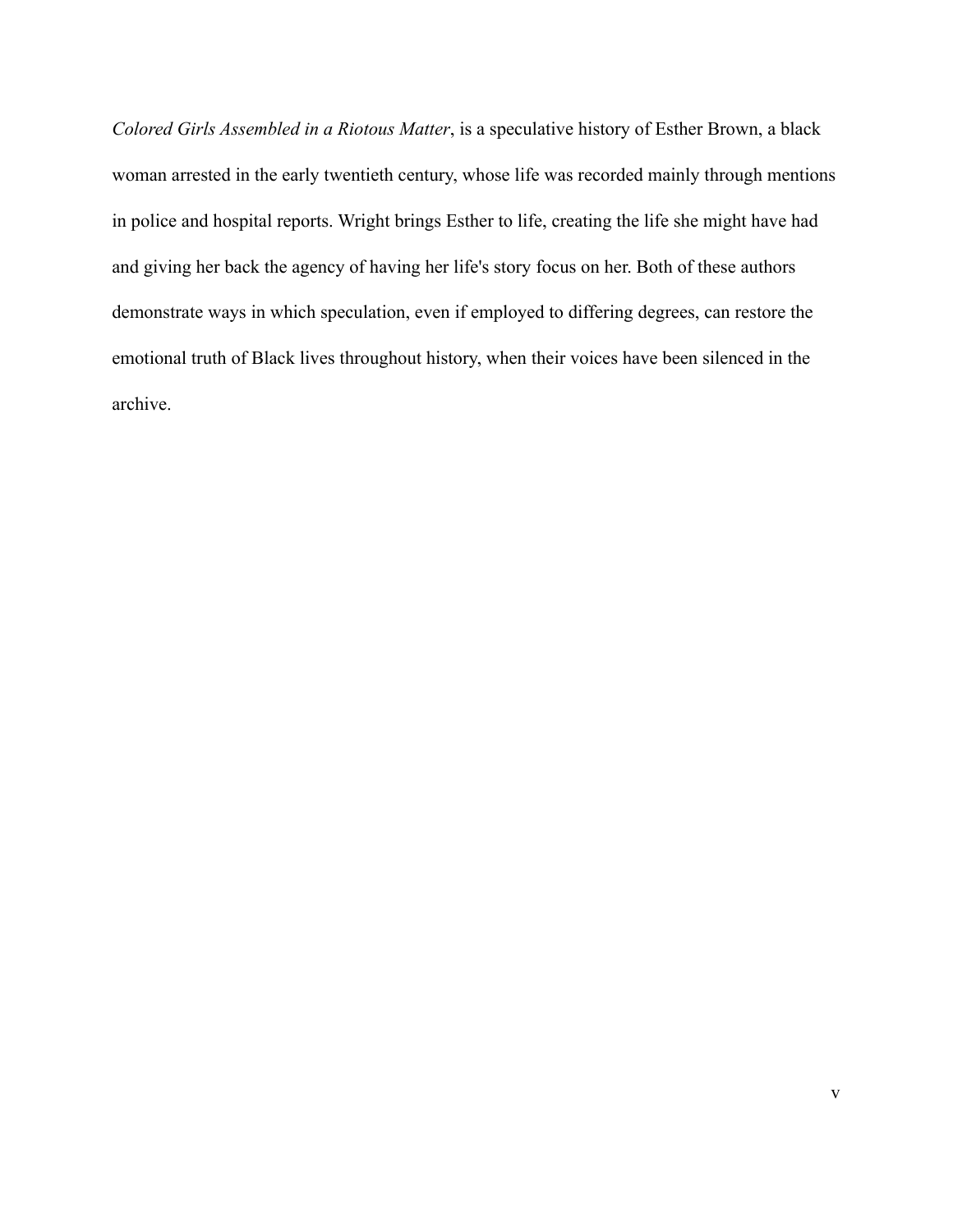### Contents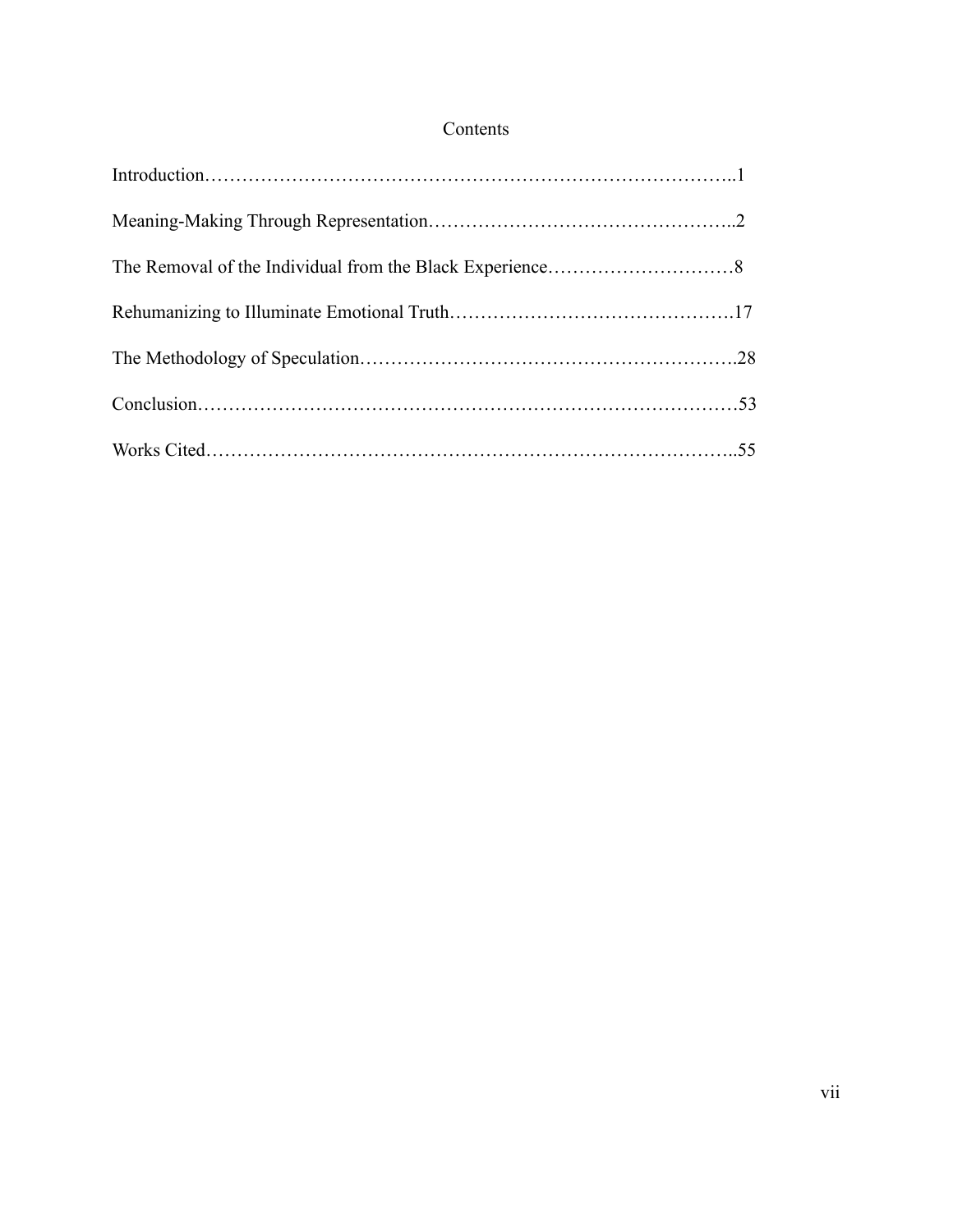#### **Introduction**

Saidiya Hartman opens *The Anarchy of Colored Girls Assembled in a Riotous Manner*  with the name of the subject of her piece, Esther Brown, and this represents the cornerstone of the structure of her methodology. Built on research and reconstruction, Hartman attempts to construct the speculative daily life of Esther Brown and her rebellion against state sanctioned violence perpetuated in the visceral shadow of nominally dissolved slavery. Nazera Wright works to a similar end in *Black Girlhood in the Nineteenth Century*, in which she seeks to use existing pieces of journalism and literature of the nineteenth century in order to understand how the tropes of Black girlhood came to be, and in what ways they obfuscate those girls' humanity. Both of these works serve to illuminate a perspective that does not exist in its entirety as the archive stands now. In doing so, these pieces elucidate a powerful tool in the arsenal of those attempting to recover the voices that have been lost or excised from the record of history: imagination. Employing speculation as a means of cultivating the sparse accounts of the lives of those disenfranchised by power structures within society presents a way of highlighting and attempting to restore humanity to those dehumanized under the pressure of a violent society and the shadow of the origins of Blackness in America as a product of slavery. While Hartman and Wright focus specifically on the voices of Black girls and women, their methodology is a framework that can be transposed to serve other Black voices, and used as a means of reconstructing silences within the archive created by violence and dehumanization.

Starting with contemporary examples of the lives of Black individuals being reduced to consumable stories creates a foundation for understanding how Black voices have been excluded from the archive throughout history, and the specific ways in which the imaginative tool of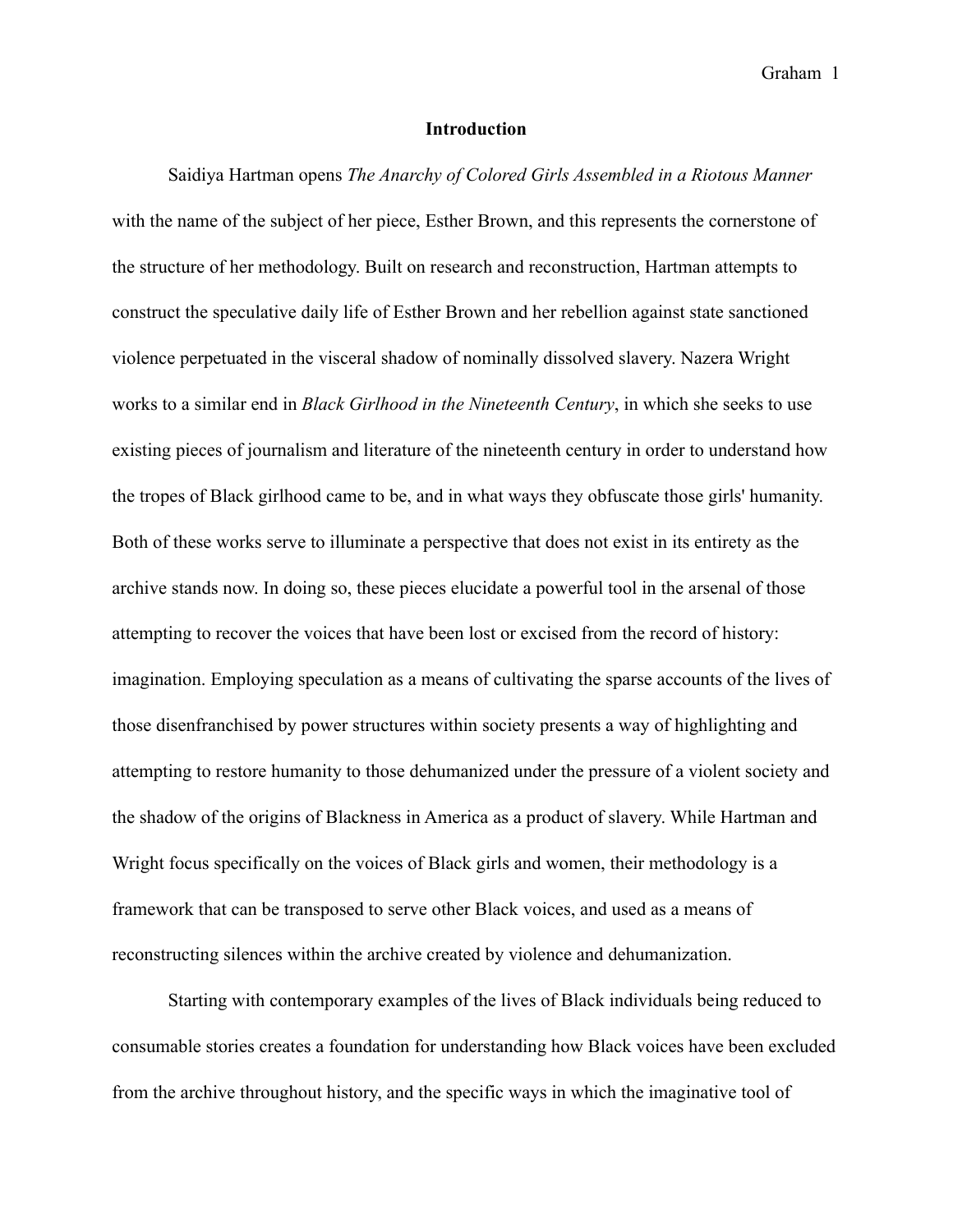speculation can be effectively utilized to reimagine the lived experiences of those who were not able to speak for themselves. Understanding why this restorative work is necessary creates the path that the restoration must take, and allows us to understand efficacy of speculation as a tool of restoring Black voices to the archive.

#### **Meaning-Making Through Representation**

 In *Speculative Blackness: The Future of Race in Science Fiction*, André M. Carrington explores the relationship between popular culture, speculative fiction, and race. He argues that the interaction between genre and the consumer of fictional works establishes the concept of identity, noting that "we have refracted ideas of Blackness through the meaning-making conventions of the genre" (Carrington 2). Carrington positions his investigation as a way to understand the experiences of Black fans in spaces that do not strive to include them, sparked by his own experiences in the world of fandom culture: the groups that arise in response to certain popular media in order to discuss and celebrate that media. Genre, in Carrington's work, is something that is alive. It is a meeting point between the external forces that guide the creation of media (primarily economic concerns), the subject of the media, and the fans inspired by, who inspire in turn, that media's creation. He writes that, "Genre is not a property intrinsic to a text, for my purposes, but a condition *and a product of* interpretation" (Carrington 7). It is this exchange between consumer and media that creates meaning and identity, and it is this exchange that impacts the understanding and discourse of race in the sector of popular culture: "Literary and paraliterary texts function as historical evidence and fodder for argumentation, and along with other mediations, they posit ideas through which we comprehend our place in the world" (Carrington 8). It is through media that one understands their identity as a person unto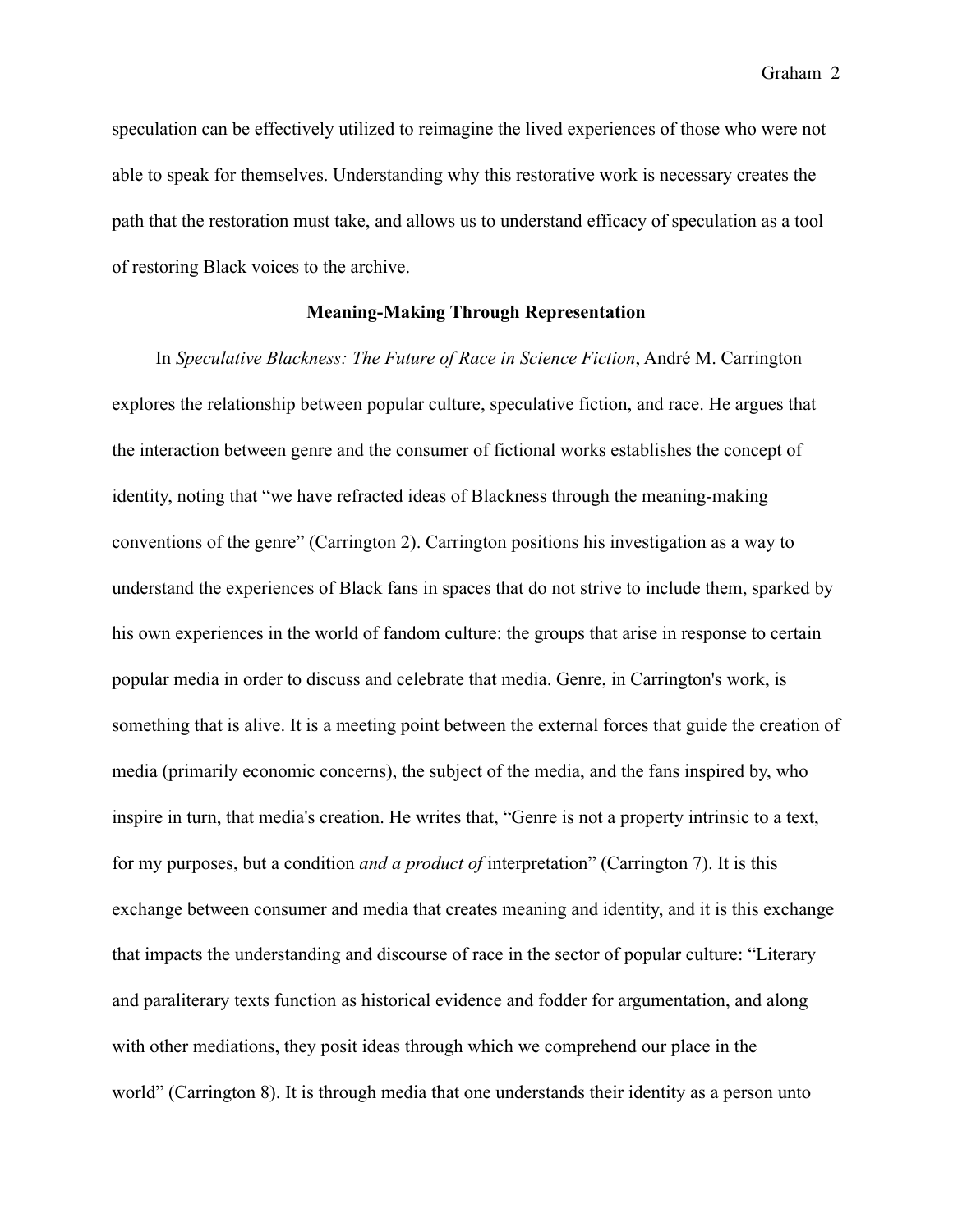themselves, as a figure within a comprehensible narrative, and as a participant in the culture that narrative produces. Speculative fiction makes bare the process of meaning-making that is already inherent in the way we consume media.

Carrington examines science fiction and fantasy works in relation to the Black characters that they may, or may not, contain, as well as the fandom surrounding those pieces. However, of particular interest in the world of speculation is his final chapter, on ways that Black fans have created fan-spaces in which they celebrate the media they consume, despite how that media does not necessarily represent them either on screen or on page. Specifically, Carrington reflects on his work maintaining an internet archive called *Remember Us*, a site that "collected fan fiction, artwork, and video that portray characters of color from popular media (television, film, comics and graphic novels, and print fiction) in primary and pivotal roles" (Carrington 204). The mere existence of *Remember Us* speaks volumes to the interaction between subject and the representation of that subject. It was a space created by Black fans seeking to reimagine the media they already found a connection with, such as the *Harry Potter* series and *Buffy the Vampire Slayer* television show, as something more representative of their own culture and experiences. Both of these pieces of media, along with many others, are largely populated by White characters and actors, giving much of the weight of story, plot, and emotion to non-Black members of any given ensemble. By creating new pieces of fiction and visual art that recenter Black characters into positions of attention, these fans are bringing to light the truth that even in monumentally popular fiction, they must produce their own work in order to feel properly represented by this media. This act of meaning-making, as Carrington has called it, shows how powerful media can be, and how much it can affect one's development of a sense of self and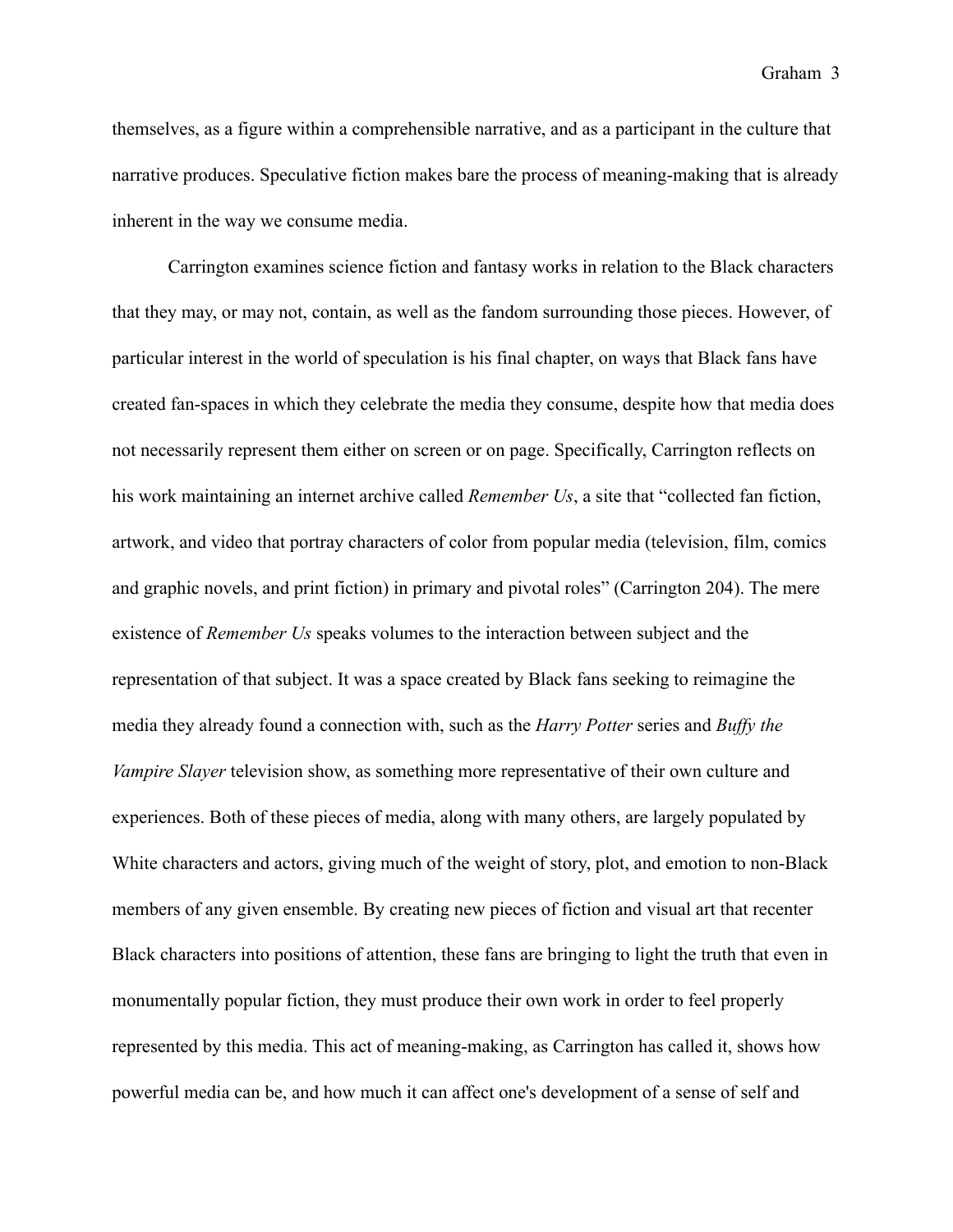identity, to the point that the urge to recontextualize one's identity as Black in the landscape of a resonant story is born. Furthermore, Carrington's project is in and of itself an archive. Collecting these pieces of fan interpretation in one place allows for not just one representation of a Black fan's experiences, but shows the range of individual experiences in how Black fans interact with media and establish identity within that interaction.

This, of course, is nothing close to a new phenomenon. The fan cultures surrounding fiction in literature and television is the newest iteration of a long history of narrative serving as a tool of identity. It is something that spans history, and Lisa Lowe explores a much earlier incarnation of this in *The Intimacies of Four Continents*. Her work takes her to the crucible of race, labor, and movement in the early nineteenth century, and she examines the power and effect of narrative. Lowe dedicates a chapter to exploring autobiography specifically in the wake of the British Empire dissolving its slave trade. Much of her work builds on the exploration of how changing language shaped the practice of "freedom" during a time of political and economic turbulence, when the British Empire was attempting to find ways to replace a workforce that was no longer enslaved. This need shifted the definition of "freedom" as it was employed in practice. Rather than a linear movement from slavery to freedom, Lowe writes that "In the late eighteenth and early nineteenth centuries the narrative of freedom overcoming slavery was canonized in British and European political and economic spheres, in discourses of citizenship, free labor, and free trade" (Lowe 46). Freedom, here, is not something intrinsic unto itself; as Lowe points out, the very definition of freedom was taken over and canonized by imperial powers rather than allowed to exist in the form truest to what it was meant to be. By taking control of the narrative, the empire was able to maintain control of what freedom, in the realm of wage labor, truly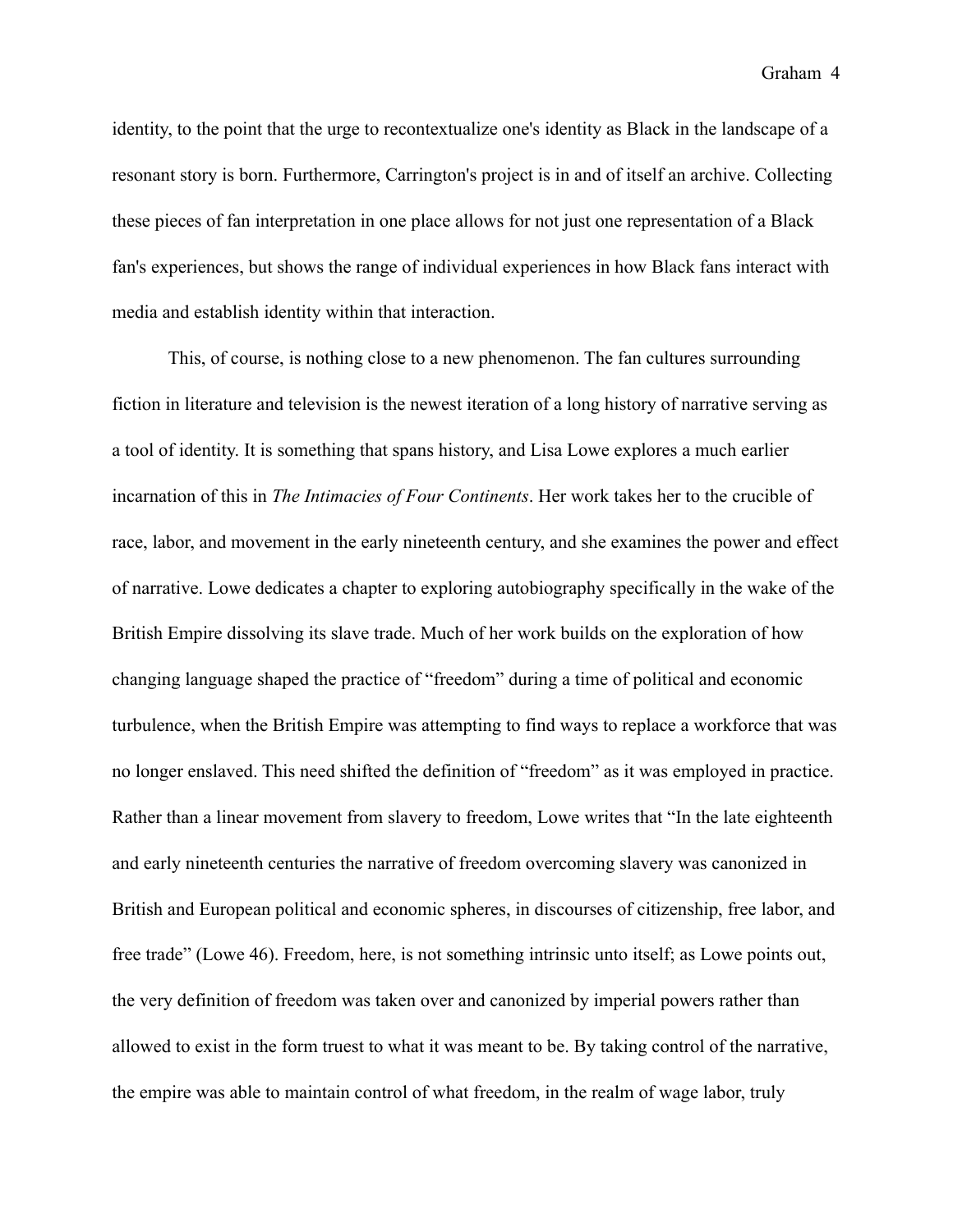entailed, and sculpt it to fit their needs. This is "freedom" in name only, and proves how powerful narrative can be as something to be manipulated and used. The spirit of this controlling of narrative extends to written works, as well. Lowe explores its effects in autobiography, specifically by looking at the paradox presented Olaudah Equiano's *Interesting Narrative*, touted as not only the first autobiography written by a former slave, but "*the* singular narrative demonstrating the overcoming of slavery and fitness for freedom" as cited by "generations of critics" (Lowe 49). However, complications arise when examining the impact of *Interesting Narrative*. It had become a popular work for abolitionists to use as a talking piece in the fight to end slavery, but Lowe points out that it is still only the retelling of a singular experience, and in using this one work as a touchstone for the global experience of slavery, it reduces that experience to a single, linear point in time. She writes, "As the autobiographical subject writes his life, and comes to possess the meaning of slavery as his own "past," the genre does the work of subjugating the history of the collective enslaved within a regulative temporality in which slavery is only legible as a distant origin out of which the free modern subject can emerge" (Lowe 50). Not only does the ubiquitous proliferation of Equiano's story eclipse the voices of others who endured slavery, it creates the belief that slavery itself is a universal experience, that one story can accurately account for the lived reality of those who experienced it. Furthermore, *Interesting Narrative* reinforces the role of Blackness, and freedom from slavery, already embedded in the cultural imagination. Lowe compares Equiano's story and impact against another autobiography of the time, Benjamin Franklin's. Where his story is a contemporary one, and even contains the same overarching theme of the "self made man" that Equiano's does, Franklin's story stands as a testament of his life and accomplishments, "Yet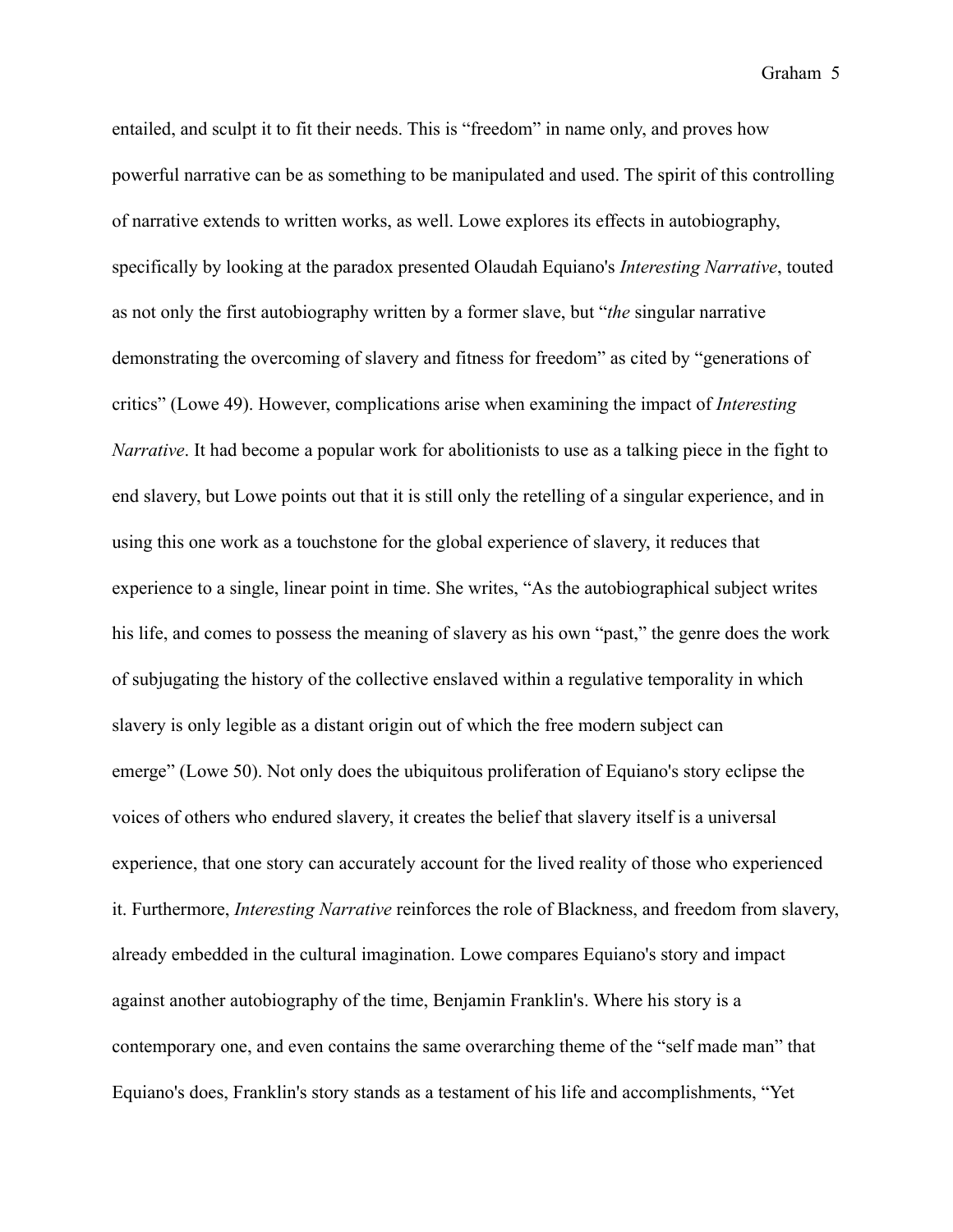while Equiano's autobiography also exemplified reason, probity, humility, and thrift, the narrative of the self-taught former slaveis marked, again and again, by the limits to his attainment of freedom" (Lowe 51).

The work Lowe does with examining autobiography lays down the foundation of important threads to follow in the quest to understand where the need for archival restoration arises from. From its earliest incarnation, Black-authored literature has been transformed by non-Black audiences into something both representative of Black experiences as a whole and, simultaneously, obfuscating the reality of those experiences. In the case of Equiano, his life story became a tool of abolitionists, and a reinforcement that of the concept that living as a former slave, a Black former slave, means always entirely tying your achievements, aspirations, and accomplishments into the narrative of earning freedom. For Equiano, even when using his own words, he was denied the chance to curate his own life and present himself as anything other than the image of the hard-working former slave, yearning for the liberal ideal of freedom. Importantly, we cannot say if this image did or did not align with Equiano's desires in selfidentification, but because this pattern repeats through to today, we can understand that no matter his specific experience with the reception of his work, it falls into a broader trend of Black works and voices being disenfranchised. From Carrington's work in the realm of current, popular fiction, we can see that across spaces of creation of narrative that the Black experience is inevitably shaped by the White environment in which those spaces are forged. Centuries ago, a precedent was set that Black works belong to a public waiting to use them, rather than to those seeking to convey the truth of their own stories, emotions, and experiences.

It is precisely this that creates a point of entry into archival restoration. Both the archive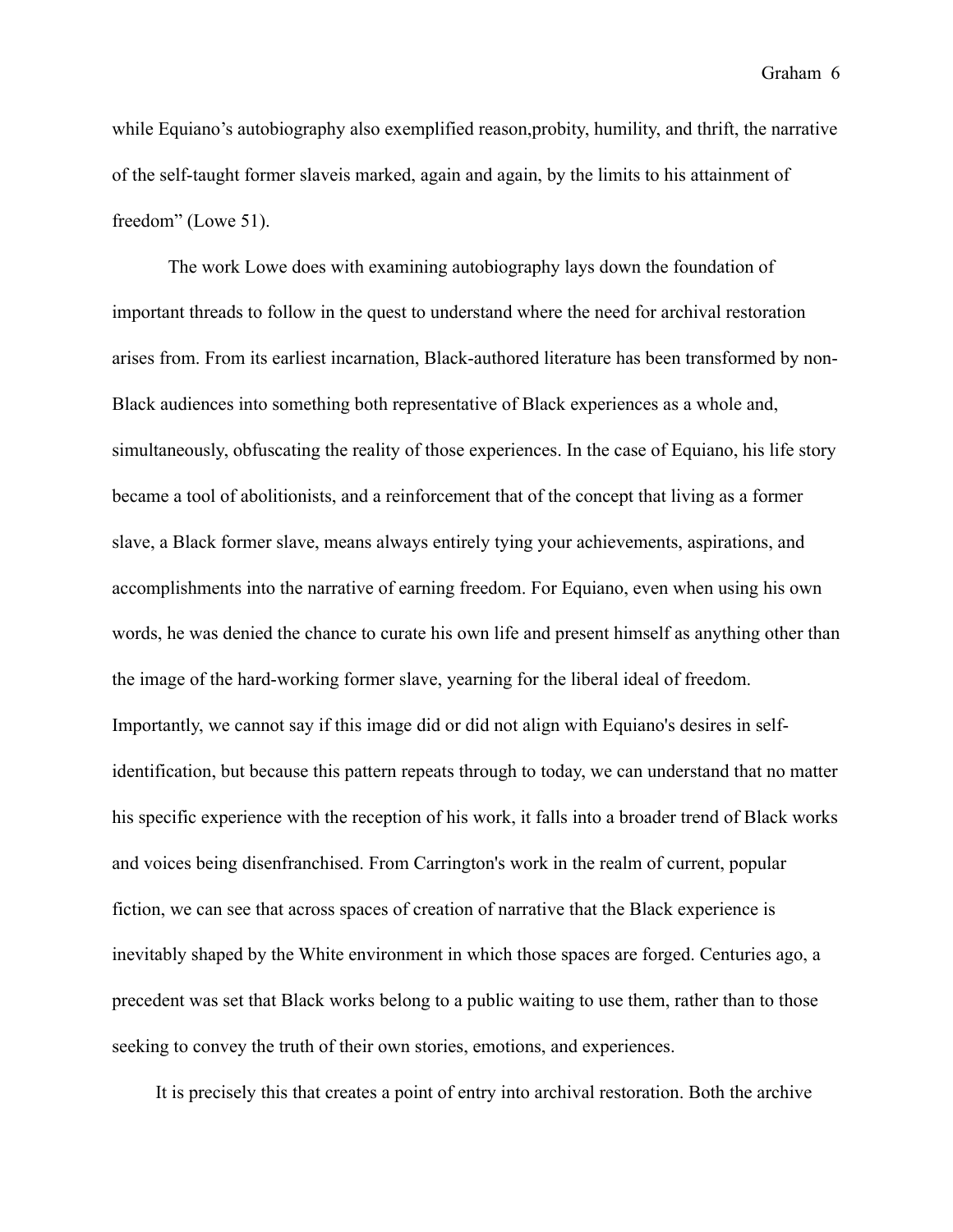and the desire to restore what has been excised are vast concepts, and the task of this work is shaped by the specific way certain voices have been removed. We have seen the way narrative can be usurped as a tool to shape the perception of either its subjects or its authors, and how speculation offers a space to those disenfranchised voices that does not exist in the current discourse or archive. However, the worlds of fiction and autobiography allow for authors or even researchers more flexibility in projecting their own experiences into spaces that should, but do not, welcome them. Moving from the realm of engaging with fiction to reconstituting history necessitates a change in procedure and source material. If speculation is the process of taking what exists and building from that, then at this juncture, the first major hurdle is finding that which exists, something that is often intrinsically tied to the voices of the community that one is seeking to reconstruct. Jose Muñoz explores this phenomenon in his restoration of queer voices and experiences in *Ephemera as Evidence: Introductory Notes to Queer Acts*, creating the premise that it is an essentially queer experience to have the records of those experiences exist as "ephemera." Muñoz writes, "This has everything to do with the fact that leaving too much of a trace has often meant that the queer subject has left herself open for attack. Instead of being clearly available as visible evidence, queerness has instead existed as innuendo, gossip, fleeting moments, and performances that are meant to be interacted with by those within its epistemological sphere—while evaporating at the touch of those who would eliminate queer possibility" (Muñoz 6). There is a specific relationship that exists between evidence and experience. Muñoz is speaking here to the fact that those within the queer community have been forced by the threat of danger to leave little trace of their existence. Ephemera becomes an appropriate descriptor because that is the nature of the queer fingerprint: moments within the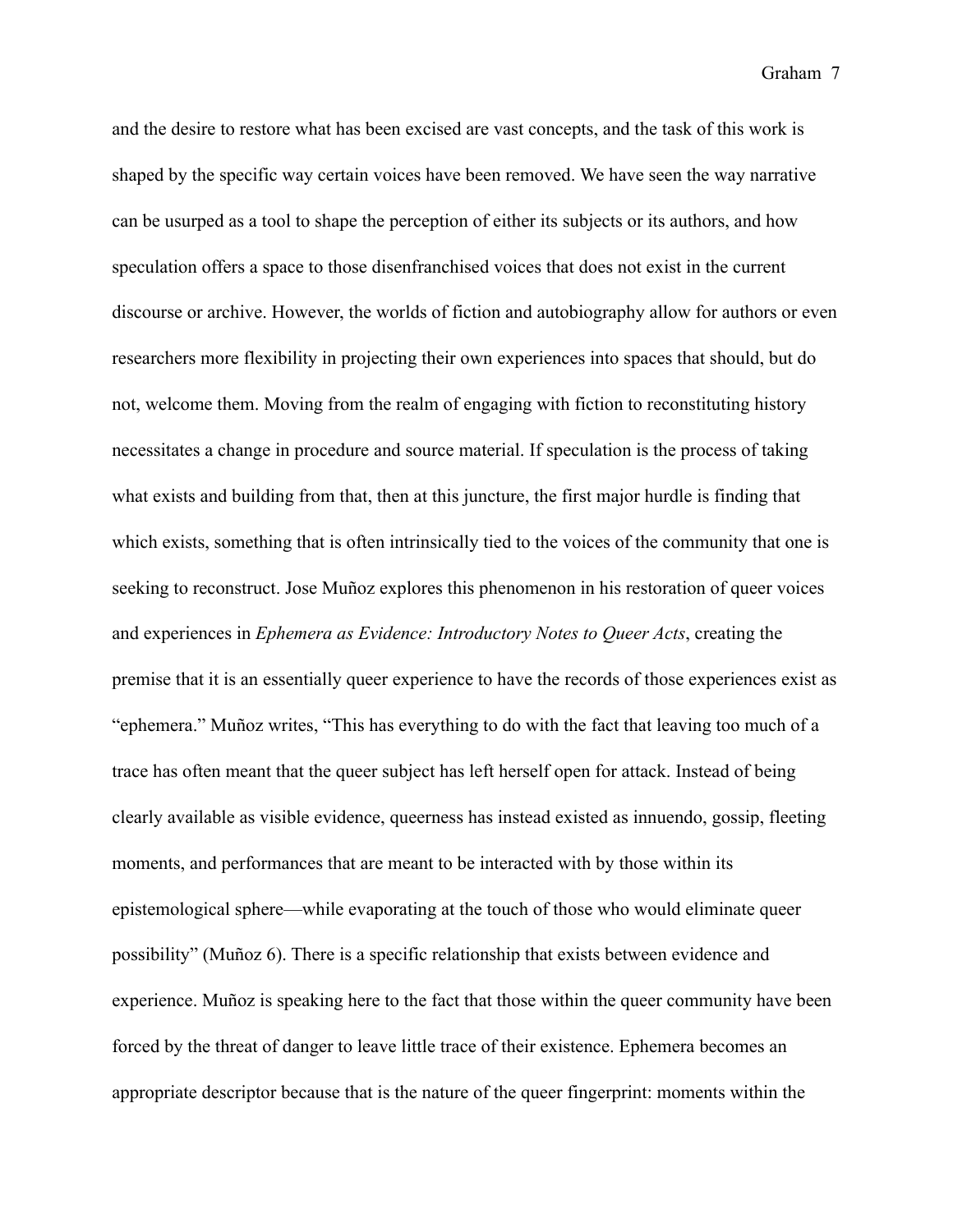history of this community are meant to last for as long as they are occurring for fear of attack. In trying to explore moments in queer history, Muñoz acknowledges that the subject of his research has indelibly changed the nature and methodology of that research.

 These examples are, on one level, specific to the communities and events that these authors have chosen to focus on. However, despite the disparate natures of fanfiction, nineteenth century autobiography, and queer theory, they all speak to the power of narrative, and the way that across time, individuals seek to understand themselves and the world through the written word. Furthermore, narrative itself can be a tool of repression and silence. These silences shape the way the broader world understands the experiences and history of historically oppressed communities. Without an archive to preserve the voices of marginalized peoples, the power to shape their stories lies in the hands of those with the means of creating archives. When those people are not members of these marginalized communities, the records they keep and pass down through generations provide a manipulated, filtered, and even biased view and understanding of the lives they are, or are not, recording.

#### **The Removal of the Individual from the Black Experience**

 The restoration of voices to the archive must, then, be shaped by the subject of that research. Turning to the experiences of Blackness, the first step in examining the structure of speculative restoration is to look at the forms the records of Blackness have taken. Nicole Fleetwood gives us language to work with in *On Racial Icons: Blackness and the Public Imagination*, which, though it is primarily concerned with the current state of Blackness in the United States, is built on the concept of the icon, "a notable public person who represents a set of attributes, traits, or talents valued by a given society" (Fleetwood 7). In this way, icons are not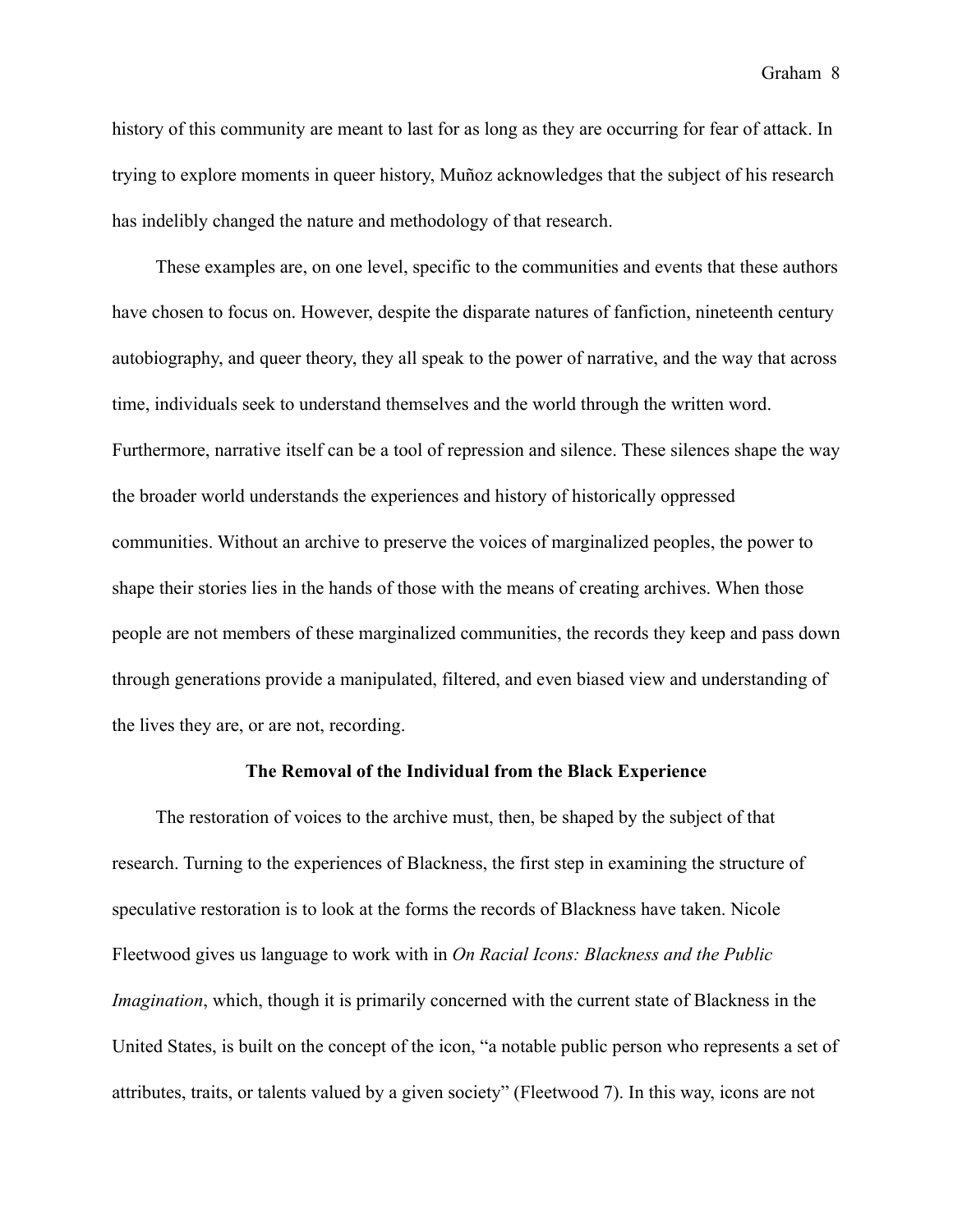people in the way of human multidimensionality; they serve as a fixture of the public imagination. They are inherently consumable, a theme that follows the Black experience in the United States. Iconicity itself is not singularly experienced by the Black community; rather, Fleetwood uses iconicity to explore the image of Blackness in the United States from the middle of the twentieth century to the present day. She explores a few different archetypes of Blackness: the politician, the athlete, and the celebrity, writing, "The racial icon is both an exceptional and a common figure. She or he is exceptional as a symbol of overcoming racial inequality and perceived inferiority; she or he is common, given the American public's familiarity and investment in exhausted notions of race, nation, and (under)achievement. Whether a selfconscious and deliberate construction or a product of circumstance, the racial icon—as image, political figure, celebrity, or sports hero—conveys the weight of history and the power of the present moment, in which her or his presence marks the historical moment" (Fleetwood 10). Black iconicity only develops because of the narrative of Blackness, the way that it has become a fixture of discourse and imagination. Rising to a position of fame and notoriety implies that the opposite must exist far more commonly within Black communities. Great achievement is measured by what Fleetwood calls the perceived "underachievement" of Black Americans. Racial iconicity is indicative of the way that Blackness has become a construct of the public imagination.

This is something that Fleetwood shows by examining the way Black icons come to be, a particularly salient process in the case of the Black celebrity. In beginning her exploration of Diana Ross' rise to fame, Fleetwood writes, "Moreover, it is an investment made not only by the aspiring celebrity and entertainment industries hoping to capitalize but also by a willing public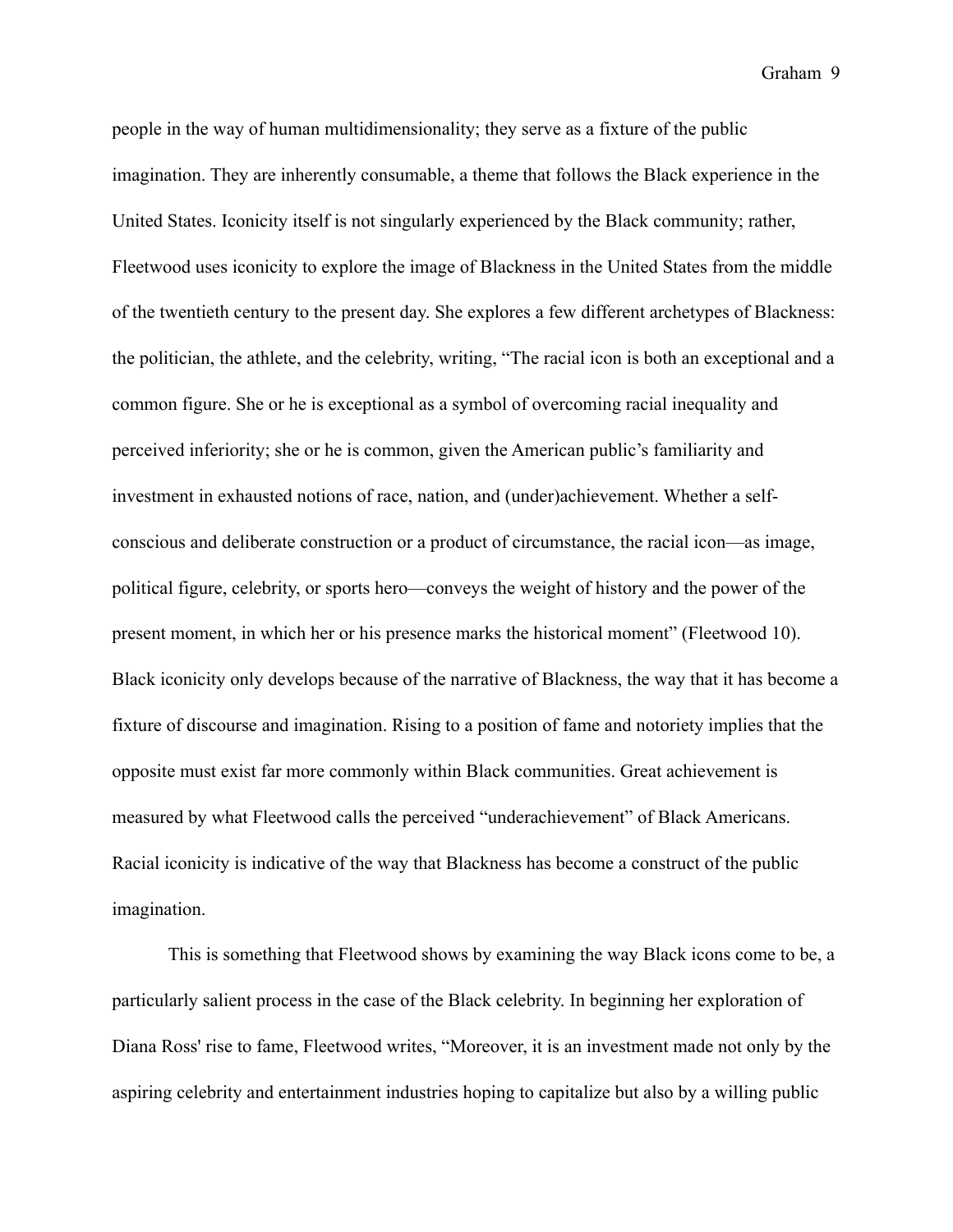that ultimately judges whether one has reached this vaunted status. The celebrity icon's image is devoured and regurgitated by rabid fans, casual onlookers, and media producers. Envied and desired by many, she is the object of fantasy" (Fleetwood 55). In these lines, Fleetwood establishes the pattern of public engagement and external force and acceptance. The choice to become a celebrity, in at least the twentieth century, is certainly a choice made by the individual. But the path into that stardom is one constructed by those with a stake in a celebrity's success, and the public that affords them the attention, time, and money that is required to reach celebrity status.

Diana Ross' career lays bare the way that one's image must be carefully cultivated in order to gain acceptability, specifically concerning the negotiation between race and societal standards. Fleetwood writes, "The making of Diana Ross as a black celebrity icon in the late 1960s / early 1970s, as she transitioned from being a member of the Supremes, is a fascinating case study in how the artist and her producers were able to incorporate certain racial markers of difference into her image and persona while simultaneously cultivating her as an exemplar of cultural assimilation" (Fleetwood 57). It was not enough to rely on the simple authenticity of talent, or even the desire for stardom. Rather, Ross' image had to be created by herself and the producers surrounding her, and it had to take into consideration the conflicts between race and the ideal of "assimilation," something able to be consumed by a large audience already immersed in the specific culture of the United States. A culture, as we have seen in Lowe's work, that is built on the power structure forged in colonialism and catering to the White ideal, and necessarily differentiates experience based on race. Fleetwood emphasizes this point when she states, "*To stand apart* and *to stand for* are the jobs of the racial icon" (Fleetwood 10). Racial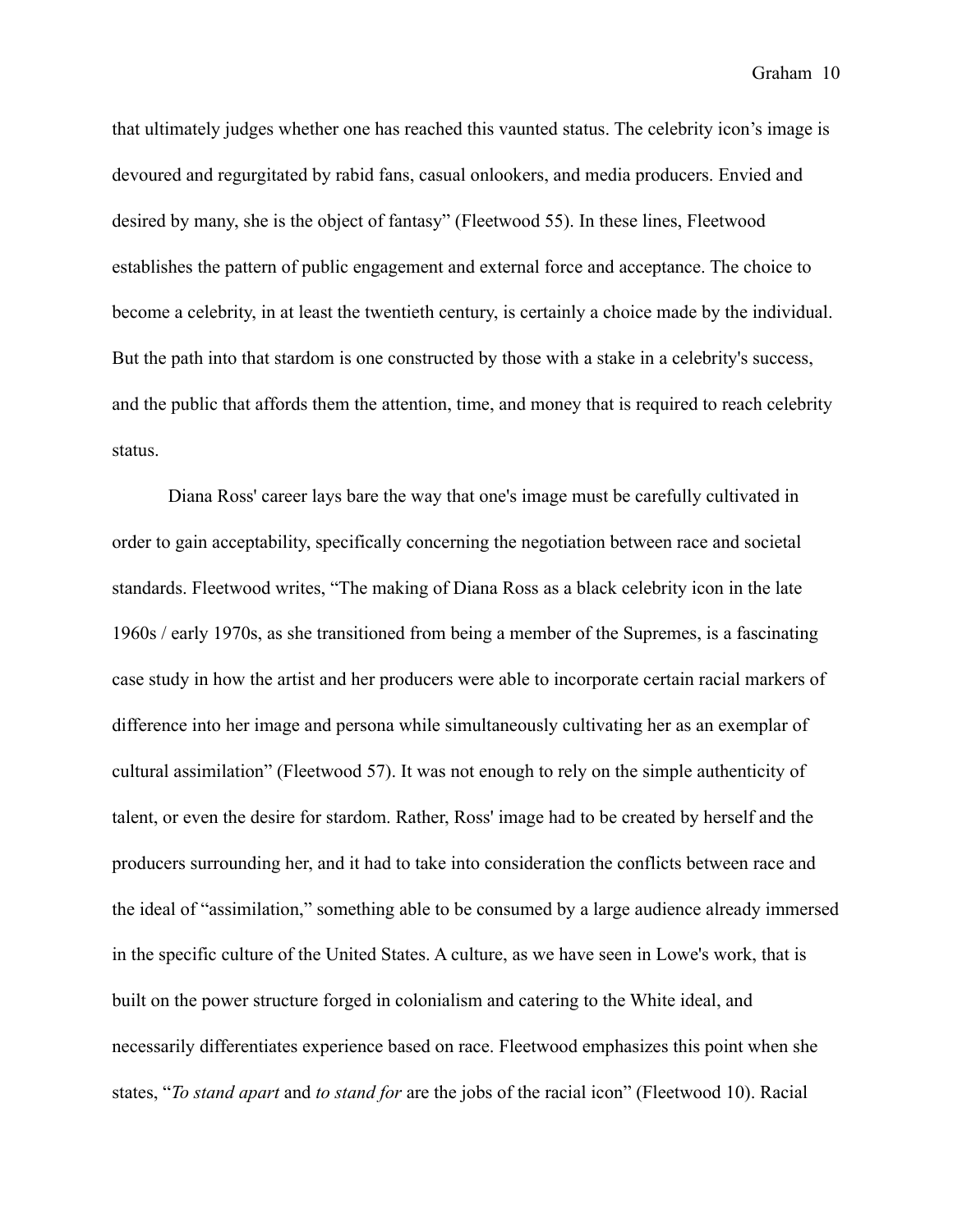icons, Black icons, are not people unto themselves; they are not even celebrities unto themselves. They must, simultaneously, act as ambassadors of their race while reinforcing the image of American prosperity and celebrity culture. Evidence of this is seen in how Ross, who began her career as a singer, developed into a touchstone through which we can "trace important developments in black politics and visibility and in the mainstream incorporation of aspects of black culture into American entertainment industries" (Fleetwood 58).

This is most visible in Ross' rise to fame at Motown. As an industry, Motown was incredibly exacting in how its stars looked and behaved. Fleetwood quotes Mary Wilson, a former member of the group The Supremes, the group that Ross rose to fame within, saying that Motown was modeled after the "charm schools" of movie studios in 1930s and 1940s, and that in a decade of rebellion, Motown came across as "archaic" (Fleetwood 62). During her time at Motown, Ross' name was changed from Diane to Diana to appear more sophisticated and adult, and she, along with many other singers, was coached to perform in a certain style that appealed to a "mainstream acceptability" no matter if the style was in opposition to a singers' preferences, in order to prevent creating an image of "black excess" (Fleetwood 62). The tightrope that Motown performers were made to walk on is a perfect distillation of Fleetwood's concept of *standing apart* and *standing for*. The repackaging of Blackness as something palatable to broad, non-Black audiences meant not denying the racial element of Motown's performers and music, but also purposefully separating performers from any hint of superiority, boldness, or unpleasantness; in Fleetwood's words, "[Motown] manufactured black music and black appearance as endlessly pleasurable and accessible to multiple audiences in the United States and beyond" (Fleetwood 61). Wilson called Motown's practices archaic, and there is plenty of truth in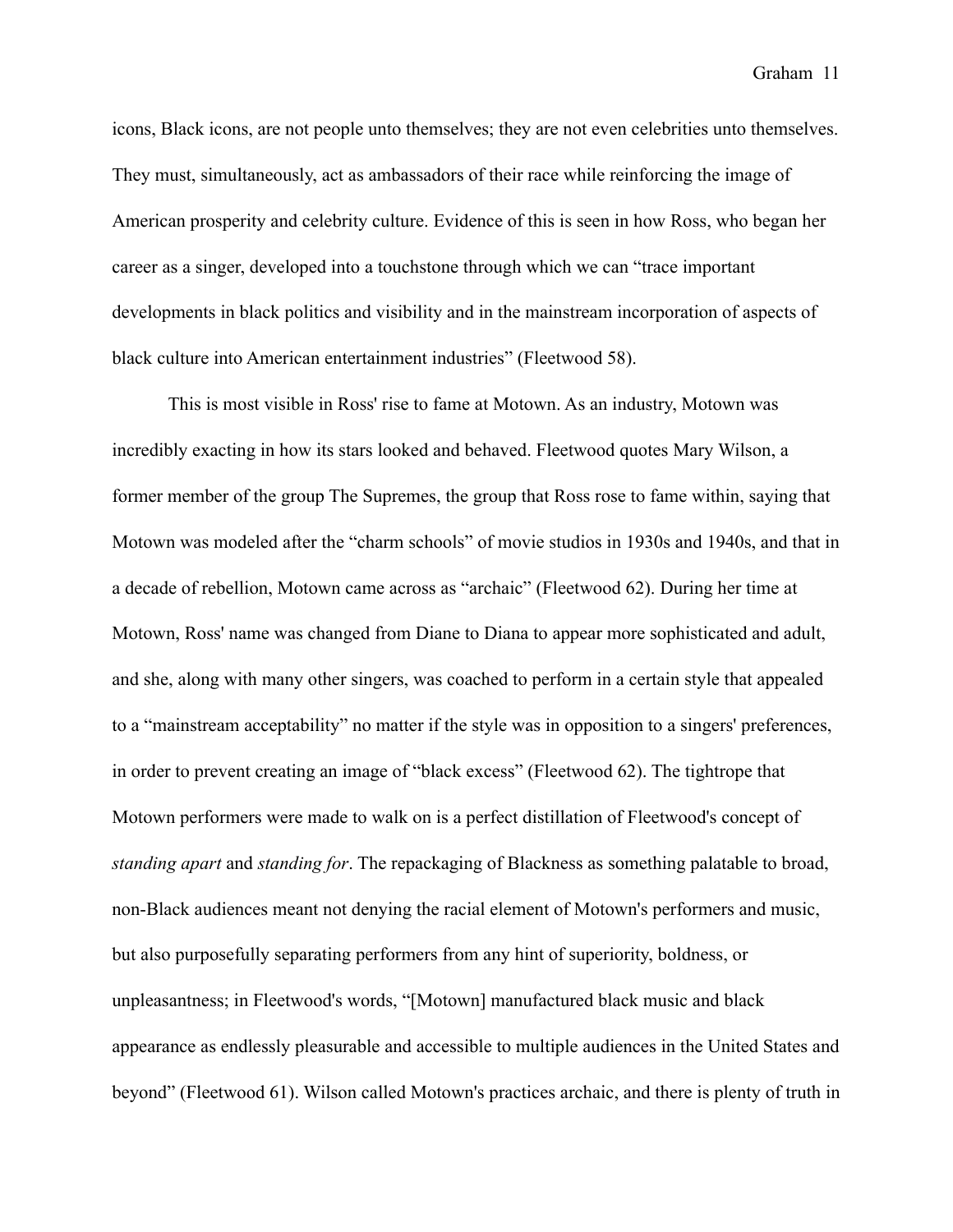her statement. These ways of controlling image were far from new in their day, and predated charm schools. Changing one's behavior to suit a specifically White audience, even changing one's name, has its roots deeply planted in the American landscape. This thread, of Blackness being filtered through White experience and desires, is one that has been woven through centuries of history.

 While the study of the Black celebrity can illuminate many conditions of what it means to be Black in the public eye, we must then be able to transpose these conditions outside of the realm of stardom, both in contemporary and historical study, which is something that Fleetwood takes time to do. While Fleetwood spend much of her attention on the iconicity of Black political leaders, celebrities, and athletes, she opens her piece not with the examination of seemingly exceptional individuals, but with the story of Trayvon Martin. Martin gained national attention posthumously; it was the story of his murder, and the acquittal of his murderer, that became famous. Martin was murdered at the age of seventeen in 2012 because, as his non-Black murderer claimed, he looked suspicious. Rather than stopping after calling the police, Martin's murderer "took the law into his own hands" and proceeded to fatally shoot him (Fleetwood 14). At its surface, this case already shows the work of image-based assumption influencing action. Martin, an unarmed teenage boy, was murdered on his way home at night under the assumption that he was engaging in some suspicious activity. Moreover, his murderer's acquittal in the face of the plainly available facts in the case, stands as testament to how powerful image can be. The archetype of Black criminality is so deeply embedded in the national imagination that even readily available evidence proving Martin's innocence was enough to neither prevent his death nor convict the man that killed him. From the beginning, Trayvon Martin the individual was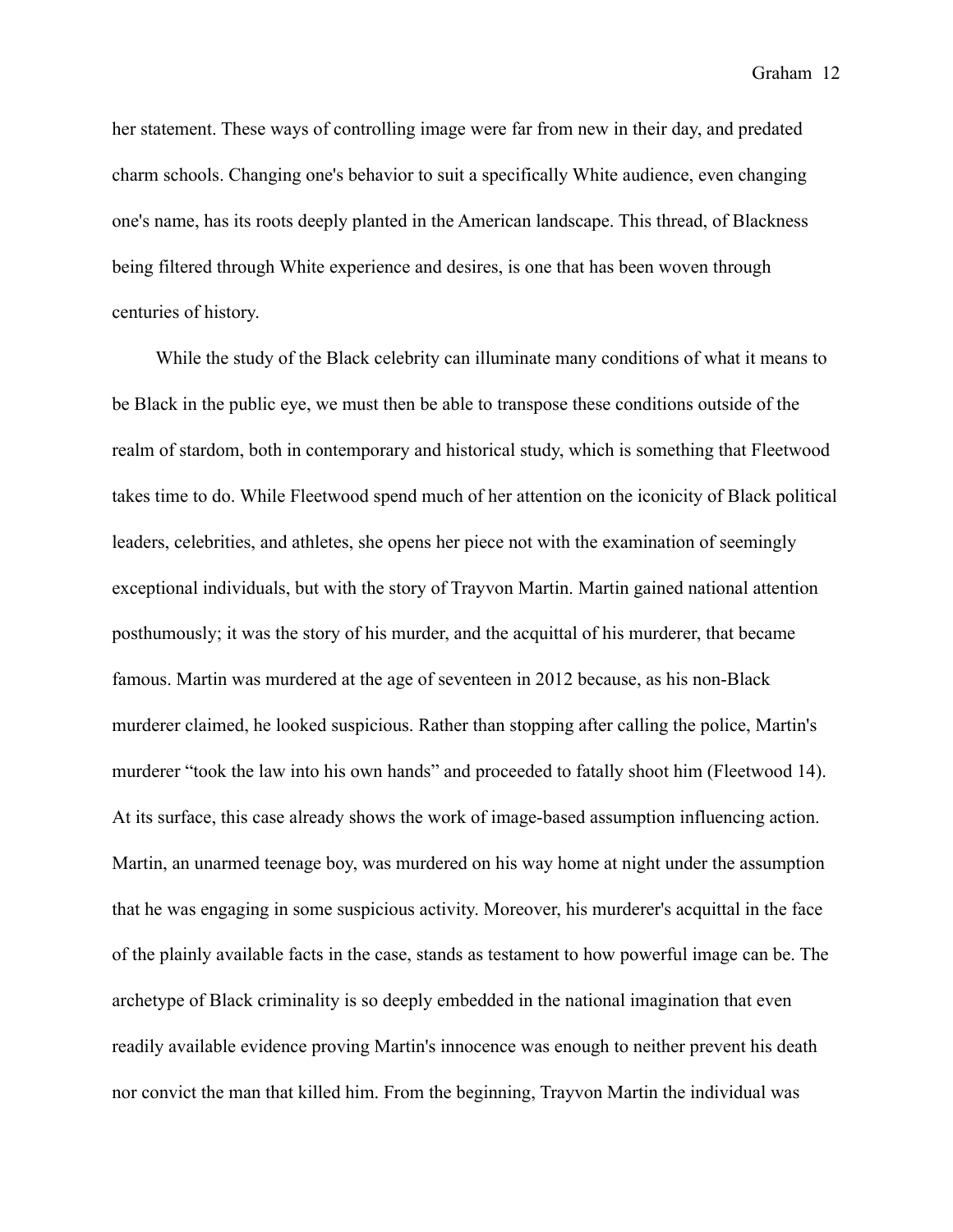eclipsed by a history of criminalizing the identity of Black people.

This does not end with Martin's death, though, and the events that occurred in response to his murder perpetuate the precedence of the icon over the person, even when they work in support of Martin and the epidemic of violence against members of the Black community. Of particular importance is the attention Fleetwood pays to Martin's social media presence. She notes that the most widely circulated image of Martin is a photograph he'd taken of himself and posted online, commonly known as a "selfie." She writes, "Although it often appears fleeting and can be erased in an instant by digital technology, the selfie is nonetheless part of the storied genre of portraiture. Like other portraits, the selfie is a deliberate representation of a public persona, a mode of self-conscious "sitting" in front of a photographic lens. Whether playful, sensuous, earnest, or aspirational, the selfie suggests a desire for recognition; it is a request for acknowledgment, an appeal to be a subject of value" (Fleetwood 16). The selfie encapsulates the importance of starting the work of archival restoration in the present; by virtue of self-populated social media sites, we have access to a living archive. The modernity of Trayvon's life and the events surrounding his death provide accessible insight into how one's voice is transformed from a tool of self-possession to one of reduction.

Fleetwood suggests that selfies are a mode of self-curated expression, something that extends to one's social media presence. With control over the images taken and posted, the owner of any social media account is expressing the truth of their experience; even though they do not document every moment of their life, and even if they purposefully stage or alter the images they upload, *because* they make the active choice in what content to feature, they are in control of the image they choose to display. Martin's social media presence was his own, until, in the wake of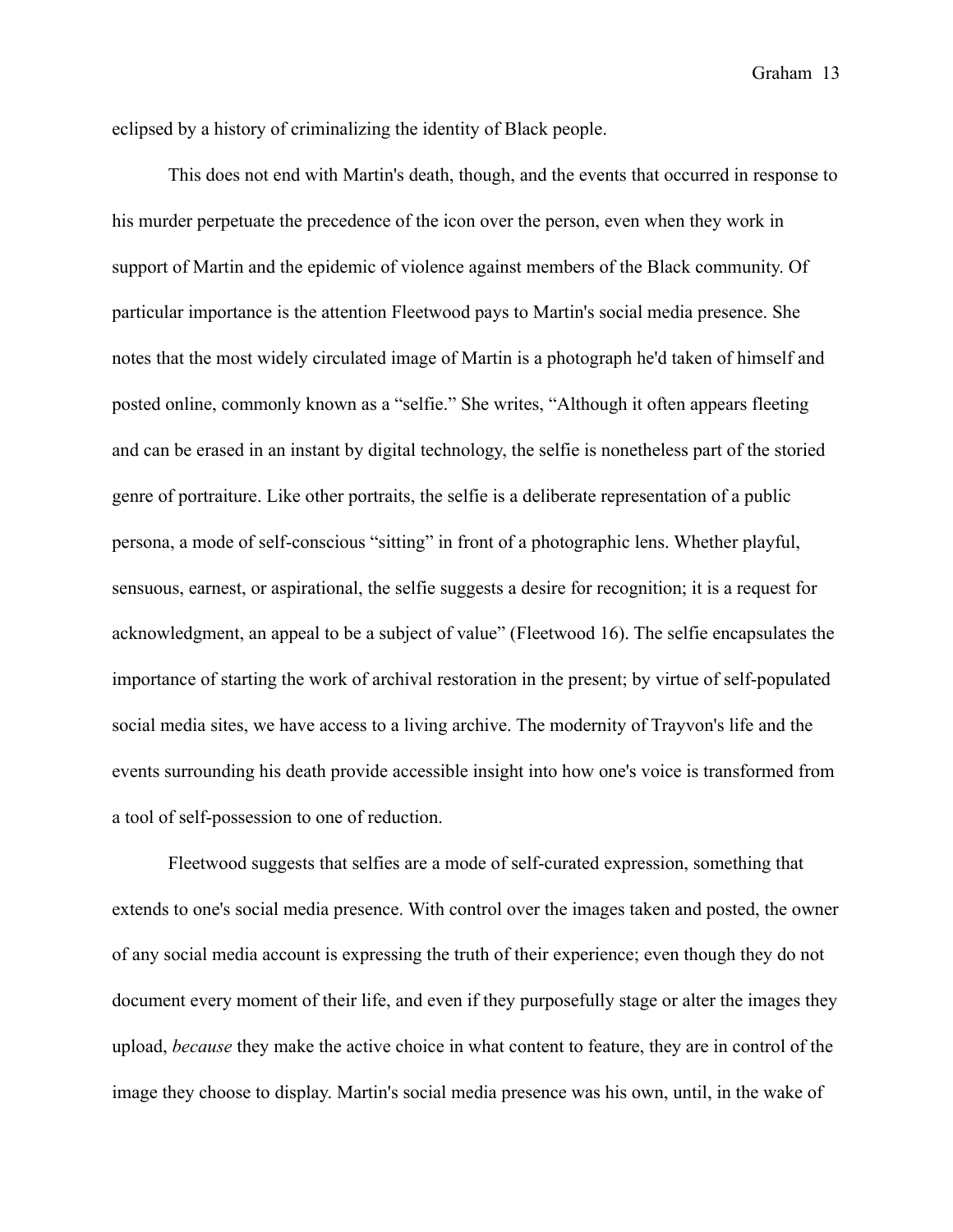his death, it suddenly was not. The trial and subsequent protests seeking justice for his seemingly racially-motivated murder were colored from the outset by image. Martin's murderer claimed that Martin's way of dressing, an oversized grey hoodie, was what marked him as suspicious. Fleetwood explains the associations connected with this article of clothing, saying, "The hoodie is an article of clothing identified with a generation of urban black young men and, for Zimmerman and many others, is a marker of black criminality. This article of clothing is steeped in the history of racialized style in the United States" (Fleetwood 18). She traces the hoodie's origin in hip-hop and "athletic wear starting in late 1980s and 1990s" (Fleetwood 18), which has created connotative connections between the appearance of the hoodie and images of urban Black youth. This fixture of public imagination may have been the cause of Martin's murder at age seventeen, but it also become a rallying cry for those fighting against racially-motivated violence. Fleetwood moves on to speak about how one particular selfie of Martin's became a focused image of the anti-violence protests staged in Martin's name. Of particular interest, however, is how that image was adapted over time, moving from a cutout of Martin's selfie to the iconography of the hoodie alone, painted in silhouette with no figure wearing it. So powerful was the image of the hoodie itself that it became a signal for those supporting these protests. Fleetwood writes that, "The protests took place on multiple platforms. At rallies small and large across the country, groups showed up in hoodies with signs declaring, "I am Trayvon Martin" or "We are Trayvon Martin." Selfies were posted on personal pages of social media networks with members hooded, somber, and staring into the camera" (Fleetwood 20). This tactic, of course, works for organizing large groups of people in supporting a movement for justice. It is a way to solidify the desperate cry for an end to the wanton murdering of Black youths in a single,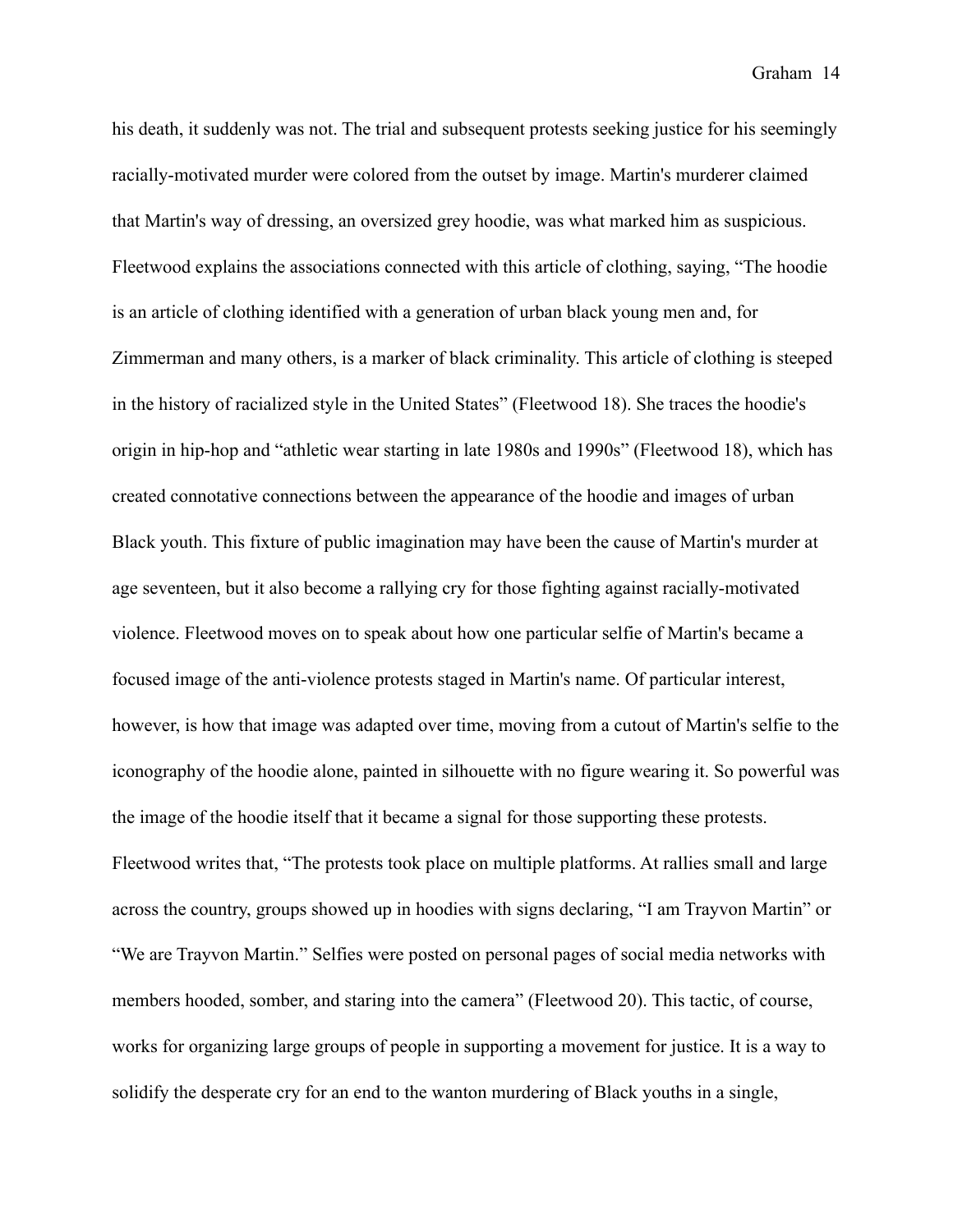recognizable symbol, consolidating voice, power, and energy.

However, it serves another purpose, even if this one arises incidentally. By taking Martin out of his metaphorical hoodie and leaving space for anyone to inhabit it, it also removes him from his own story. Trayvon Martin, the person, is subsumed by Trayvon Martin, the face of a movement. It also allows for empathy to bloom where it might have been originally been denied a chance to grow across barriers of culture, race, and the judgement that comes with those barriers. Fleetwood writes, "In this light, many non-blacks are able to recognize a young black male as a sympathetic character—as one with whom they form a deeply emotional and performative attachment, a type of claiming" (Fleetwood 21). It is only in removing Martin from the iconography of his hoodie do non-Blacks form an emotional, sympathetic bond with his memory and his story. This is a phenomenon examined at length by Kyla Schuller in *The Biopolitics of Feeling*. She explores the relationship between impressibility and sympathy, and how emotion and, subsequently, worth, in nineteenth century America arise from the perception of one's physical vulnerability, the "body's interaction with its environment," which was necessarily affected by one's race and sex (Schuller, Introduction). Though her work is focused on America's nineteenth century, the evolution of that relationship between the physical and the emotional can clearly be seen in how Martin's removal from the conversation surrounding his death in everything but name alone allowed for external audiences to consume the fight that his death provoked. Looking back at the notion of a self-curated social media account, we can see that Martin, like every individual, had his own sense of self and identity. Yet in death, he was removed from the story of his individual life, with its nuance and personal truths. His image was claimed in the name of accomplishing something beyond the scope of his life, no matter how full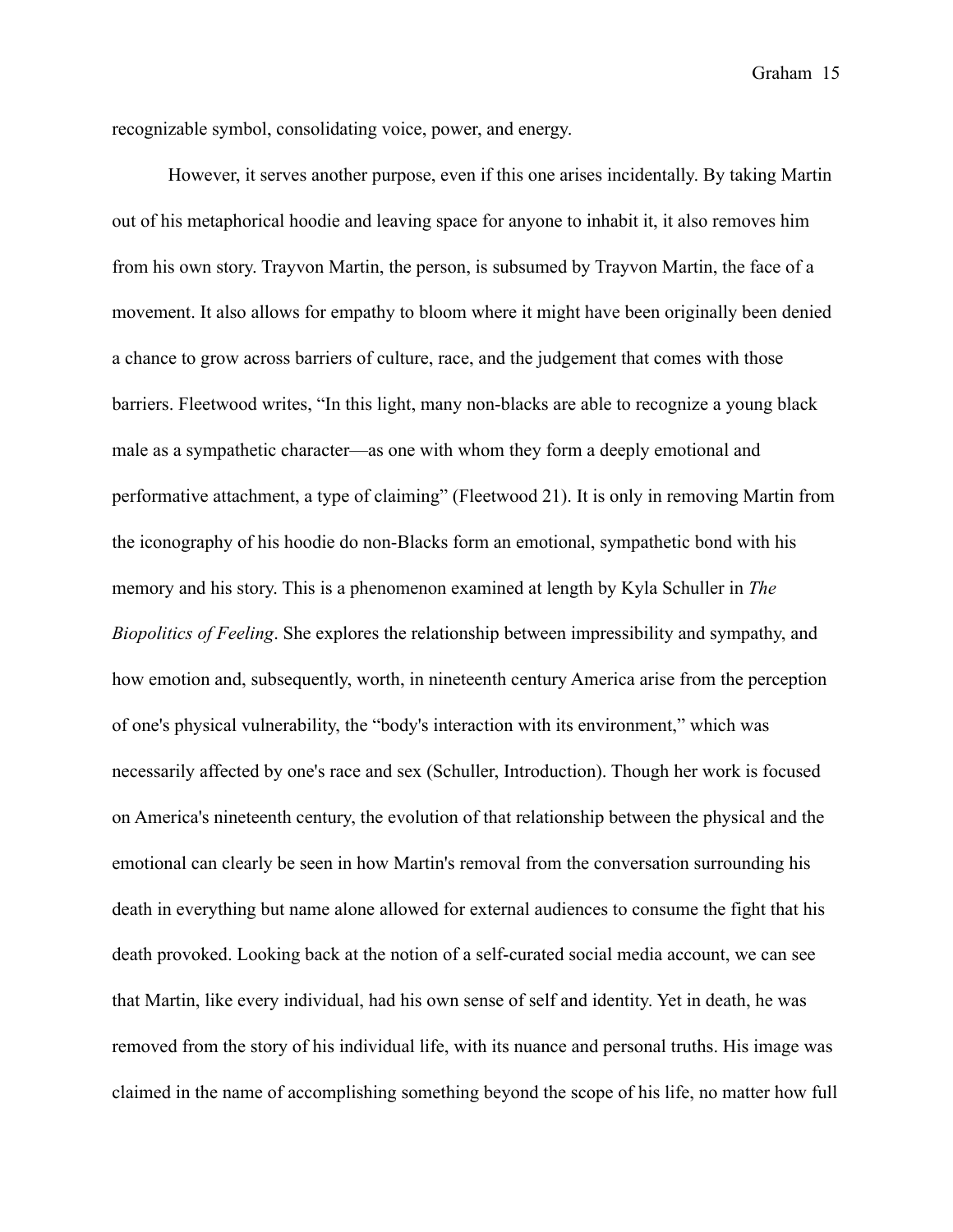– if short – that life was. In placing themselves in Martin's story, and his hoodie, those using his image failed to understand the flaw in their cry of "I Am Trayvon Martin": they were not Trayvon Martin. As Fleetwood remarks, "*They are not the dead son of Sybrina Fulton and Tracy Martin*. They are alive and their future outcomes are yet to be determined" (Fleetwood 23). Trayvon Martin was not always an icon, the memory of his final moments. He was, initially, a person: multidimensional and self-possessed. What was kept alive after his passing was not the truth that he meant to convey of his life by his online presence, it was the image of what he represented for those championing justice.

The stories of Trayvon Martin and Diana Ross, early American autobiographies, and the negotiation of Black fans in fictional spaces all serve as a blueprint in seeing where and why archival restoration is such important undertaking. All of these instances are merely iterations of the phenomenon of reduction that occurs throughout history. The more recent entries, such as Ross' and Martin's lives, allow us to see the subsuming of the individual for the sake of creating a story beyond the boundaries of their lives, because access still exists to their unmediated voices, whether by interview or by internet archival record. However, the source material of the experiences of Blackness becomes far sparser than what is available in a world where individuals can curate and preserve their own voices without an intermediating force. Jose Muñoz proposed that the queer experience is one of ephemera. In his work, he encountered a censorship of his subjects both forced and personally chosen We see from these examples that the Black experience is censored by different means; it is transformed, often for the benefit of non-Black audiences. Whether they are consumers of performance, activists seeking justice, or merely observers, non-Black audiences shape the records left of Black lives and experiences. The reason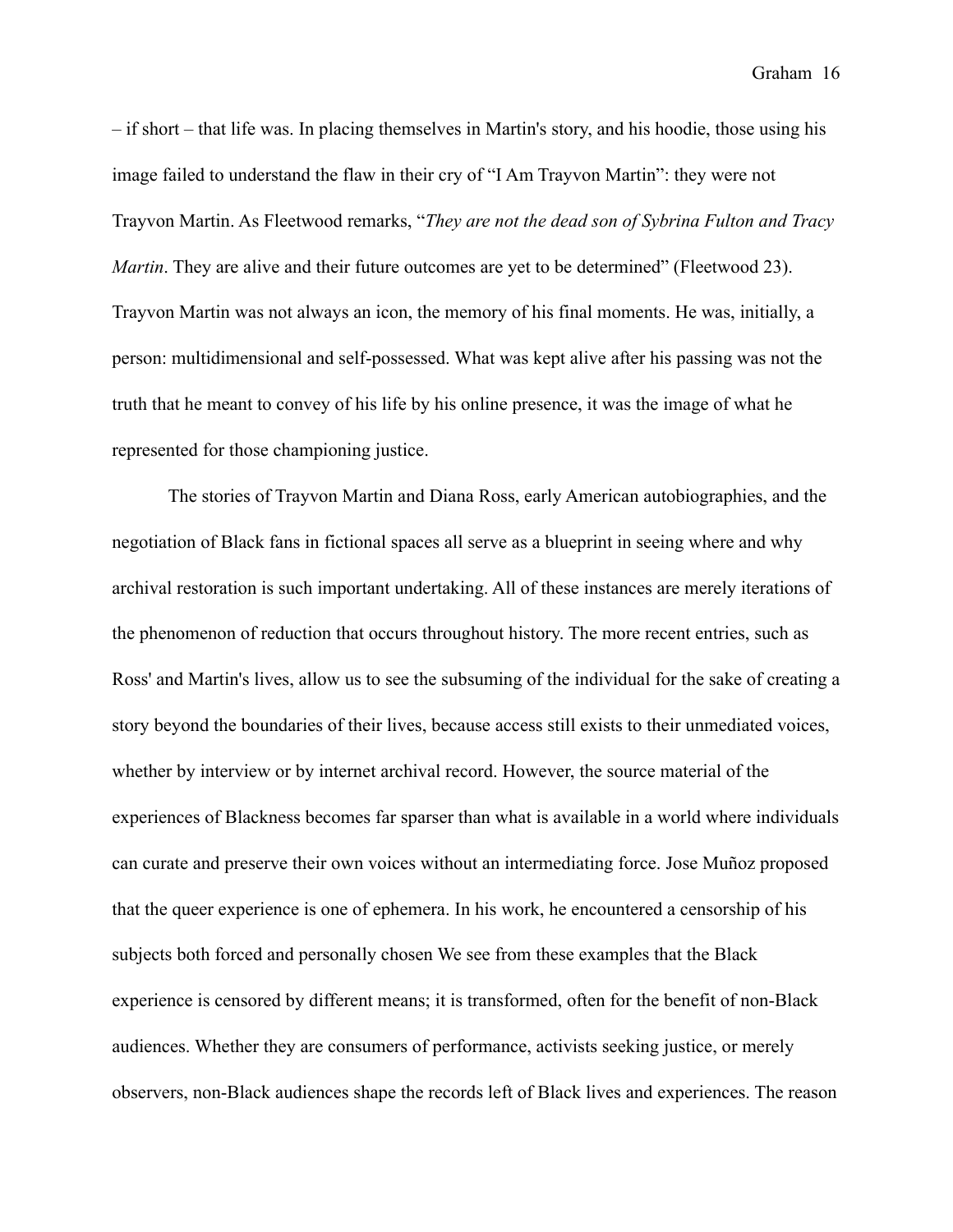that speculation is so vital and necessary as a form of archive restoration of these specific voices is because it addresses the particular ways that the voices of Black people have been silenced. Speculation is form of creating narrative and, within that narrative, creating life. That creating of life is a crucial undertaking because Black history in the United States is one of violence, subjugation to White power, and becoming part of a narrative not serving to speak the truth of their lives, but for the benefit of non-Black audiences. If we are to restore their voices, it must come from a place of recognizing the importance of their humanity.

#### **Rehumanizing to Illuminate Emotional Truth**

 As we have seen, the reduction of Black individuals and lives into stories and images means turning accounts of their lives into something appealing and acceptable to broad, often non-Black audiences. What we lose, beyond the material truths of their histories, are the truths of their experiences as people, what they felt and how they wanted to live and be remembered. In the absence of concrete accounts of experiences of marginalized groups as written by their own hand, scholars and readers seeking to understand what has been removed or unrecorded are tasked with not only interpreting what remains, but using those remains to construct an image of what could, reasonably, occupy that space. Exploring these voids necessarily creates the question of how one constructs, even speculatively, subjective experiences. It is the subjective nature of establishing humanity, though, that yields a way to explore those unrecorded histories. Emotion, in particular, can be a guiding force in conceptualizing silenced experiences. In *Marxism and Literature*, Raymond Williams speaks on the task of understanding things that appear ephemeral, such as relationships, emotions, and social life, and creates the framework for understanding them in his theory of the structure of feeling. He writes, "We have indeed to find other terms for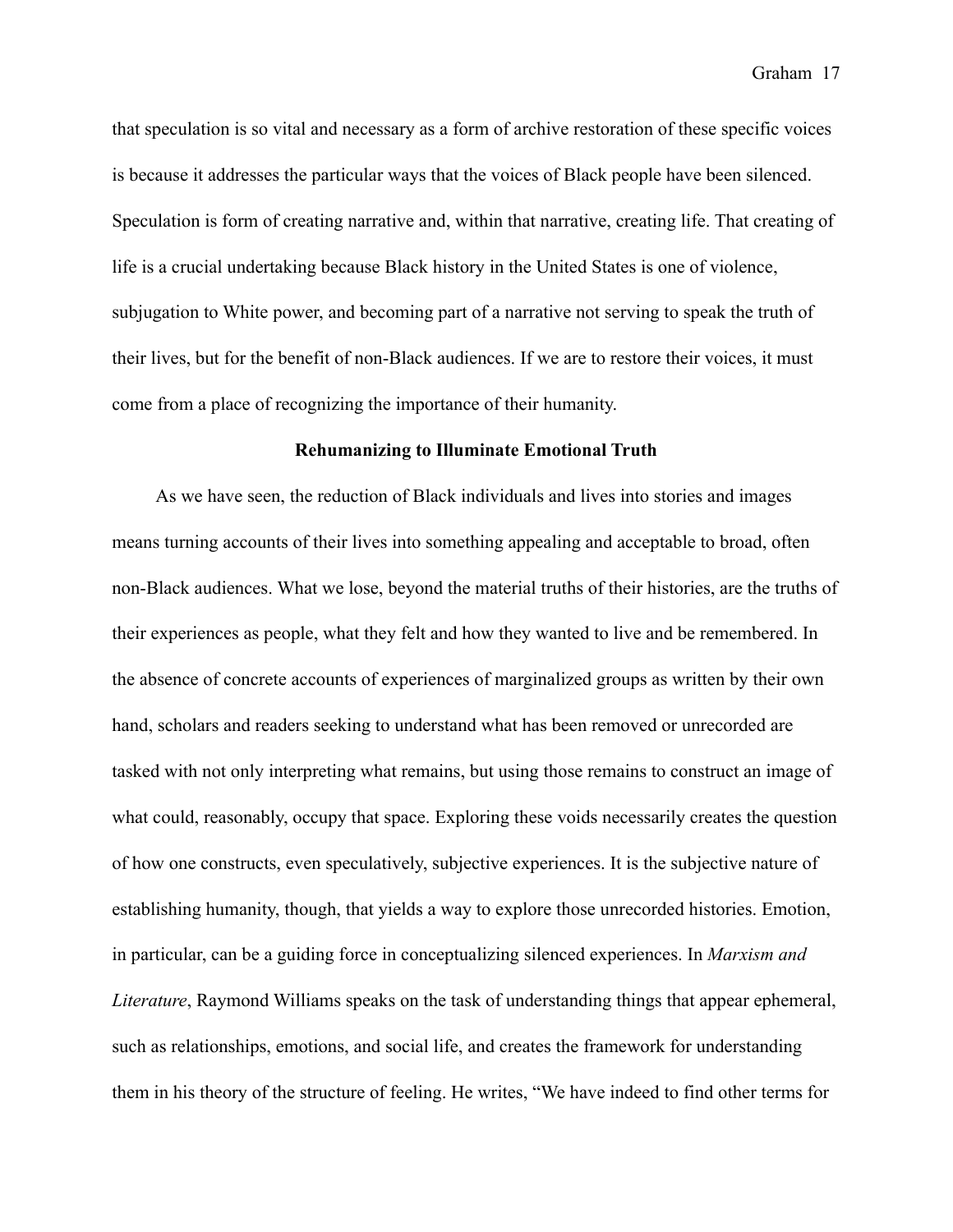the undeniable experience of the present," and then, a few lines further, "If the social is the fixed and explicit – the known relationships, institutions, formations, positions – all that is present and moving, all that escapes or seems to escape from the fixed and the explicit and the known, is grasped and defined as the personal: this, here, now, alive, active, 'subjective'" (Williams 128). What remains fixed and readable, any known and documented quantity, allows for one to understand the subjective for its absence in that documentation. Williams uses art as a way to demonstrate this, saying, "The point is especially relevant to works of art. Which really are, in one sense, explicit and finished forms – actual objects in the visual arts, objectified conventions and notations (semantic figures) in literature. But it is not only that, to complete their inherent process, we have to make them present, in specifically active 'readings'" (Williams 129). When an artist produces work of any kind, what we can access is the often physical, or otherwise knowable, finished product. However, that art is not only a creation and statement unto itself; it is a record of the process that shaped it. By interpreting that process through "active reading," we resurrect a moment in history and bring it into the present. It is no longer something that happened. Rather, it is now something that has more to say because it has been given life in the active investigation of how that piece came to be. This is particularly important when we move to understanding silenced voices; allowing what is available regarding these voices to exist unexamined means perpetuating their silence and reinforcing their experiences as something that has passed. Yet, this same concept also creates the possibility of bringing these voices to light and life through the study of what is missing from the accounts that remain. Muñoz highlights this process in work in *Ephemera as Evidence*, noting that race scholarship suffers a similar lack of "historical grounding" (Muñoz 7). Transposing parts of his methodology proves useful in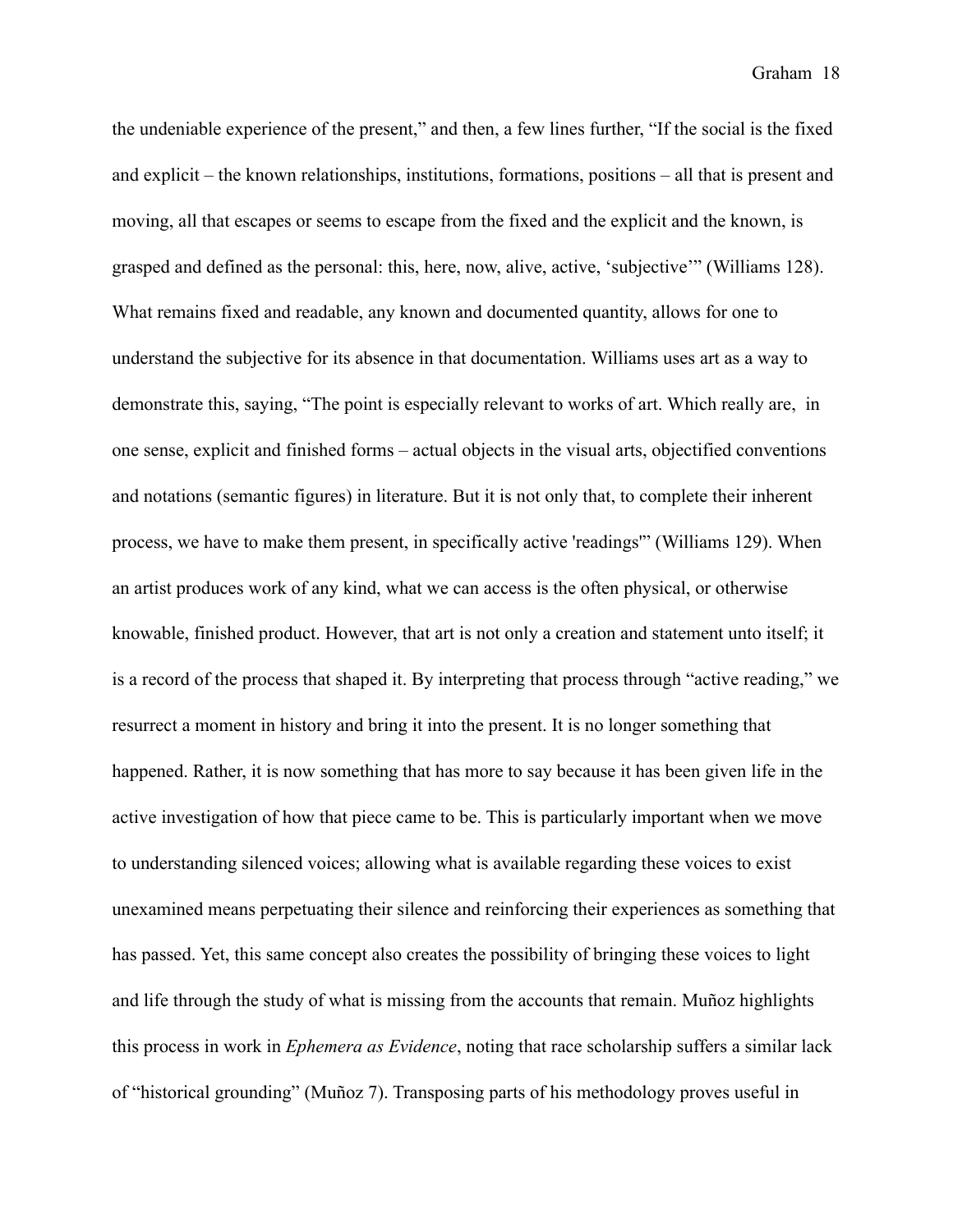exploring what is left unsaid and unwritten in the archive, namely the eponymous "ephemera" that can be found throughout what does exist as historical record. He goes on to say that what he intends to challenge is the supremacy of the archive itself, the deference to its monolithic precedence as a means of accessing and validating history, and it is in this tradition that speculation can be utilized as a tool for taking the gaps, absences, and silences within the archive and, if not restoring the precise, articulated truth of events, then restoring the emotion and multidimensionality that are excised in reduction, and calling attention to that reduction's existence at all.

 A unifying thread between the works by Muñoz and Williams, which diverge at the specificity of their subjects and critical grounding, is the acknowledgement of humanness as a necessary backbone of scholarly work. Humanity is not only important as a valid subject of study; it is similarly rewarding as a methodological framework for conducting that study. Muñoz writes, "The presentation of this sort of anecdotal and ephemeral evidence grants entrance and access to those who have been locked out of official histories and, for that matter, "material reality"" (Muñoz 9). In the particular arena of Black girlhood and womanhood of the nineteenth century, approaching from a lens of humanity and personhood is both the substance and means of archival restoration. Violence is an intrinsic facet of the absences in the archive, both in the content of those accounts and that system of power that excluded those accounts, and speaking on violence without the conversation of flesh, life, and humanity rends any discussion of violence moot. The Black community in particular is shaped by a legacy of the loss of agency and the suffering of abuse as they were disenfranchised from their own "captive bodies" within slavery, as Hortense J. Spillers writes in *Mama's Baby, Papa's Maybe*, stating how Black slave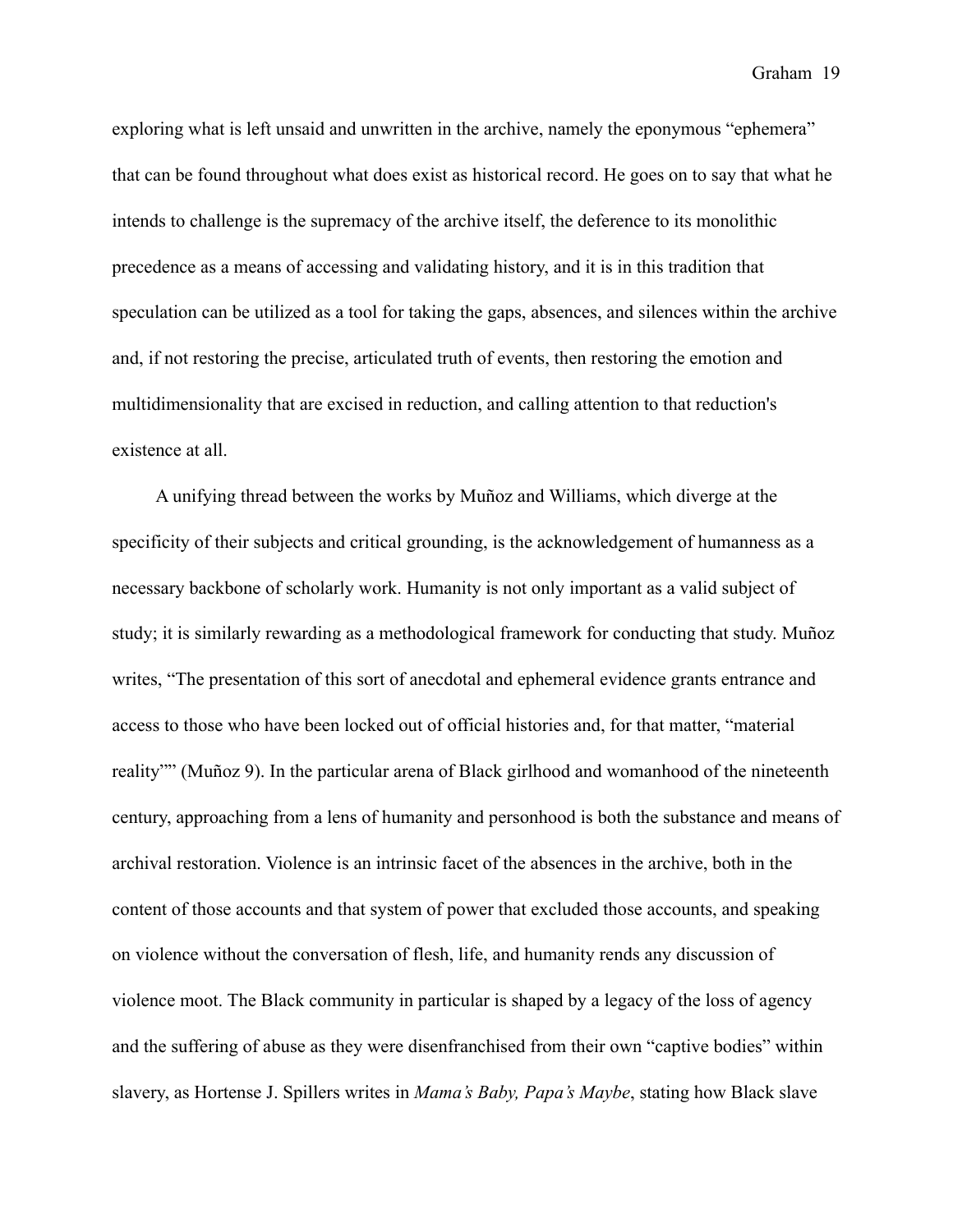bodies were sites of rule from an external authority and valuable for their flesh rather than for their lives (Spillers 68). While the examples might diverge in nature or severity, echoes of this are visible in the current examples of the reduction of Black lives and voices, in what we have seen of Diana Ross and Trayvon Martin. Their images and stories were specifically crafted to suit the needs of others, whether those others were audiences waiting to consume the art they produced or ostensible allies looking to champion a cause using the fodder of a lost life. This consumability shapes the way Blackness is captured on the page in the archive, by way of pain being forcibly divorced from its impact on any individual's emotional life. Pain is a uniquely human experience; following the threads at the edges of what remains means seeing the humanity woven into what is being recreated. Alexander G. Weheliye speaks at length about the necessity of the study of the flesh, writing in *Habeas Viscus*, "The flesh, rather than displacing bare life or civil death, excavates the social (after)life of these categories: it represents racializing assemblages of subjection that can never annihilate the lines of flight, freedom dreams, practices of liberation, and possibilities of other worlds" (Weheliye 2). Alluding to Giorgio Agamben's exploration of bare life in his piece *Homo Sacer*, Weheliye complicates the stringent way of classifying life as causing and caused by politics, a means of access to a political sphere, by proposing the concept of the social afterlife. Agamben asserts that, "At once excluding bare life from and capturing it within the political order, the state of exception actually constituted, in its very separateness, the hidden foundation on which the entire political system rested" (Agamben 12). The state, a sponsor of what Muñoz calls the official record, is dependent on life and its ability to include or exclude that life from the agency of decision making and community politics. Weheliye's proposal, that there is a social afterlife that will realize itself regardless of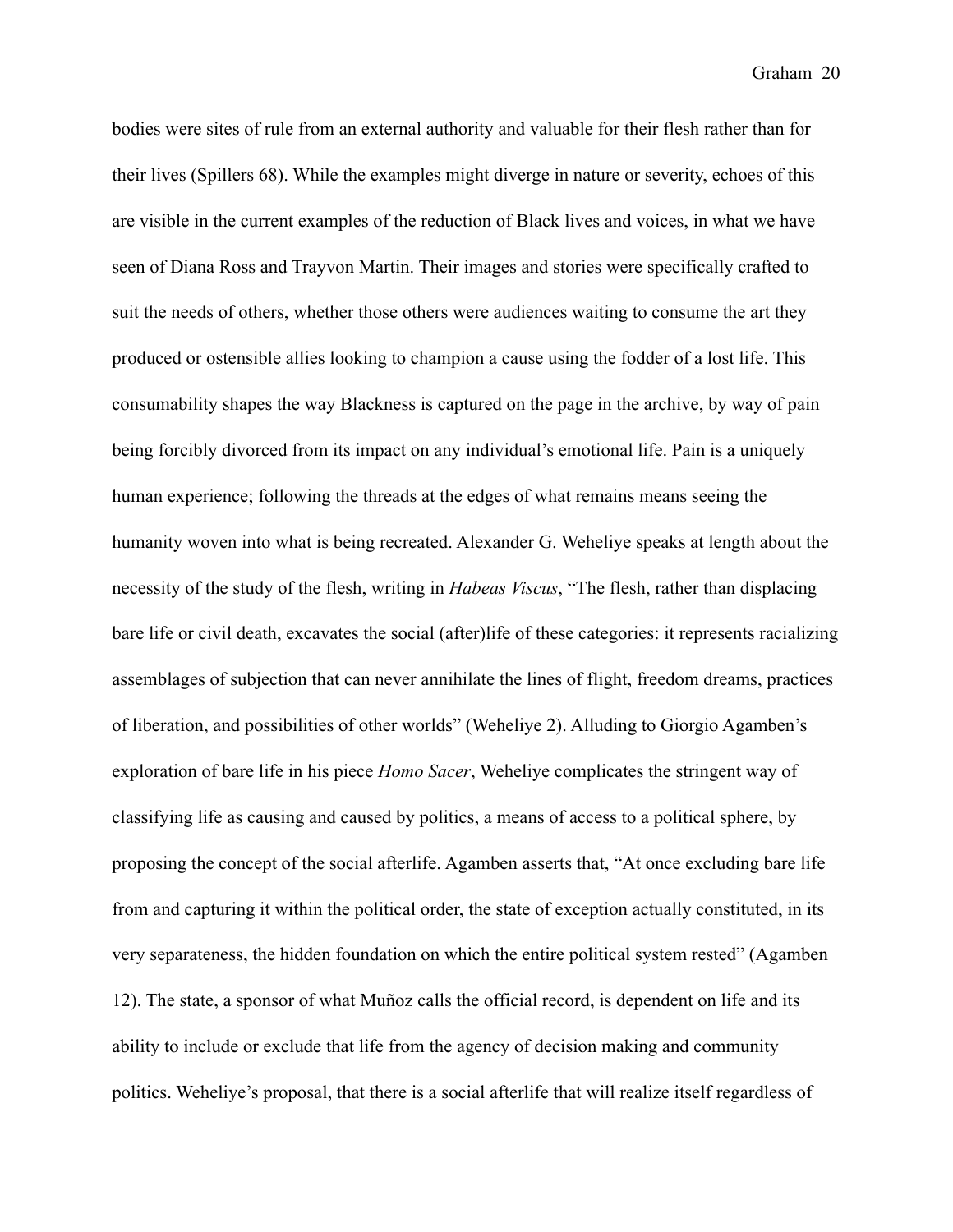that dichotomy between inclusion and exclusion, speaks to the fact that bare or not, life holds intrinsic qualities that do not exist in a vacuum. Even if these worlds of feeling and desire and liberation are silenced, they always exist, and can bloom even in the destruction of the life that held them. There are things that do not die when the voices that speak on them have been muted, and it is worthwhile to give form to what remains, the dreams and practices and movements that create new worlds unto themselves.

 What causes this reduction of life and voice is the process of dehumanization. Dehumanization has been a facet of Black life from the earliest conceptions of slavery in the United States, and it is not an incidental association. Spillers and Weheliye both write about the effects of commodification on Black lives and bodies. In *Slavery and Social Death*, Orlando Patterson explores the connection between power, capital, and dehumanization as they are expressed in the American climate of slavery. He makes the point that "Human beings have always found naked force or coercion a rather messy, if not downright ugly, business, however necessary," and that this force, or power, must be "immediately interpreted in socially and cognitively acceptable terms." Power, he says, has been historically handled in either the extreme of openness, humanizing it "by the use of various social strategies such as Active kinship, clientship, and asymmetric gift exchanges," or by the other extreme of "concealment, in which coercion is almost completely hidden or thoroughly denied" (Patterson, Introduction). These two ways of dealing with power seem, ostensibly, diametrically opposed. Humanization and concealment appear to be vastly different methods of understanding and using power. However, if we look back to our modern examples of Black reduction, we see some form of this pattern woven through both Trayvon Martin's posthumous memorialization and Diana Ross' early career.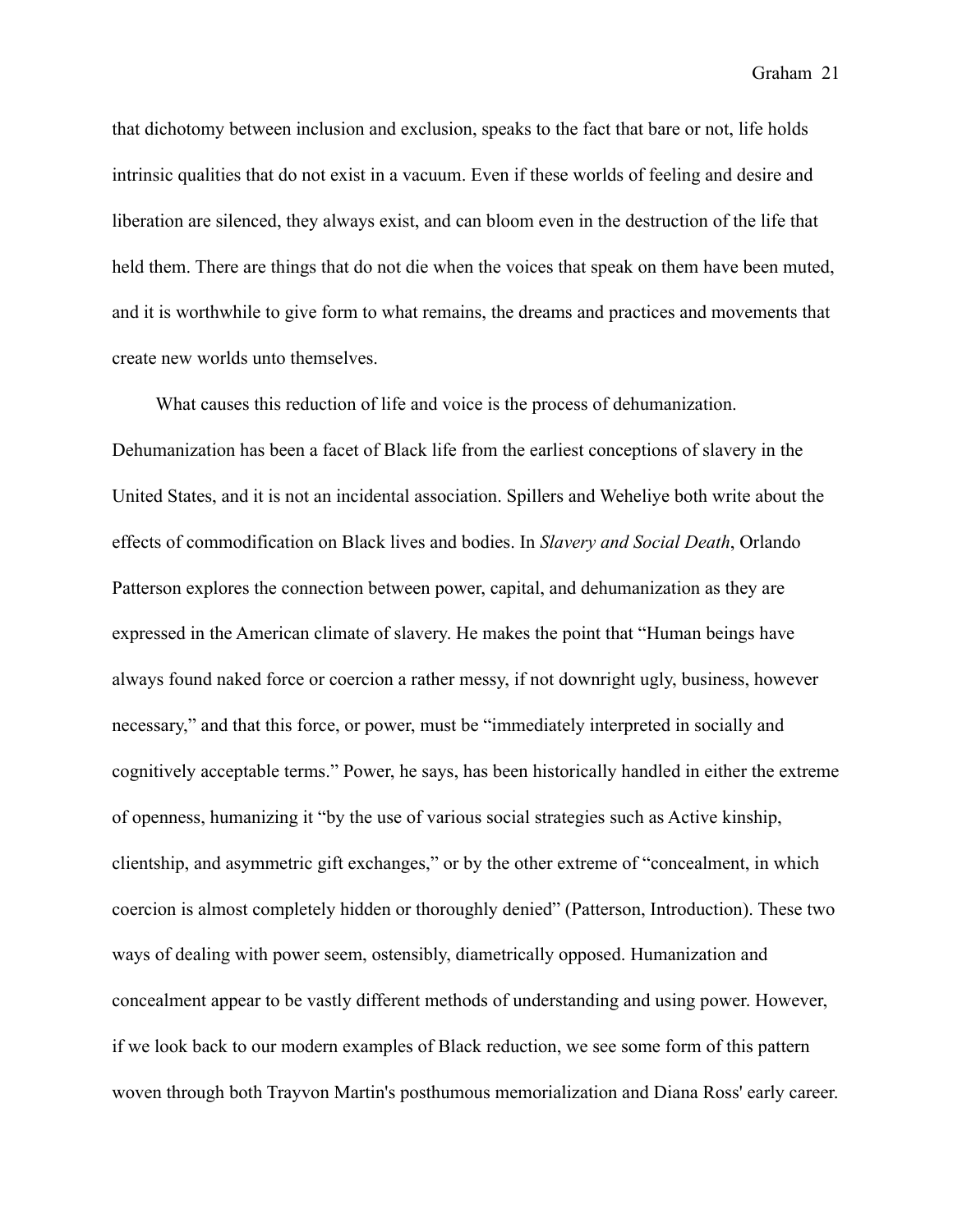Martin's name and story were certainly not concealed, nor was leniency granted to his murderer in the court of public opinion, particularly after the court of the American legal system him did grant him that mercy. On the other hand, and though this story works with physically lower stakes, Ross' early days with Motown saw a balancing act between the face and image she showed the public, and the way that image was carefully and undeniably cultivated behind the scenes by Motown producers, until Ross herself was more figurehead than artisan at her craft. What these seemingly disparate displays of power show that that power is still, no matter what, taken from the hands of the subjects themselves. In Martin's case, millions surged to demonstrate in person and online and did so by creating ties and bonds with him, by stating that *we are Trayvon Martin*. They did this while echoing the symbology of his life, but physically and cognitively removing the actual *Trayvon Martin* from images of his hoodie, so that they may occupy it themselves. This active kinship created an imbalance between subject and speaker of that subject. It removed Martin from the unfolding of his own story in the way that Ross' grooming and presentation removed her from her early work. Whether by overrepresentation of the generosity of those in power, or a denial that that power exists, agency is still stripped away from Black subjects.

 The repetition of this pattern of putting the onus of life and agency in the hands of those with power over Black subjects creates an association that links Black subjects with inhuman positions to occupy, ones that best serve the material, social, and cognitive interests of a non-Black power structure. We see this iterated in the ties between the perception of Blackness and criminality, an assumption that cost Trayvon Martin his life. Lisa Cacho calls this process "criminalization" in *Social Death: Racialized Rightlessness and the Criminalization of the*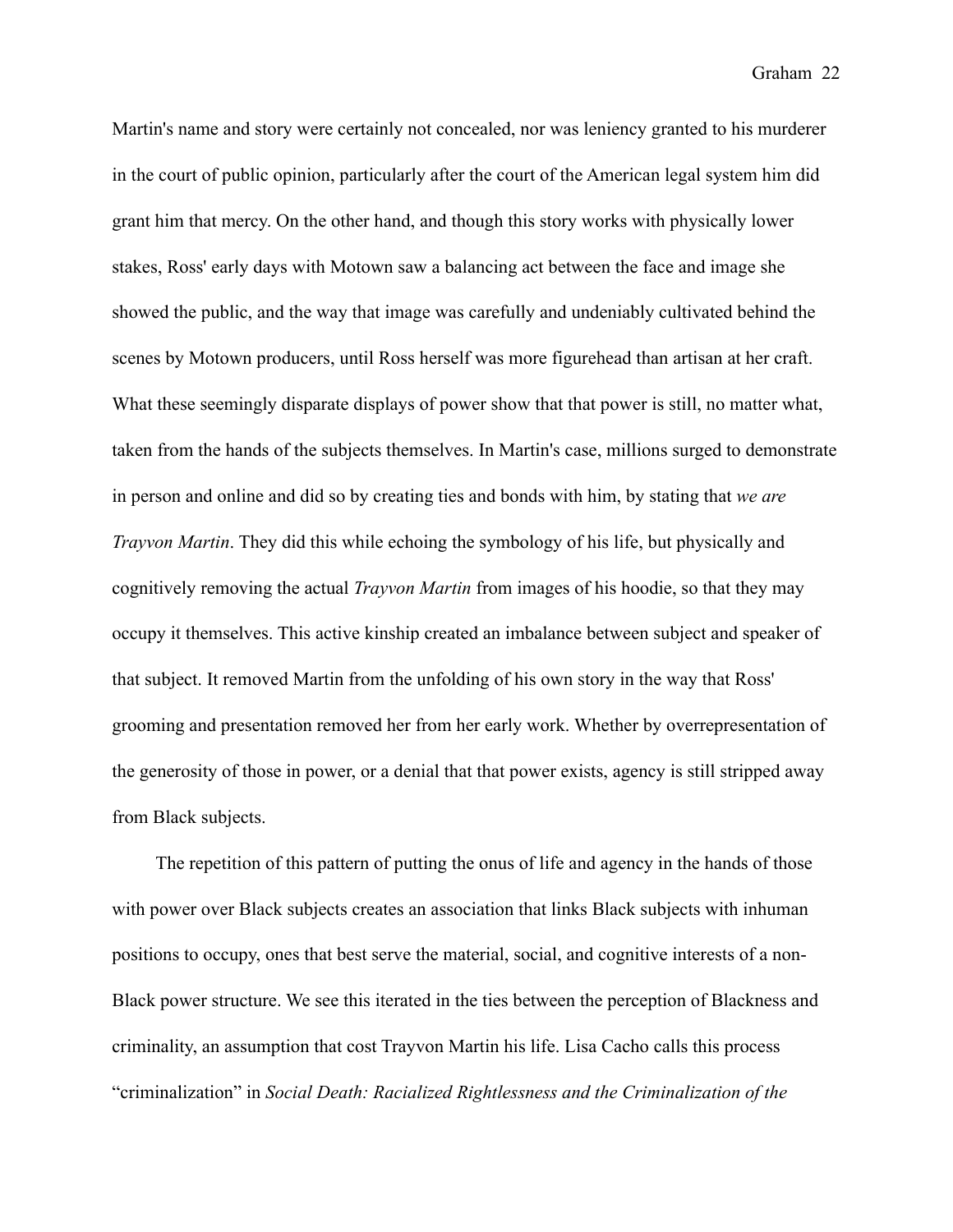*Unprotected*, drawing a distinction between the definition of criminalization as being perceived to be committing criminal acts, and criminalization as state of being, always, criminalized. She writes, "To be stereotyped as a criminal is to be misrecognized as someone who committed a crime, but to be criminalized is to be prevented from being law-abiding" (Cacho 4). We see the roots of this prevention throughout the foundation of slavery, and the concept of Blackness, in the United States. The criminalization that Cacho speaks to is the latest iteration of the *othering* that follows Blackness, as Cacho calls it, being "ineligible for personhood" (Cacho 6). The archive is rife with examples of this inability to access personhood for Black people. Take, for example, the scene that C. Riley Snorton uses to open his book *Black on Both Sides*. Snorton looks at a conference given by James Marion Sims in 1857, on the use of silver sutures in surgery. Snorton points out that Sims' experimentation was conducted on three named "chattel women," Anarcha, Betsey, and Lucy, as well as a number of "unnamed captives" (Snorton, ch. 1). Immediately, there is a visible connection between Black bodies and the physical violation of being used as test subjects, presumably without giving consent as evidenced by their status as captives of chattel slavery. Indeed, Snorton opens this chapter by referencing Spillers' words on "atomizing the captive body," placing his work directly in conversation with Spillers' argument of the dehumanizing process of Black bodies being reduced to sites of production, profit, and violence. This is particularly relevant in the case of Sims, who performed gynecological surgery on Black slaves who, as L. Lewis Wall points out in *The medical ethics of Dr J Marion Sims*, could not consent and were not given anesthesia, which was already available at the time of these procedures (Wall). Sims certainly gained much from his use of Black bodies in his medical experimentation, given the position of prominence and power that Snorton indicates in capturing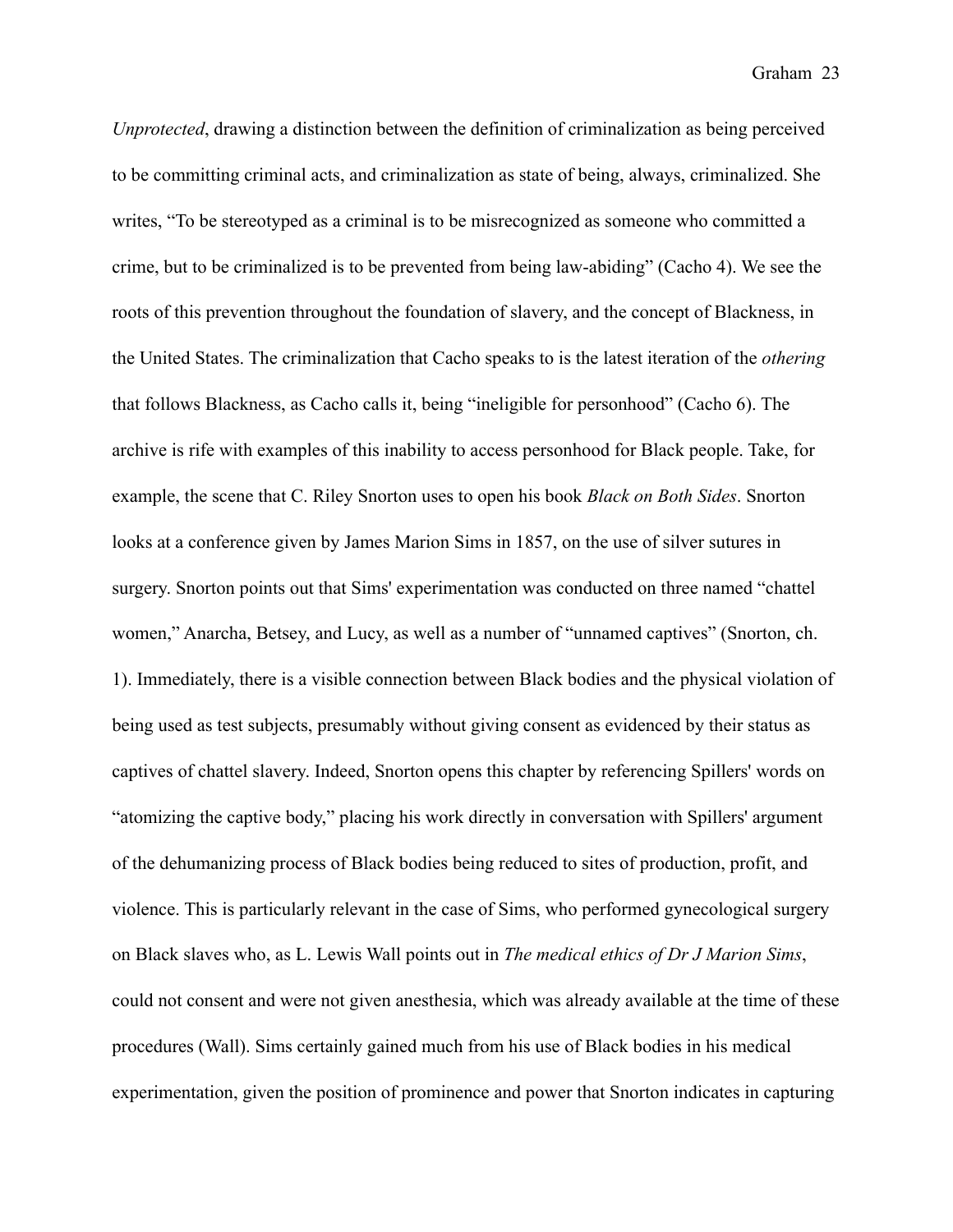this single scene, and the mention of Sims' "international acclaim" (Snorton, ch. 1). This is an important demonstration of the power that Sims holds at the expense of Black lives, but of equal importance to note is the setting of this scene itself. It occurs in front of an audience, an audience to which Sims relates not the stories of these women that he experimented upon, but of his findings. He physically spoke of and for these women, showing a very literal interpretation of stealing the voices of Black women. These women are a tool for Sims to utilize in achieving his ends, and a footnote when his accomplishments have been met. Most remain unnamed, consigned to remaining a fixture only of Sims' story, because theirs did not leave enough evidence to know them as the people that they were. On every level, these women were excluded from their own lives and the chance to tell their own stories.

 If denial of personhood, humanity itself, is the way that Black voices have been cut from the archive, then that is what must be the site and means of archival restoration. When the evidence itself is either gone or remodeled and filtered through White experience or desires, the task becomes reconstructing what reasonably could have been one's response to being the subject of fear, commodification, and pain, what it felt to live these experiences. A salient place to see reconstruction at work is the transportation of slaves across the Atlantic, a site that Omise'eke Natasha Tinsley tackles in *Black Atlantic, Queer Atlantic*. Hers is a work dedicated to not only the study of race, but the study of queer experiences – or lack thereof. She opens her piece by stating, "And water, ocean water is the first thing in the unstable confluence of race, nationality, sexuality, and gender I want to imagine here. This wateriness is metaphor, and history too" (Tinsley 191). From the beginning, Tinsley establishes that the space she is working in, while built on recorded history, is one constructed through imagination, through her scholarly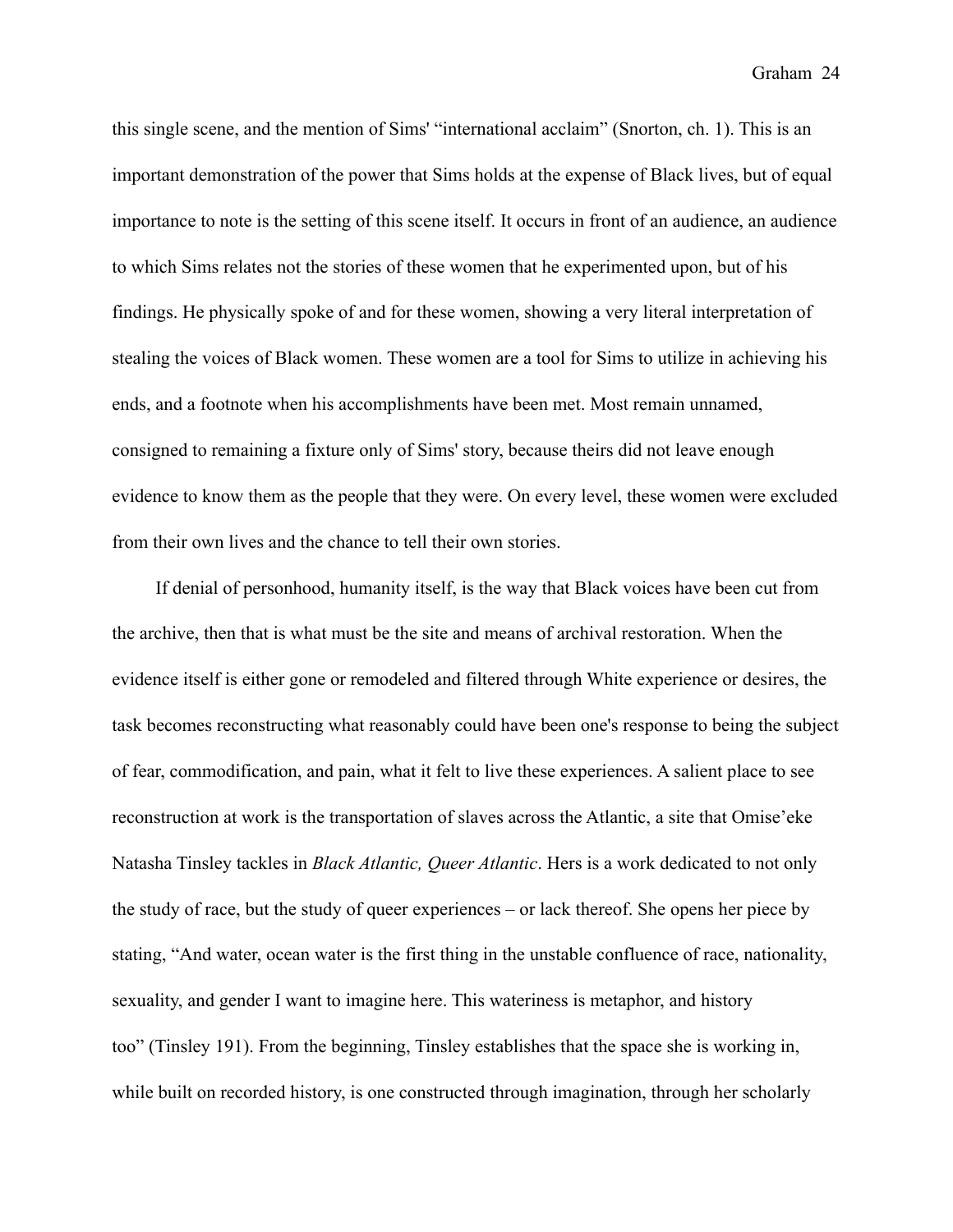and human desire to both know and feel. This piece is born from Tinsley's unraveling of tangential research: "I began to learn *this* black Atlantic when I was studying relationships between women in Suriname and delved into the etymology of the word *mati*. This is the word Creole women use for their female lovers: figuratively *mi mati* is "my girl," but literally it means *mate*, as in *shipmate* — she who survived the Middle Passage with me. Sedimented layers of experience lodge in this small word" (Tinsley 192). Tinsley unpacking of the word *mati* is indicative of the kind of path the methodology of restoration must take. Her use of "sedimented" as a means of describing the way she discovered this truth is a cornerstone of how life can be given back to experiences that might otherwise remain buried. The connection between girl, mate, and shipmate speaks to so much more than the history that these women lived through. Turning the word for those with whom you shared traumatic, physical space into something that means a relationship and indicates love and closeness is an act of turning pain into something else. By exhuming the etymology of *mati*, Tinsley uncovered the emotional truth of the women who used this word. No longer were they merely figures that counted in describing the scope of the slave trade; in giving life back to this language, Tinsley restored a concept of how these women coped with surviving the Middle Passage, and the way they chose to interact with each other in love. Furthermore, Tinsley illuminates a viscerally human act of resistance in this declaration of love, saying, "In so doing, they resisted the commodification of their bought and sold bodies by *feeling* and *feeling for* their co-occupants on these ships" (Tinsley 192). Spillers has established the important fact that during and following trans-Atlantic slavery, Black bodies and lives were subject to use for the benefit of those who could profit off of them. They were not only unfree in their living conditions, but in living itself, which is reflected in how deeply the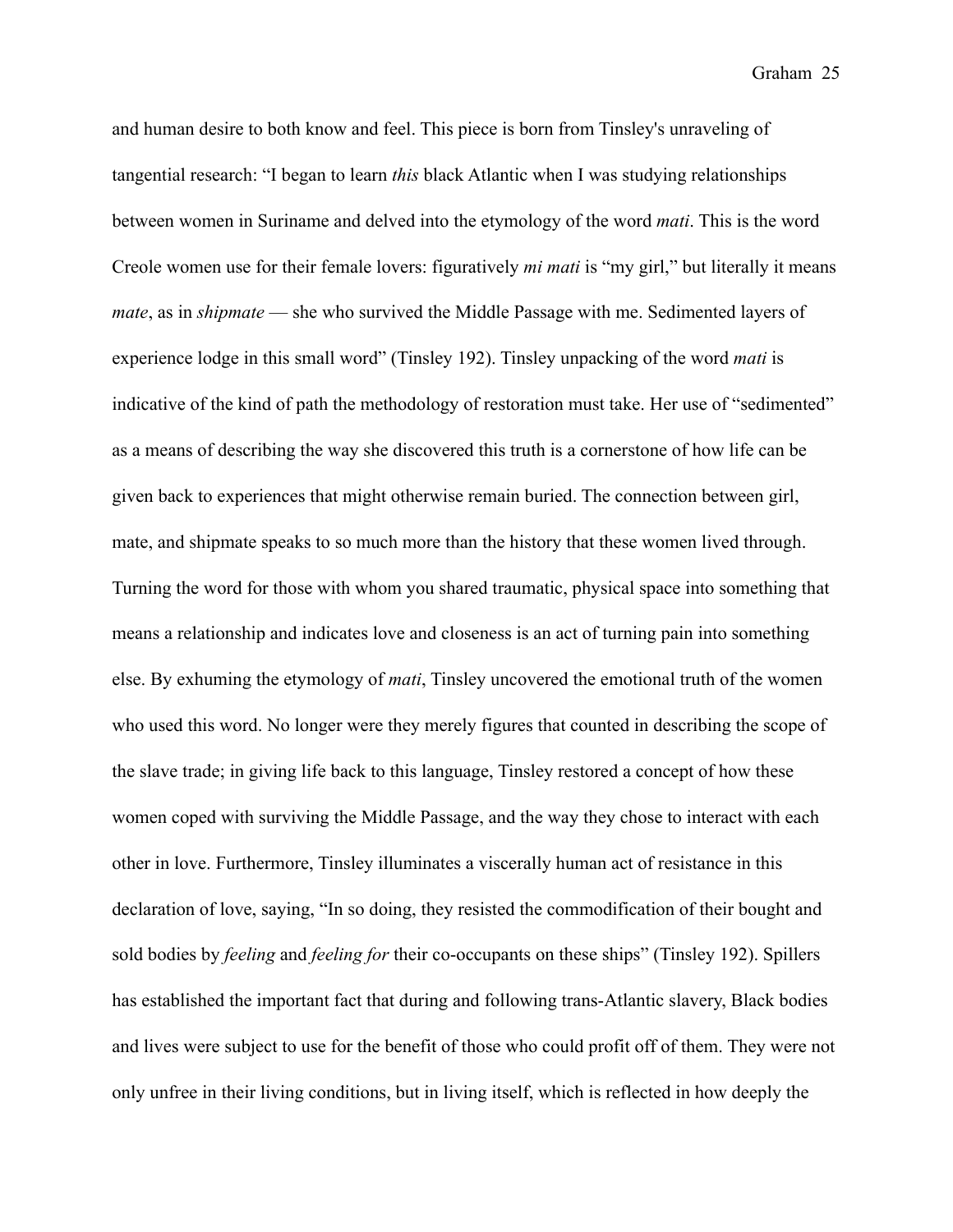stories of their emotional responses are. Tinsley demonstrates that her discovery came from the pursuit of deconstructing language and following its etymology. It is not something readily available for those accessing an archive to read and discover. Taking one small word and building from it a history, giving that history a heart, shows a kind of self-possession and agency that records of slavery lack. Even if it did not mitigate the violence of that passage across the Atlantic, nor the horrors of an enslaved existence, Tinsley's work takes the narrative of slavery away from the buyers and gives it to the bought. These women, in continuing to choose to act on their human emotions and to forge relationships among themselves in the bowels of these slave ships, rebelled against the notion that they were worth only what someone else was willing to pay. And Tinsley, too, rebels against the notion that a slave narrative cannot be given back to slaves. Centuries after the span of their lives, these women have been given back agency stolen from them by the exclusion of their voices from the archive.

 Alexis Pauline Gumbs takes this imaginative space even further in her poetry anthology *Spill: Scenes of Black Feminist Fugitivity*. Her work is as important as is the way she arrived at that work. From her initial notes, Gumbs describes being deeply affected by attending talks hosted by Hortense Spillers, and upon examining the impact of Hortense's research, Gumbs realized why she was so drawn to it. She writes, "What kept me coming back to her essays over and over again was not only what she said (though what she says about race, gender, capitalism, and literature is enough to come back to forever); it was also *how* she said it. Again and again, there were phrases in her work that did far more than make her point. They made worlds. They invited affect. They brought to mind nameless women in unknown places who were laughing and looking sideways at each other and a world that couldn't understand them" (Gumbs 1). Even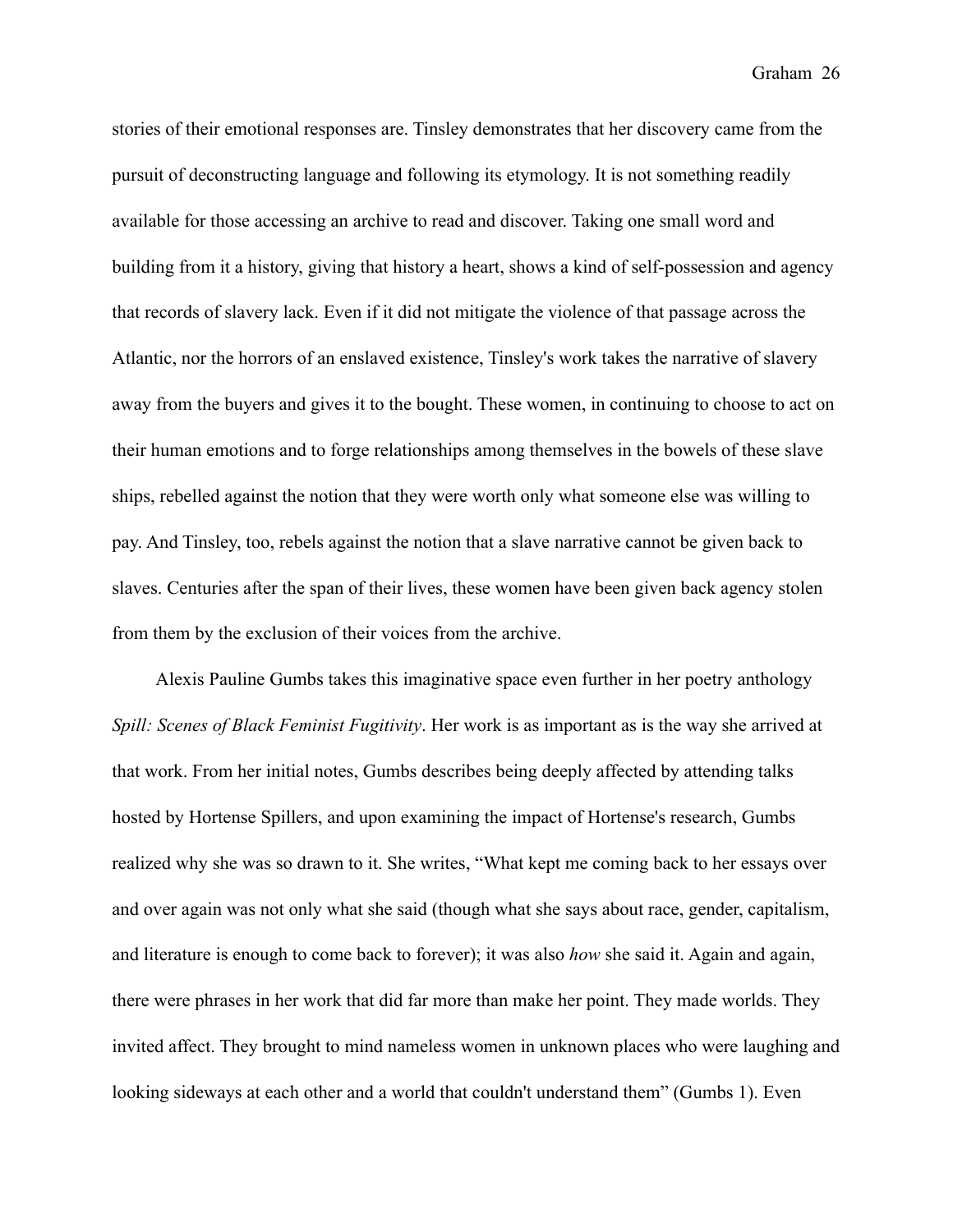before she begins the bulk of her work, Gumbs makes a point that clarifies the necessity of speculation. Though the women mention by Gumbs and written about by Spillers are unknown, even though they reside in unknown places, even though they may not have names or descriptions or anything concrete left that might allow us to trace them back to their identity, they are still given life. There is still a truth in understanding that no matter how little we have left of these women, we can give them a posthumous platform to inhabit what their stories and lives could have been, and we can, in turn, learn what those experiences likely would have been. Gumbs' assertion that the *how* of Spillers' writing was as important as the *what* speaks to the importance of emotion in restoring these seemingly lost histories, and indicates that even if we cannot ever exhume the specific details of these women's lives, we can still bring some of their truths up to see the light. Even Gumbs' dedication, "To Black women, who make and break narrative" restores power and agency to women that have, for so long, remained fixtures of others' stories. This restoration occurs on every page of *Spill*, every chapter dedicated to an experience of Black womanhood, most in slavery or captivity, written with emphasis on the internal life of those women. Gumbs crafts what their thoughts could have been, how they may have reacted to sorrow, pain, violence. How they understood themselves and their bodies. Her first chapter, an introspective look at a woman who had lost her child, relates the visceral, deeply human reaction to something that might have otherwise remained a statistic, asterisk, or footnote in history, or might have been otherwise molded into a voyeuristic tragedy by a non-Black author for a non-Black audience. "she did not cry. she did not touch. it was too much. the texture of her loss," (Gumbs 7) Gumbs writes, conveying in short, staccato sentences almost mimicking the way one's breath catches in their throat or their heart beats faster at the bearing witness of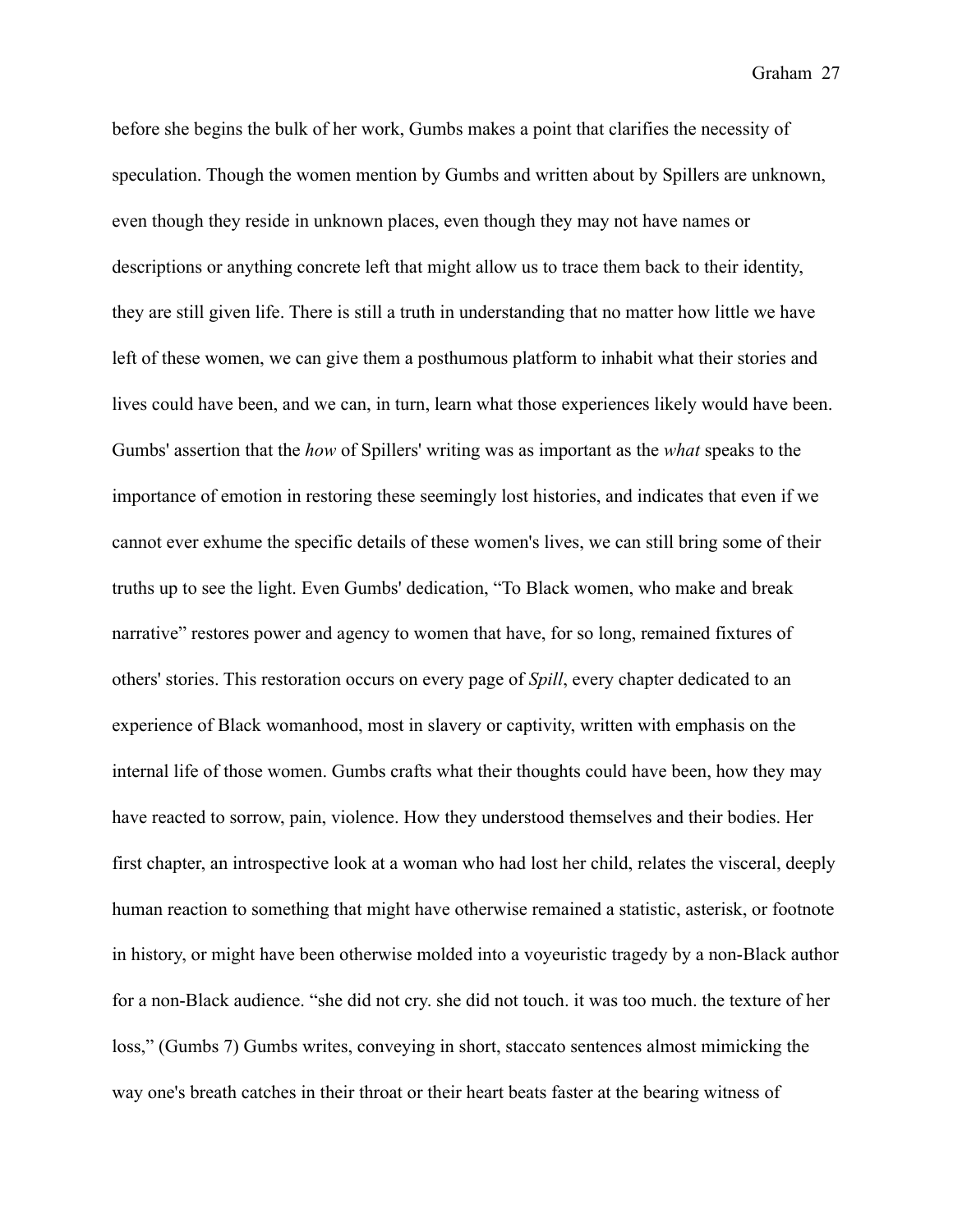unimaginable tragedy, that there was nothing bearable in this loss. Gumbs does not breeze through the pain as a point on a timeline or even as a wrong committed over the course of history; this is not about the scope of history. This is about the woman, "she," who may not have a name that survived but can still be validated as the center of her own story. And she can also be allowed to explore and reclaim her own body in this space of speculation, as Gumbs moves on to write, "where was she weak? she looked at her body and saw only pores, only wet spaces, vessel, opening. she was whole. was she. born or made. was she possible? she looked at her fingertips for a seam. pinched her skin in case it was all a dream. was she real? the new female being, first of her kind, couldn't believe herself" (Gumbs 13). Through Gumbs' speculation, this woman is the one examining her body. There is no mention of how capable her body is working or producing; there are no other eyes or hands present. This is not an evaluation of her worth. Rather, it is a rumination on her very existence: what it means to be whole, to be real, and to be female. Existential considerations on the state of one's humanity is a radical rebellion when speaking on Black women during and after American slavery. In a world that commodifies the bodies of these women, rejecting that power structure is a way of exploring the experiences that *must* have happened, given the intrinsic humanity of every person, regardless of the record that exists.

#### **The Methodology of Speculation**

 Speculation is a powerful tool in both understanding the feelings and lived truths of those who have been denied space in archive, as well as giving those individuals a chance to become the agents of their own stories. Moving from the broader, more emotion-based worlds that Tinsley and Gumbs have created, we can take from their examples to work more closely with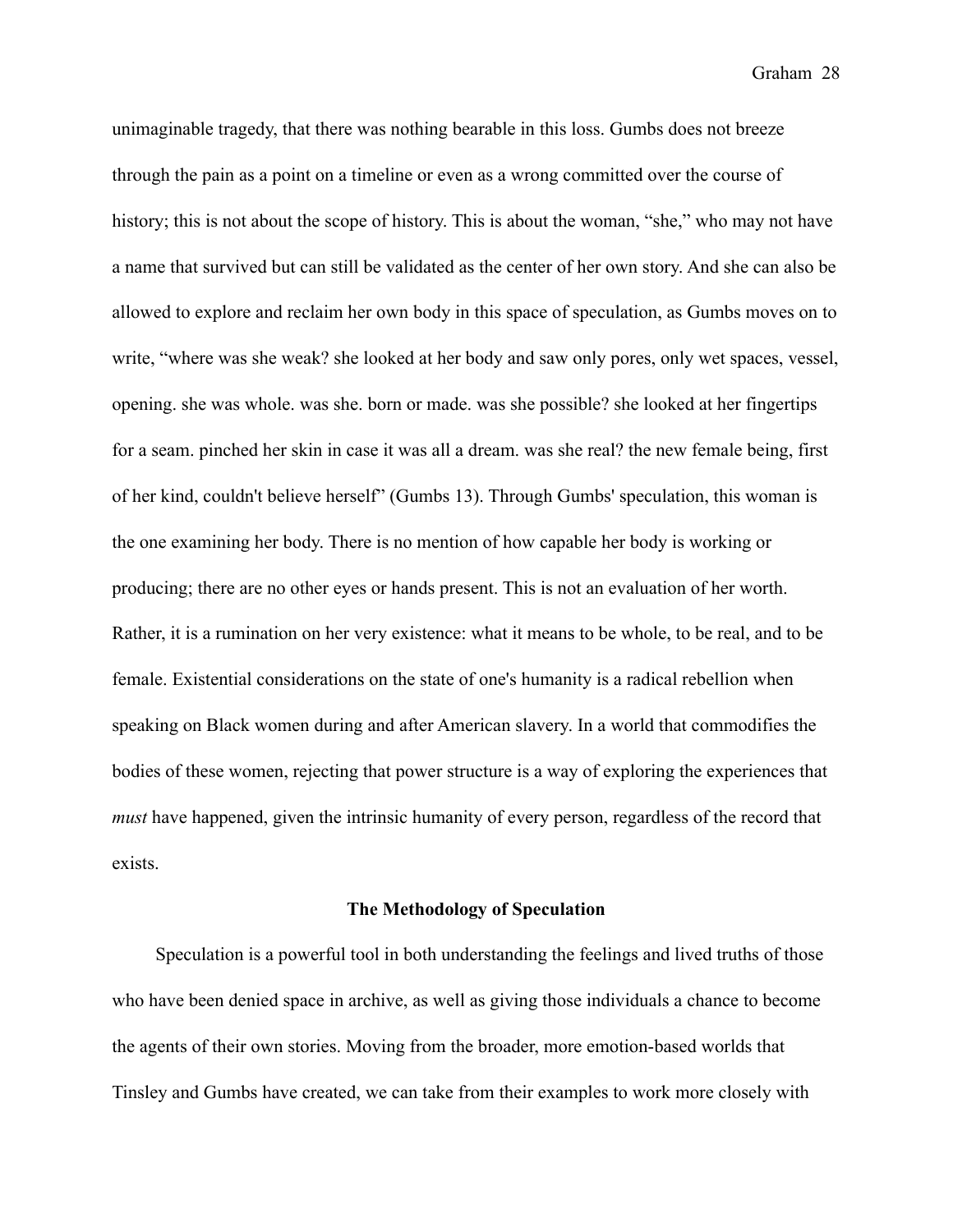archival material. Nazera Wright models a methodology of balancing archival work and speculation in *Black Girlhood in the Nineteenth Century*, using a mixture of well known and lesser known texts as a starting point for examining the complex environments and inner lives of Black girls in the nineteenth century. The subject of her study is emblematic of the power of her methodology; in her introduction, Wright speaks on the place that Black girlhood occupies in literature, particularly within American literature of this specific period. She writes, "Whatever stage they chose for their writing, the Black girls they wrote about appeared to carry stories of warning and hope, concern and optimism, struggles and success" (Wright, Introduction) and sets herself the task of discovering the reasons why the tropes surrounding Black girls and girlhood exist as they do. From the outset, Wright is focusing her attention on the intersection of thought and fact. The image of carrying a story speaks volumes to how, in the absence of their own voices recorded in the archive, Black girls have become vessels of projected ideals. It is not their voices that are heard; they amplify the sentiments and attitudes of those who surround them and write their stories. Those of whom Muñoz would say owned the "rigor" of recording history and recording specific stories to survive the passage of time (Muñoz 7). The sources Wright references span a continuum ranging from the seemingly non-fictional press to the more saliently creative realm of literature, but she approaches her reading of these pieces in a similar way: as vehicles that create stories in a "literary genealogy" (Wright, Introduction). Wright examines the sponsors of this writing, from the authors to the publishers to the mediums, tracking what voices most prominently shaped every produced work, what ideology was woven into the fabric of those works, and how it was meant to shape the consciousness of its intended audience.

Opening with a look at the earliest Black presses, Wright establishes the landscape in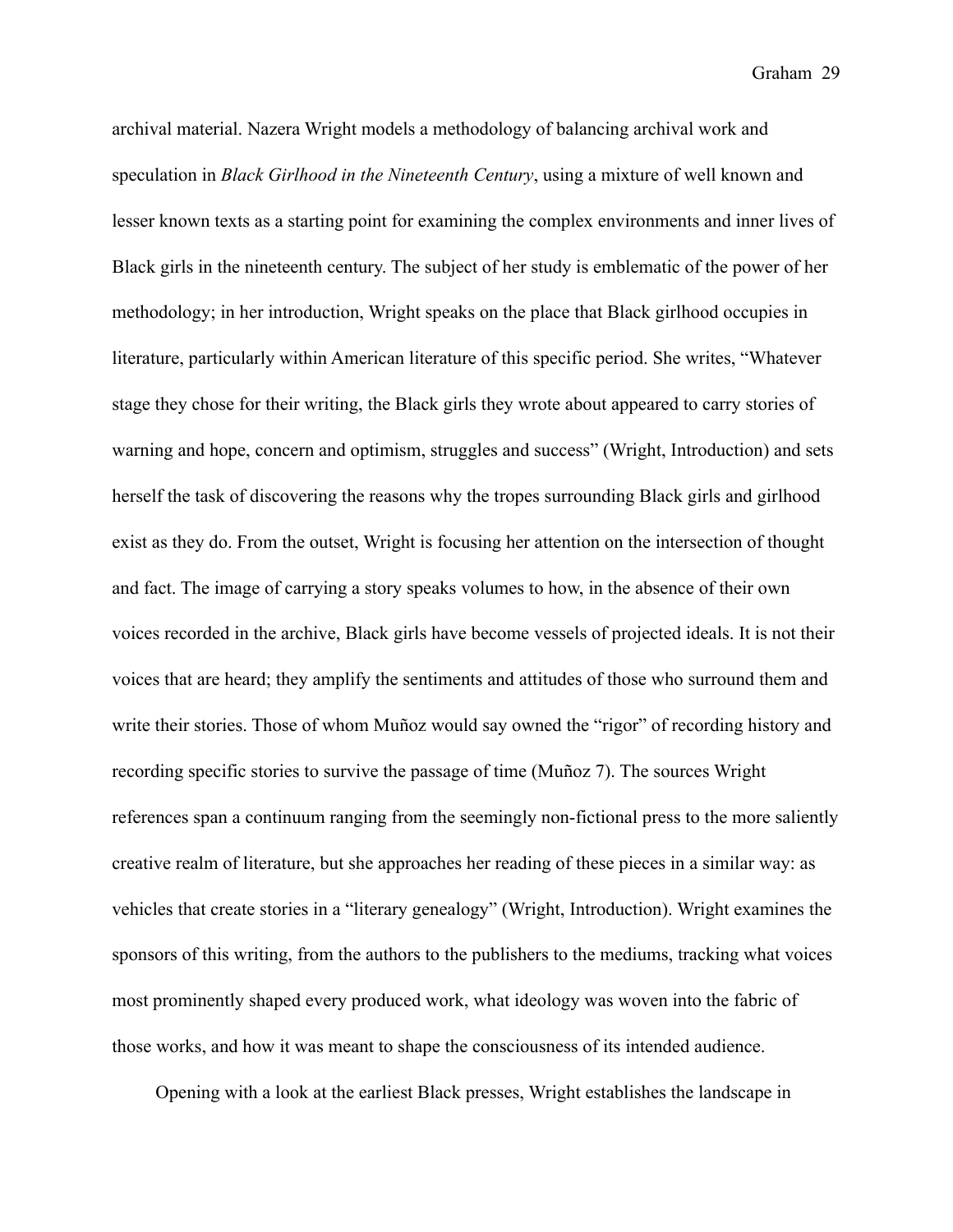which writing occurred as one still struggling with national identity in the wake of achieving sovereignty. "The Black press emerged in the second half of the 1820s, when the nation was still largely perceived as a new republic that had thrown off an oppressor" (Wright, ch. 1). The question of self perception was intrinsically tied with the drive to create and maintain an identity, both for individuals, particularly along the axis of how one functioned within a particular community. A governing public sentiment was the support of the national identity, the prioritization of the larger society over the benefit of the individual. This can be explained by Williams' exploration of the idea of determinism, the setting of limits. Black society was not immune to the idea of limitation. Williams quotes philosopher Friedrich Engels, stating, "We make our history ourselves, but, in the first place, under very definite assumptions and conditions" (Williams 85). Here we see a dissonance between the innate drive for agency against the backdrop of the assumptions and conditions that inform experience. Even free Black communities in northern half of the United States felt the conditions of their recent history of violence, and the continued slavery to the south. This knowledge of limitation creates, as Williams defines, "pressure" (Williams 87). The conditions of the past and the present created a need to forge a communal identity in order to attempt to integrate with society at large. This leads to placing greater priority on the production of symbols of compliance and order over individual human lives. The Black press, such as *Freedom's Journal*, embraced this practice. Wright notes that, disenfranchised by a White-dominated society and facing difficulty finding work and fulfillment against systemic barriers to entry in the workforce and the public forum, Black men had to create their own kind of masculinity and manhood in light of how they were denied the more traditional paths towards the kind of manhood that White men evinced (Wright,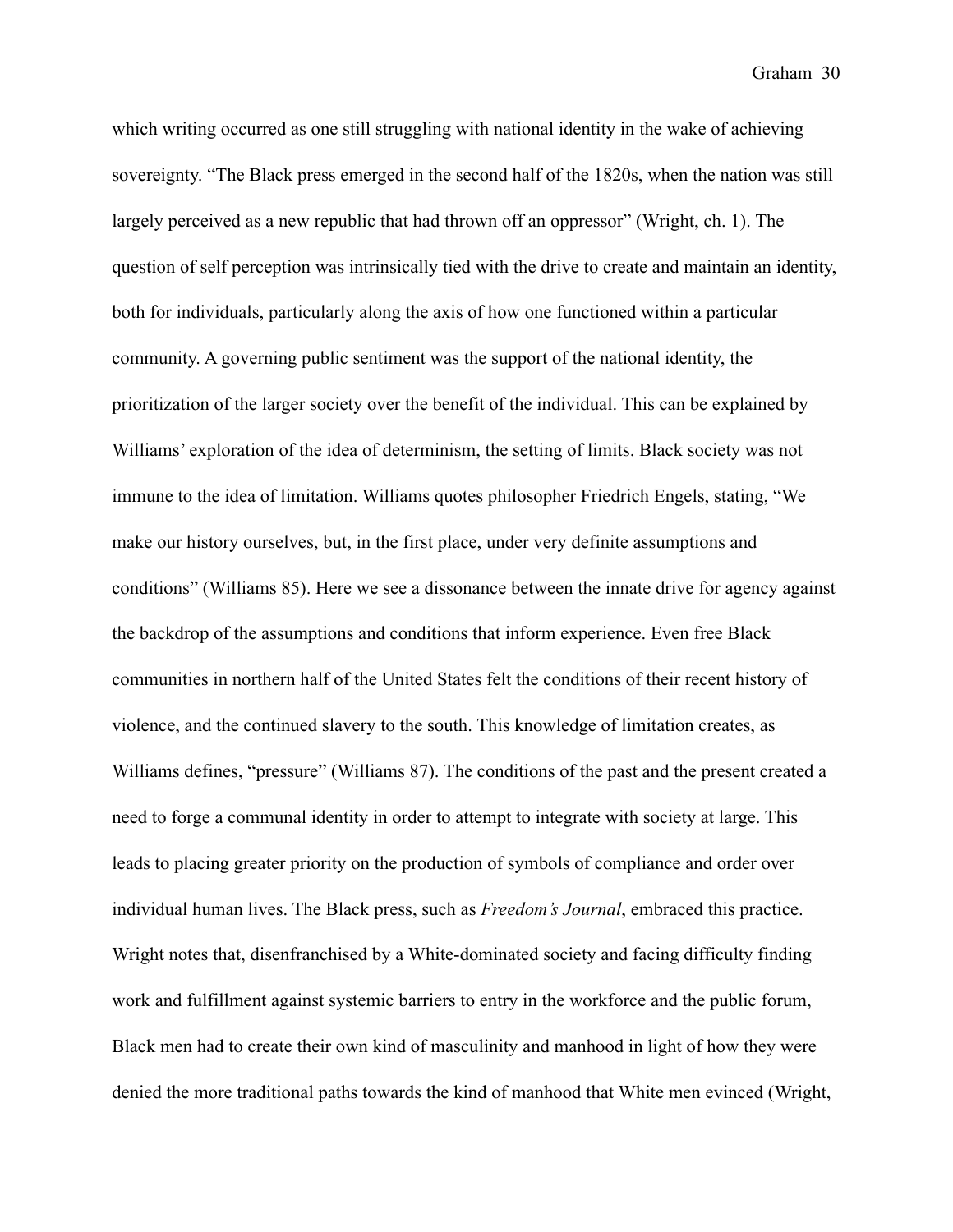ch. 1). The same held true for Black women, who found themselves contending with the same issues of being denied access to the kinds of acceptable womanhood found in White society. The struggles of daily life were both created by and exacerbated by the more abstract quest for an identity denied by circumstance. Here, Wright establishes the power of suggestion and perception, the power of imagination in the form of narrative, at work in the content of her study, namely in how those in the Black community actively shaped their community's image by creating an ideology. Particularly, those who shaped that image were specifically "elite Black males" (Wright, ch. 1), those who controlled the press. A gap appears in the archive here; even in a Black-owned press, the images of Black women and children were created and proliferated by Black men with enough power and means to do so. It is their biases and values that have been preserved in print and, thus, accessible to readers almost two hundred years later. This is particularly salient considering the juxtaposition of what could have been a vehicle for broadcasting the voices of an oppressed community, against the fact that even in a Black-owned paper, those voices were tailored by those with the power to project rules for the kinds of morality, compliance, and domesticity expected from members of the Black community.

 Utilizing the relationship between agency and image is a model for finding what voices are not present in the narratives that exist. Wright connects the writing featured in *Freedom's Journal* to the origins she is exhuming of the tropes of Black girlhood. She argues that "Black male editors wrote and reprinted articles that assigned roles to Black girls that suited their framework of adopting the values and mores of the white middle class as a route to greater participation in civic life" (Wright, ch. 1). This is a clear and purposeful curating of voice and experience with the intention of "mobilizing and uniting" Black communities (Wright, ch. 1). Intentionality is a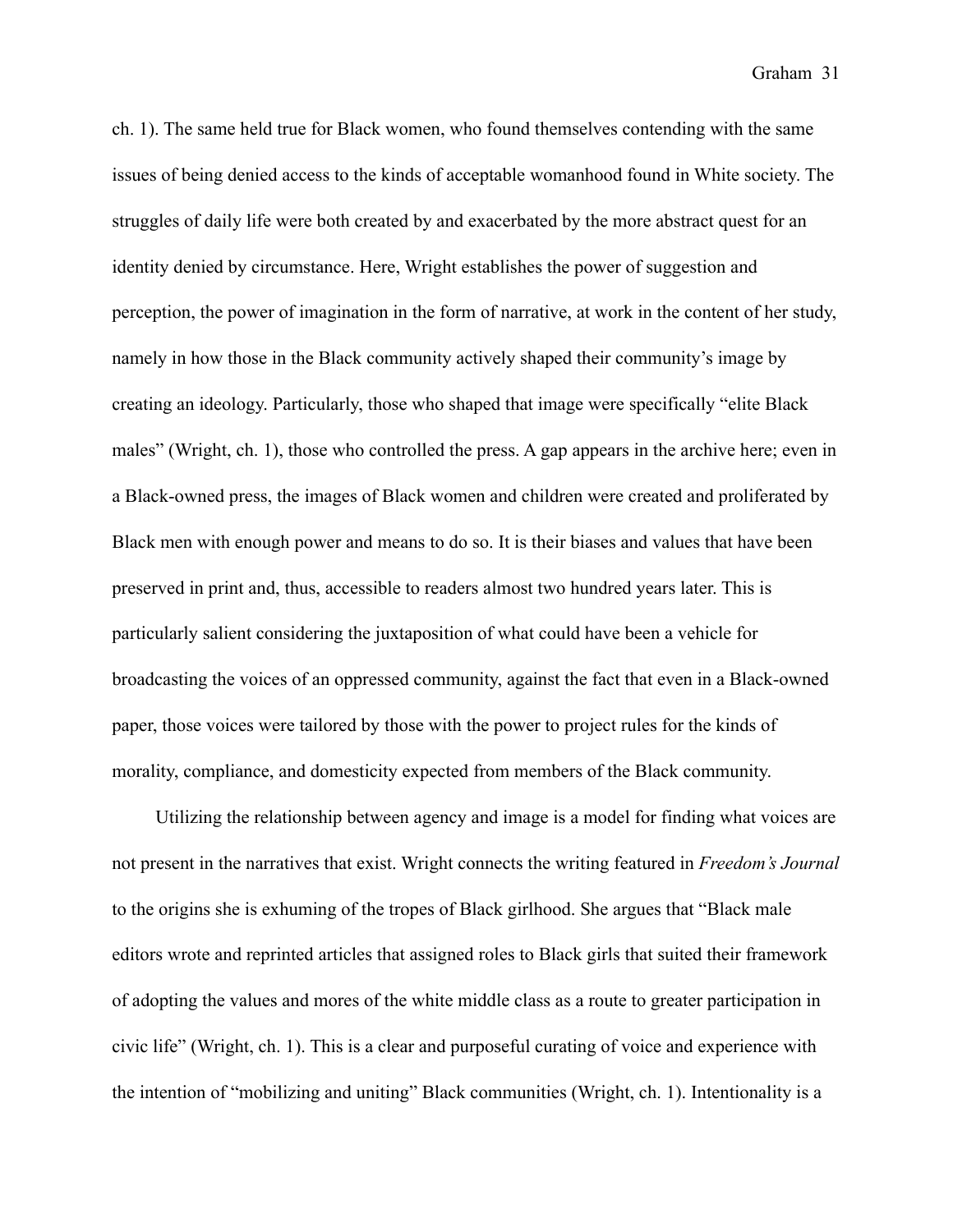crucial facet of the process of usurping the voices of others; it creates a distinction between those with and without agency, and highlights that the power to affect others by creating and broadcasting an archive lies with those who silence all voices and perspectives but their own. What readers are left with are highly mediated accounts, shaped by specific intentions and experiences and excising others. Wright complicates the acceptance of these accounts by offering different perspectives, taking the stories apart and exposing different facets to the light. In her exploration of reprinting articles between Black and White owned presses, Wright features an excerpt from an account of a young slave girl who, after not hearing a request from a White guest, was subjected to a lashing carried out by her lover, another young slave. In examining this article, Wright attempts to give voice and agency back to the girl, arguing that her story of bravery in defending herself from the violence of the White man was instead made into a lament of the emasculation of the young Black man; her suffering became fodder for his story to spark empathy and compassion on the behalf of Black readers, or a cautionary tale against rebelliousness to White readers. In neither reprinting is the girl made the centerpiece of her own story, which is something Wright attempts to correct, saying, "It was the black girl, rather than the young male slave, who fought back against her aggressor in an act that displayed her courage and unwillingness to be a victim, yet the account did not celebrate her bravery" (Wright 31). This is an explicit point of departure between the archive that exists, here the article in question, and the experiences excluded from that archive, namely the attempt of the girl to reclaim agency against violence and oppression.

 This act of mining an archived publication for the implicit perspectives that it contains but does not feature is a bridge between what exists and what can be imagined in the spaces between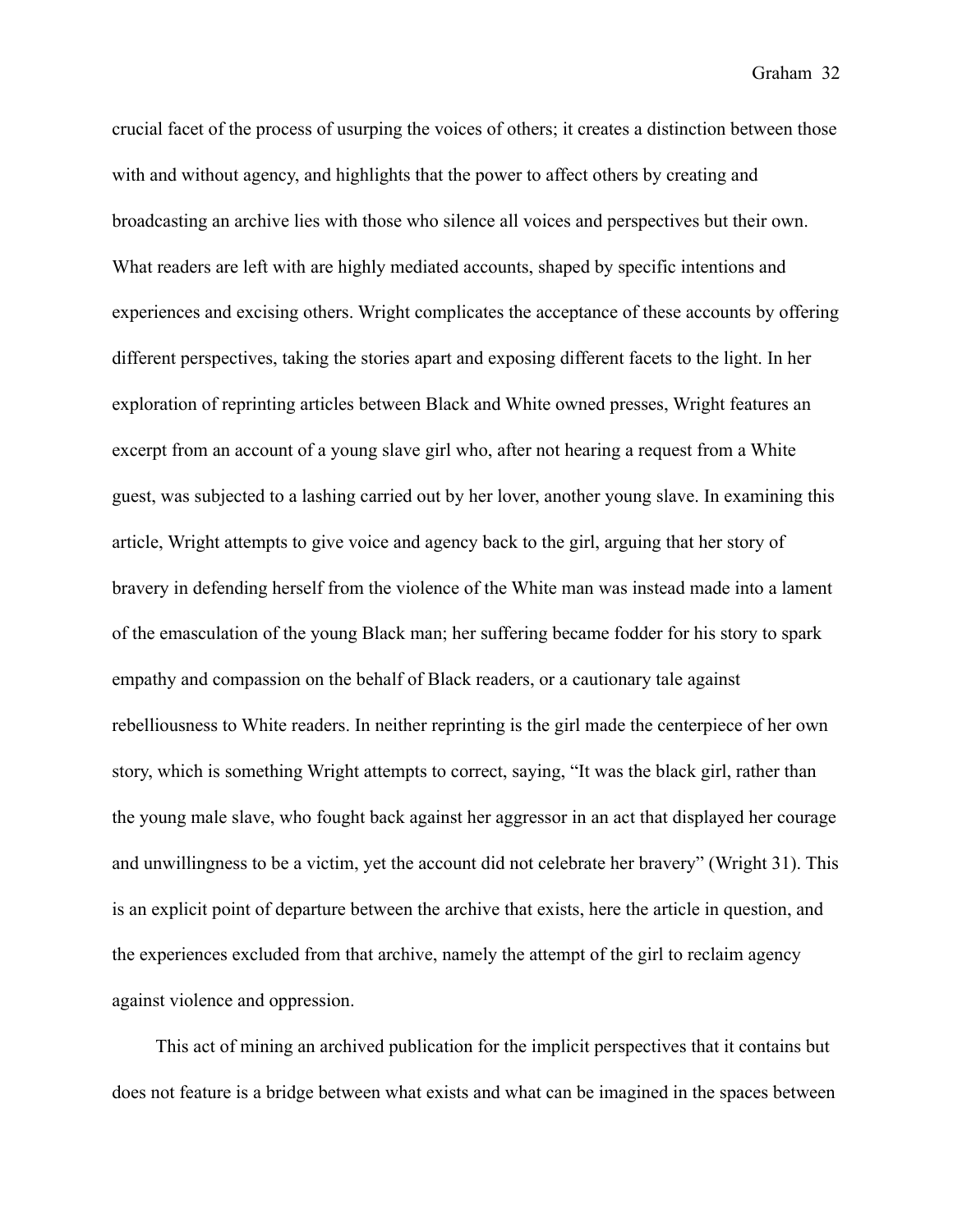the lines. Following in this logic, this methodology can be transposed to reexamine more nuanced work, produced by voices closer to their subject matter and more concerned with authentic experiences, such as the literature written by Black women. Though they are, still, removed from their subjects by time when writing on Black girls and girlhood, "African American women writers drew upon their own experiences and presented black girls who faced situations their real life counterparts might encounter" (Wright 60). This strikes closer to the kind of authenticity that attenuates the larger the gap between writer and subject. Still, the perspectives of these writers can be enhanced by the kind of work that Wright employs in the more performative press articles. The tracing of why these particular stories have been encoded with the plots and messages they have illuminates the context of everything that has sponsored the authors' perspectives. Wright speaks both on stories featuring young Black girls authored by Black and White authors, and placing these in conversation allows one to see not only where they differ, but where they work together as well. These disparate texts, at odds in their authenticity given the gap between the authors' firsthand knowledge of Black girlhood, can be read together to imagine what the response might be from a Black girl herself in regards to the representation of her experience. Of Black-authored texts, Wright explains that a unifying theme is the way Black girls are "prematurely knowing" in the face of the violence and hardship they experience (Wright, ch. 2). Of White-authored texts, Wright highlights the sentimentality, the way the violence experienced by Black girls is meant to evoke sympathy in readers, and that none of these stories feature girls at leisure or play (Wright, ch. 2). The unspoken overlap, here, is that in neither perspective are these girls treated in the model of childhood one might expect, and both place an emphasis on the body, sometimes in excruciating detail, as a site of pain and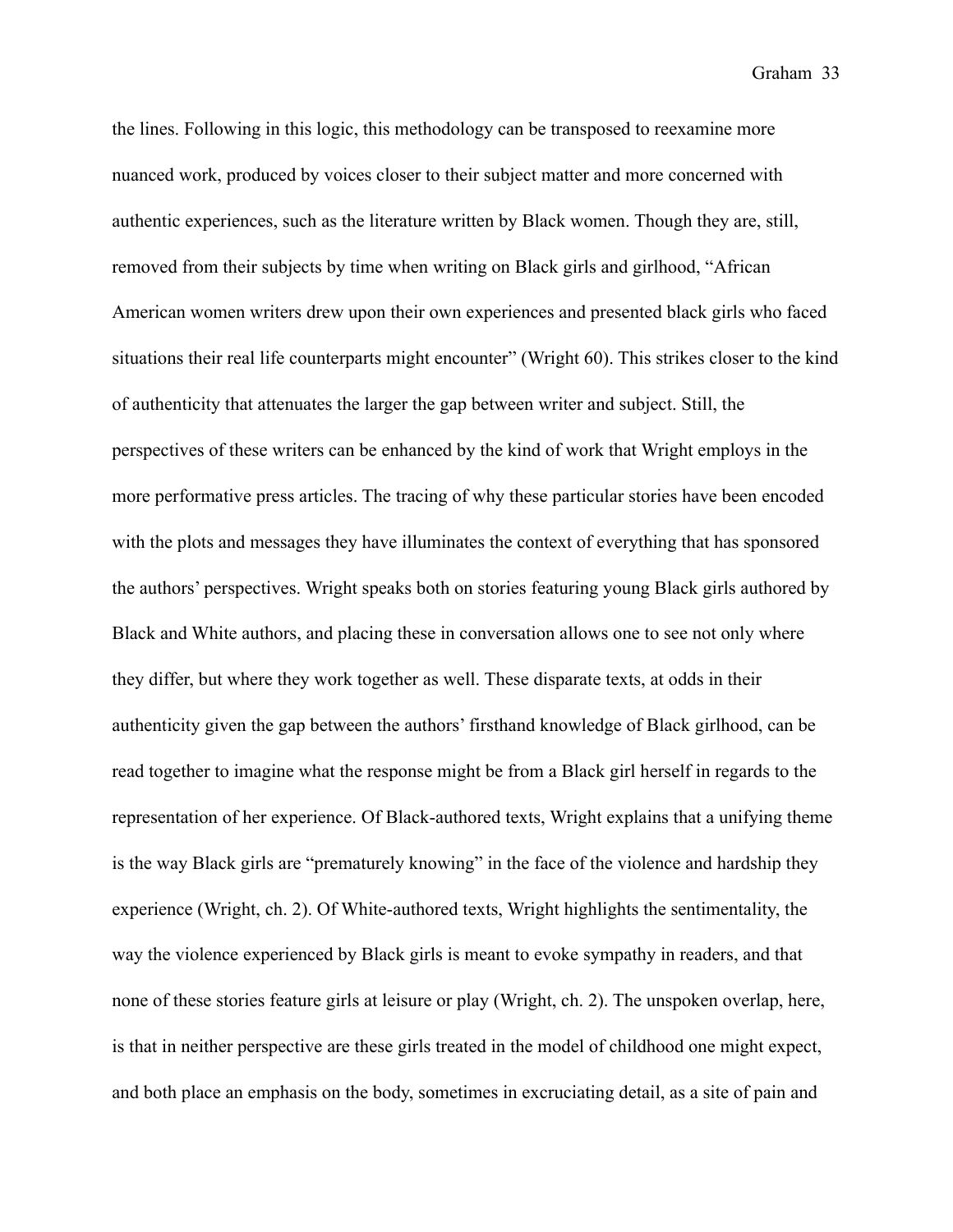punishment, but not as something inhabited by an emotional, nuanced, individual. Looking back at Spillers' assertion that, "We lose any hint or suggestion of a dimension of ethics, of relatedness between human personality and its anatomical features" (Spillers 68). These stories take Black girls and deconstruct them to parts of a whole, with flesh that stands for ideas and not intrinsically a home of and product of that human personality. Black girls are survivors and morality tales; they are lessons more than they are people.

 Of course, not all works were meant for non-Black audiences, nor are they all removed by time. Even in the literature meant to be read by Black girls and women, they do no feature as subjects of those stories nor as authors. We have seen this at work with *Freedom's Journal*, and it emerges again in conduct books not just for White audiences, but for Black audiences. Wright spends time examining conduct books written by Black authors for Black communities, focusing in particular on *Floyd's Flowers*, written by Silas X. Floyd. The publication of these and other conduct books was based on the desire to "gain a sense of personal worth and dignity in a racist society" (Wright, ch. 5). Floyd, among other authors, made the claim that certain behaviors associated with the "lower class," particularly when exhibited by girls, cast a negative impression over Blackness as a race altogether. Furthermore, these books "emphasized the role of the black elite as instructors of the black reading public" (Wright, ch. 5). There are a few moving parts here that create a rigid set of boundaries within Black communities in the early twentieth century. Placing the burden of systemic racism on the actions of girls alienates them from their own personhood. Rather than having the freedom to act on their own desires and for themselves, even after technical, legislated emancipation, these girls were treated as representatives or ambassadors for their entire race. This creates a pressure for young girls to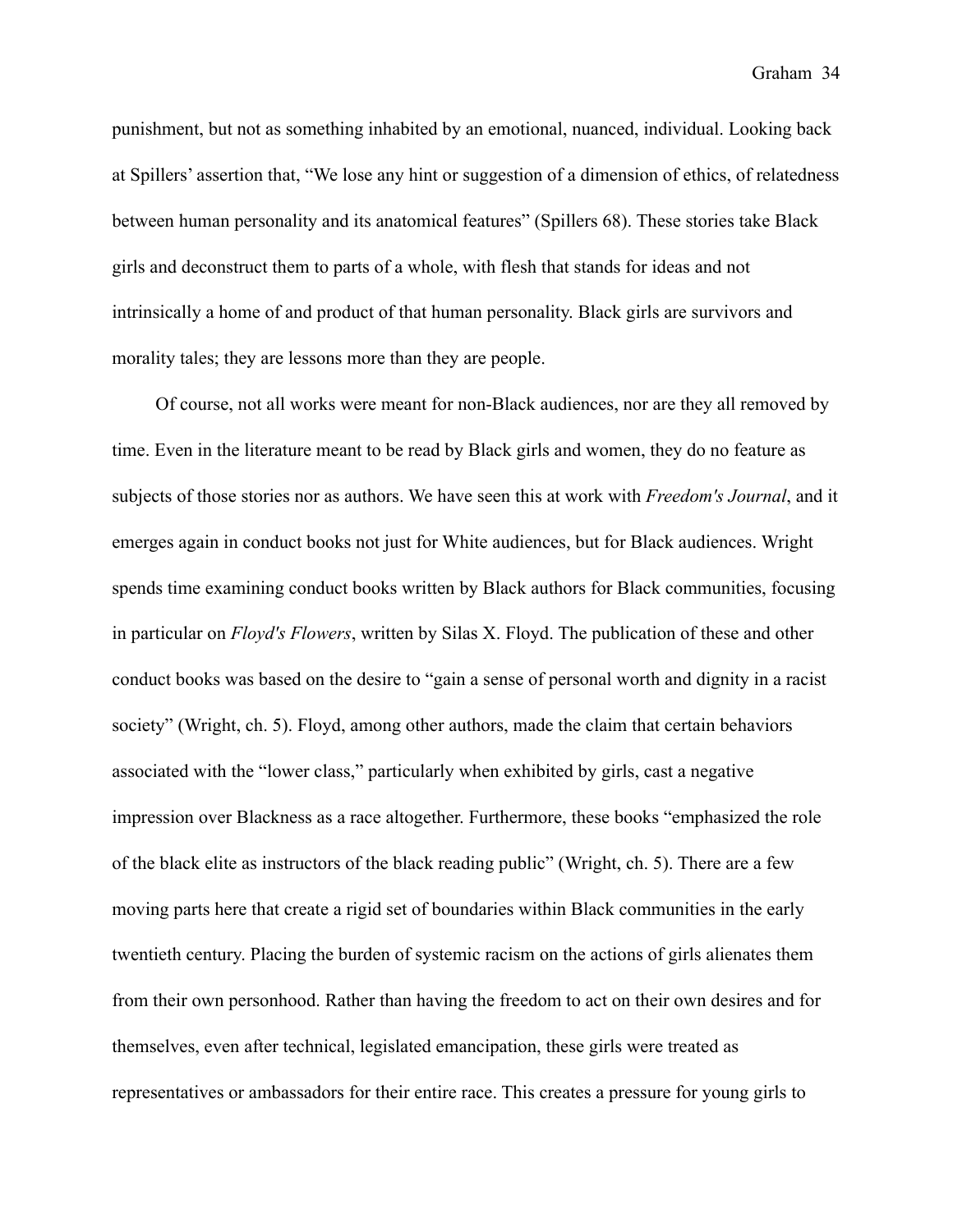carry the weight of the violence they may have received under the perception that if their "positive" actions might be enough to quell that violence, then their "negative" actions might be enough to sustain that violence. Furthermore, the circulation of these texts reinforces a power structure within the Black communities themselves, elevating "elite" members, those with education and means, as shepherds, guides, or gatekeepers. It consolidates power within these communities to those who already had power, relative to poorer or less educated Black individuals. While there is no denying that the late nineteenth and earlier twentieth centuries were rife with racism, it is still important to note that even within their own communities and among those that shared their race and cultural heritage, Black girls were still routinely disenfranchised and used by those with more power. Their lives were still subject to scrutiny and they were still made to conform to the standards set by those with influence over their lives. Those whose names, inevitably, were made part of the archive precisely because they made these girls the subject of their work.

 Much of this code of conduct was centered around puberty, and the transition from girlhood to womanhood. Wright quotes *Don't! A Book for Girls* in what author Robert Charles O'Hara dictates as improper behavior for young Black ladies, including, "idleness, flirting, dancing, vindictiveness, backbiting, gossiping, and slangy speech," and Wright goes on to note, "This text is an early example of advice for black girls that paid particular attention to the changes in behavior that should follow puberty, including how to sit, talk, and walk" (Wright, ch. 5). Focusing attention on the apparent problems that arise in the transition to womanhood calls womanhood itself into the spotlight. Not only are Black girls subjected to scrutiny for their race, they are similarly held accountable as representatives of their gender as well. Their experiences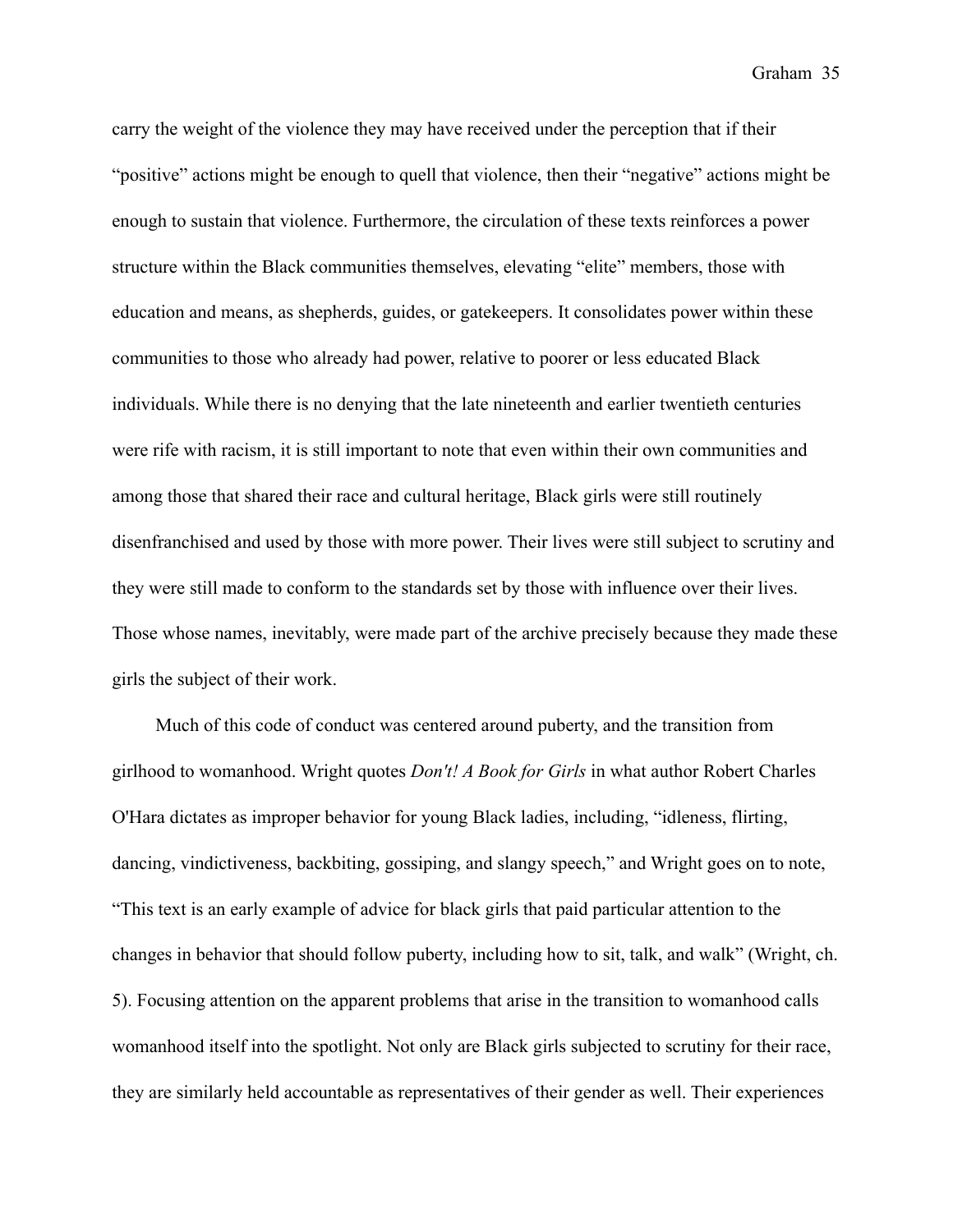are intrinsically shaped by the intersection of Blackness and womanhood, with both of these sources of identity being used not to allow these girls to understand themselves as people, but to herd them into formations of specific, allowable behavior under the threat of the violence that followed Blackness in the United States. If we employ speculation here, we can reverse each of these terms to understand what Black girls might act like should they be allowed the freedom to live as people unto themselves. Idleness, for example, might mean a lack of engaging in activity, whether that be work or school or whatever responsibility they were accountable for. However, it could also merely mean moments of rest, or even activities taken up in the name of leisure, activities that rebel against the idea of productivity. Flirting and dancing, too, cover a wide range of social behaviors from the chaste to the physical to the fun. Even descriptors carrying negative connotations, such as vindictiveness, backbiting, and gossiping, might indicate anything from heated, malicious fights to impulsive reactions in the midst of an argument, or simply moments of bonding and talking about the news concerning peers and friends. From these *don'ts*, we come up with a myriad of *dos*: where one girl may take more time off of work or school, another might make herself even busier by taking time to engage in meaning-making, but unprofitable and uncommodifiable, leisure activities. Where one girl might spend an evening daydreaming, another might be dancing with her friends. Where one girl might lash out in hurt over a slight or a broken heart, another might seek revenge, and still another might fight until she reaches some new understanding or compromise. Even a small engagement with speculation unearths the diverse array of *what could have beens*, all reasonable assumptions given the fact that for everything that is not allowed, there is a behavior that inspires this ban. Moreover, what we learn is that each of these forbidden actions leads to an eventuality of these girls and young women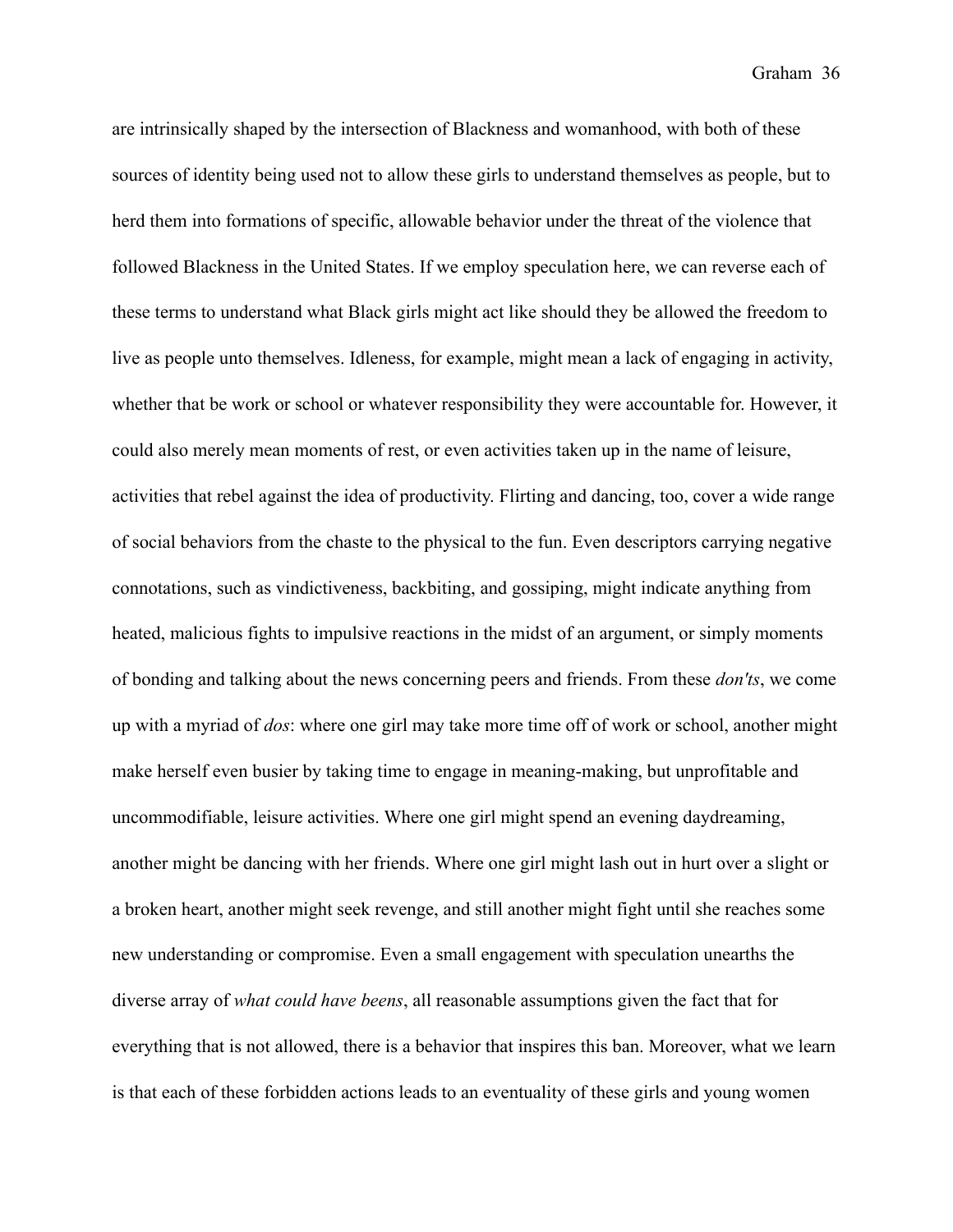acting for themselves. Idleness, flirting, dancing, vindictiveness, backbiting, gossiping, and even slangy speech are all born from the desire to act in one's own self-interest. They are honest expressions of human emotion, and whether they contain the possibility of making mistakes or enemies along the way, they speak to an undeniable desire to act upon one's humanity.

 Both the press and the works of fiction highlight the efficacy and necessity of the humanfocused methodology of imagination. There is not only an absence of childhood and humanity in these stories and articles, there is an absence of challenging that or illuminating that in these stories as well. While the physical and mental violence remains rightfully accounted for in both perspectives, it is still couched in the specific motivation of conveying a message through its representation. Whether that was to teach the resilience necessary to survive, or to provide a tale of tragedy and the impression of moral scaffolding for children to follow by sacrificing the lives of Black girls on the page, the utility of Black girls eclipses their personhood. These stories divorce the violence against the flesh from what gives that flesh life, what Weheliye might argue ignores the "ontological totality of the human" (Weheliye 4). Even in the absence of agency when facing systemic violence, there exist other nuances of humanity that emerge when liberty and freedom have been distorted, obfuscated, or otherwise denied. The resilient survivor, the brutalized tragedy, and the victim are all facets of experiences of Black girlhood in the nineteenth century, but isolating them with intention of projecting an image of universality or totality in their existence means necessarily transforming the subject from person to object without an emotional inner life, and sometimes without even a name. It follows that the necessary next step in understanding who it truly is that lives between the lines of these pieces, that personhood must be reconstructed from what we do have, by bridging the distance with the framework of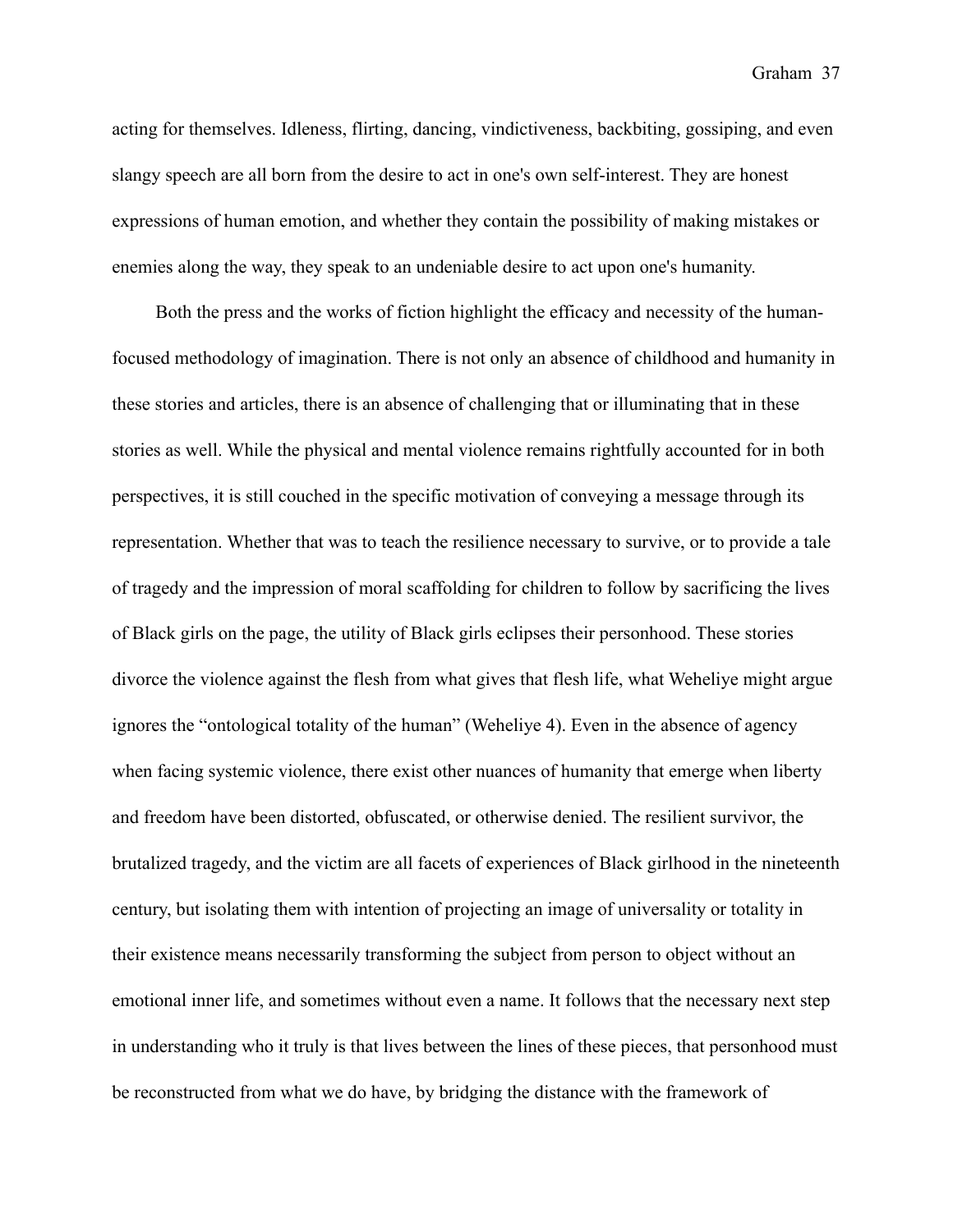imagination.

 The power of imagination as a tool of archival restoration is pushed towards bolder potential in the hands of Saidiya Hartman. Where Wright creates a foundation of questioning perspective and bias in order to examine where certain tropes originate, Hartman proposes synthesizing what is known to create something entirely new. In this case, the speculative history of Esther Brown, created from piecing together police and psychiatric records of young Black women living in the emergent ghetto after the decline of the plantation. In *Anarchy*, Hartman references evidence of incidents that have occurred in order to reconstruct the life of someone who could have lived through those incidents, Esther Brown. Esther Brown, of whom Hartman says has created nothing to be added to the catalog of history, "did not write a political tract on the refusal to be governed, or draft a plan for mutual aid or outline a memoir of her sexual adventures" (Hartman 465). In Hartman's work we have moved beyond the construction of methodological foundation and delicate, careful exploration of silenced or warped voices and into a kind of construction of what could have been, might have been. The precedent Hartman sets is to open her piece with a name. This decision reverses the pattern of story subsuming person, and instead places immediate, singular focus on the who, silencing the questions of why and how before they are even asked. What we are reading is about and centered on not girlhood, womanhood, race, though they all work in an assemblage of parts to shape the experience of our focal point character; we are, first and foremost, reading about Esther Brown. It is her name that takes precedence, even when Hartman mentions authors and activists that Esther has not read or encountered. Their names, names like Emma Goldman, come later, and only in passing, if they are mentioned at all and not alluded to through their works or their music. Within the first few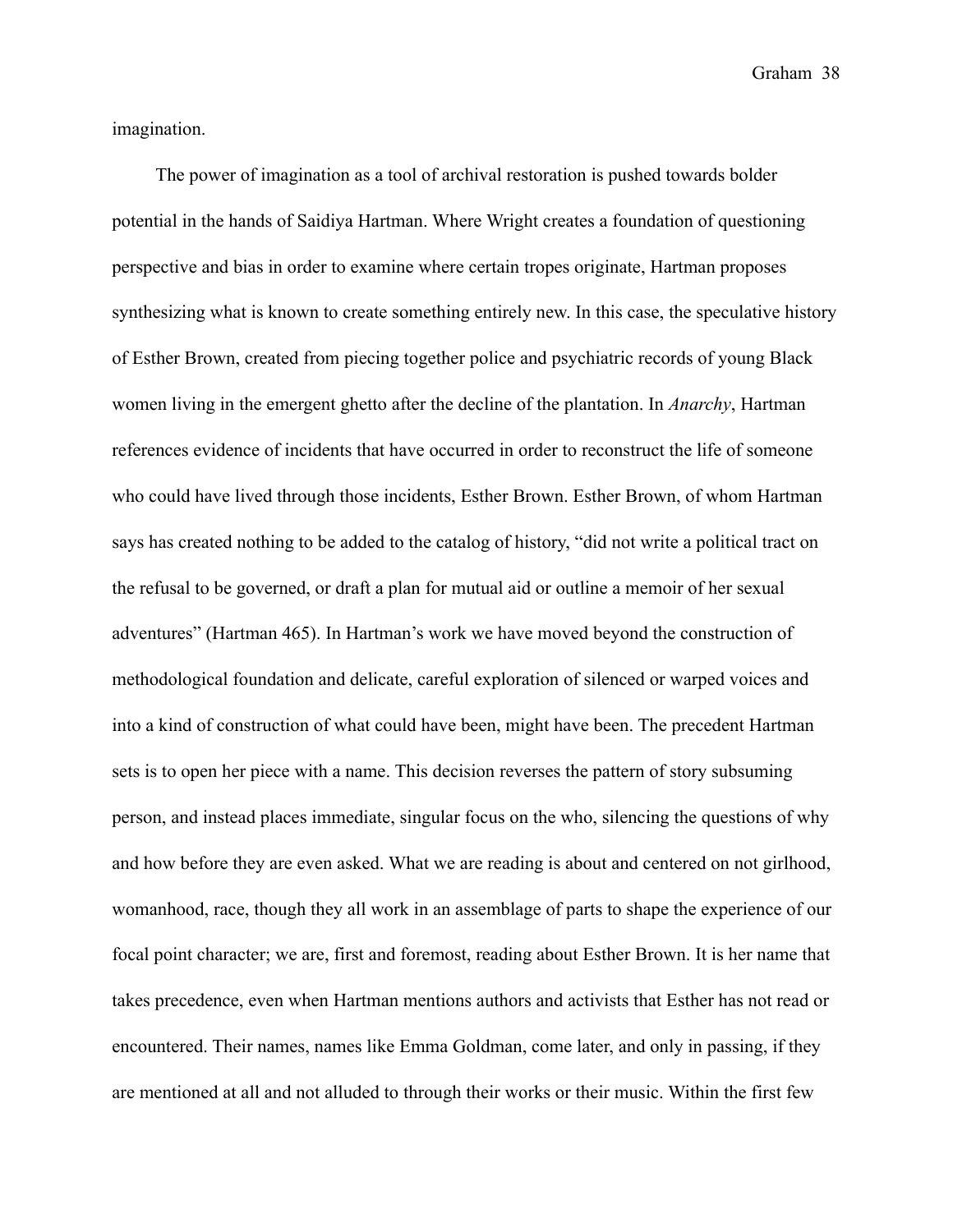pages, Hartman shows motion through the established canon of scholarly work by specifically referencing where they do not cross paths with Esther, how she does not read Marx's *Grundrisse* the correct way, or touched anything penned by Wells (Hartman 466). Hartman uses her first pages to paint an image of a young woman who does not contribute in acceptable ways to liberation and rights movement for the African American community, who does not enjoy working, who does see herself as the champion of a cause beyond that of surviving, or possibly thriving, in her everyday life.

 What we have, instead, are Esther's feelings. "Esther Brown hated to work," Hartman writes. Every chore is tiring, and her employer is "too cross" (Hartman 467). As we get to know Esther, we learn her likes and dislikes before we learn anything about her labor or production or what she symbolizes in society. In two sentences that are breezed through, Hartman mentions Esther's enjoyment of partying and the disappointing marriage she ended. These are stated without emphasis, placing Esther as the actor with agency and not lingering on these events as a site of tragedy, merely mentioning that the marriage was "disappointing" and "short lived" and lead to her moving out, taking lovers "bound by need and want, and not the law" (Hartman 467). If Spillers attests that the "atomization" of the Black body is a way to keep it captive and divorce it from the person to whom that body belongs (Spillers 68), then Hartman answers this by making the visceral details of Esther's body private only to Esther. She intimates at difficulties, the men with "easy hands" and failed relationships (Hartman 467), but the details of these facets of her experience are not made visible to readers as a matter of course. While Wright shows us that in the archive that exists, the difficulty, struggles, and violence would have been the focal point, likely while sacrificing the story of the subject herself, Hartman uses imagination as a way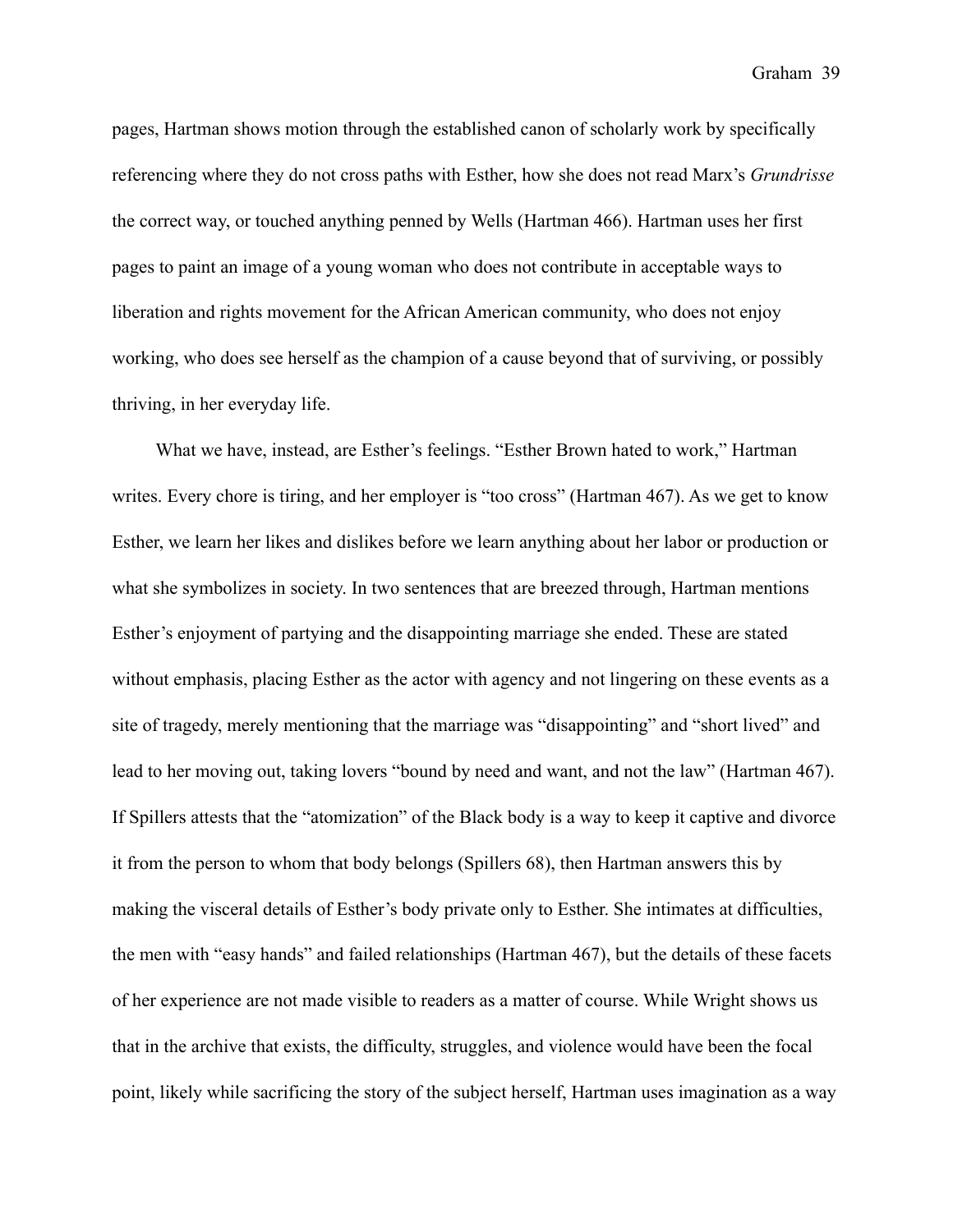not only to build a speculative memoir absent of this explicit degradation, but also literally leaves the choice of how to interpret Esther's life in the care of her readers' imaginations. This is particularly important having seen the way that gender so sharply influences limitations on Black life. Spillers and Weheliye speak about the Black body itself being a site of commodity and repurposed for others' gain. Snorton showed the specific way the female form served as a place of experimentation, on display to him and then, secondhand, to his audience. Wright has demonstrated that the Black and feminine work together to force Black girls and women to serve as representatives of their race and gender, to become subjects of scrutiny, derision, and violence precisely because of the intersection of these axes of identity. Hartman joins the conversation by purposefully withholding the gruesome, the visceral, even what could have been the pleasurable. All pain and all delight, every moment of Esther's life, is purely *Esther's*.

 The structure of Hartman's methodology is intrinsically tied with the story that she chose to tell. Examining the kind of life Esther leads is crucial in understanding how Hartman models the restoration of voice, story, and agency. "Esther Brown did not write a political tract on the refusal to be governed, or draft a plan for mutual aid or outline a memoir of her sexual adventures" is how Hartman opens her piece (465). Before anything else, her readers know only two things about Esther Brown: her name, and that she has not written anything political or personal. Hartman explicitly spends the majority of her introduction, the better part of three pages, demonstrating Esther's aversion to work. "Esther Brown hated to work, the conditions of work as much as the very idea of work. Her reasons for quitting said as much. Housework: *Wages too small*. Laundry work: *Too hard*. Ran away. General Housework: *Tired of work*" (Hartman 467). Esther is clearly positioned on one end of the spectrum of need versus want; when listing her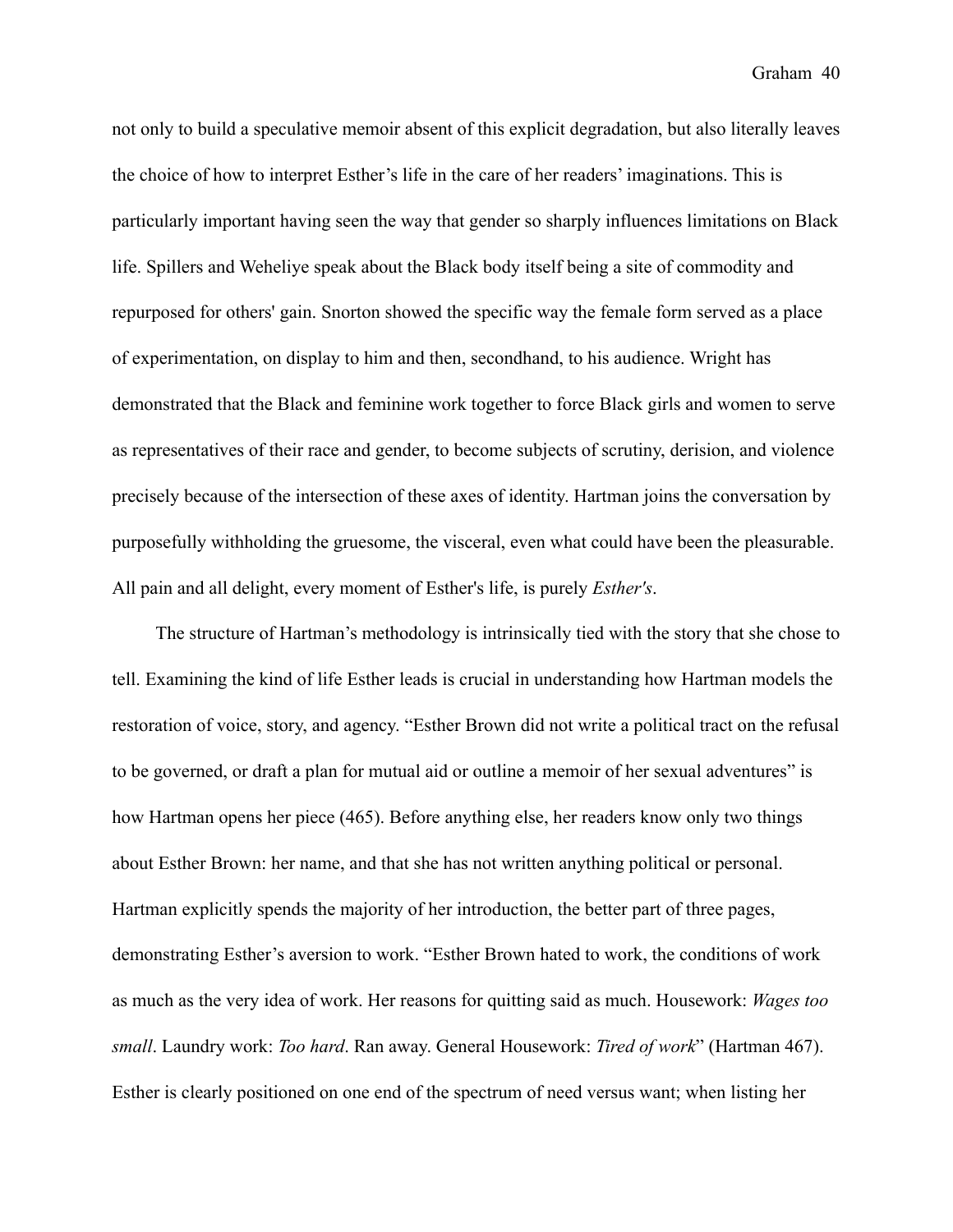reasons for disliking her positions of employment, she succinctly and definitively sums them up as unenjoyable or otherwise intolerable. It cannot be ascertained that she has suffered violence, terror, or trauma. Rather, the injustices she finds speak to the fact that she expects better; if she claims that the wages are too low, she is asserting her right to ones that are higher for the work required. If the laundry work is too hard, it means that she desires something easier. Dissatisfaction is a reaction that is born from the sense that the opposite should hold true, that satisfaction should be a choice made available. To further highlight this nuanced, human perspective, Esther does mention the kind of tragedy her story could have been made into, saying, "Housework: *Man too cross*. Live-in-service: I might as well be a slave" (Hartman 467). These are references to abuse and the horror of slavery, and they, too, are couched as impediments, listed last and in the same tone as the complaints that the work is too hard and the wages are too low. They take on the same quality of dissatisfaction evinced in what can be called the more minor grievances Esther holds. Ultimately, the intrinsic quality shared by both the unfairly low salary and the allusion to slavery are that Esther can and does choose to leave both behind, and she leaves them because she wants to.

 Additionally, more than merely accessing Esther's feelings, we see echoes of the conduct codes Wright focuses on. Everything that we come to associate with Esther, her dislike of work, her personal life, her avoidance of the political, speaks to traits of self-possession, and selfcenteredness in the very literal sense of the word. Esther is the center of her world. She reacts to things from a place of genuine emotion, even if those emotions rebel against the notions of propriety and production. In fact, in the opening pages of *Anarchy*, Esther embodies the *don'ts* of the conduct books that Wright spent time focusing on. We see here a desire for idleness, for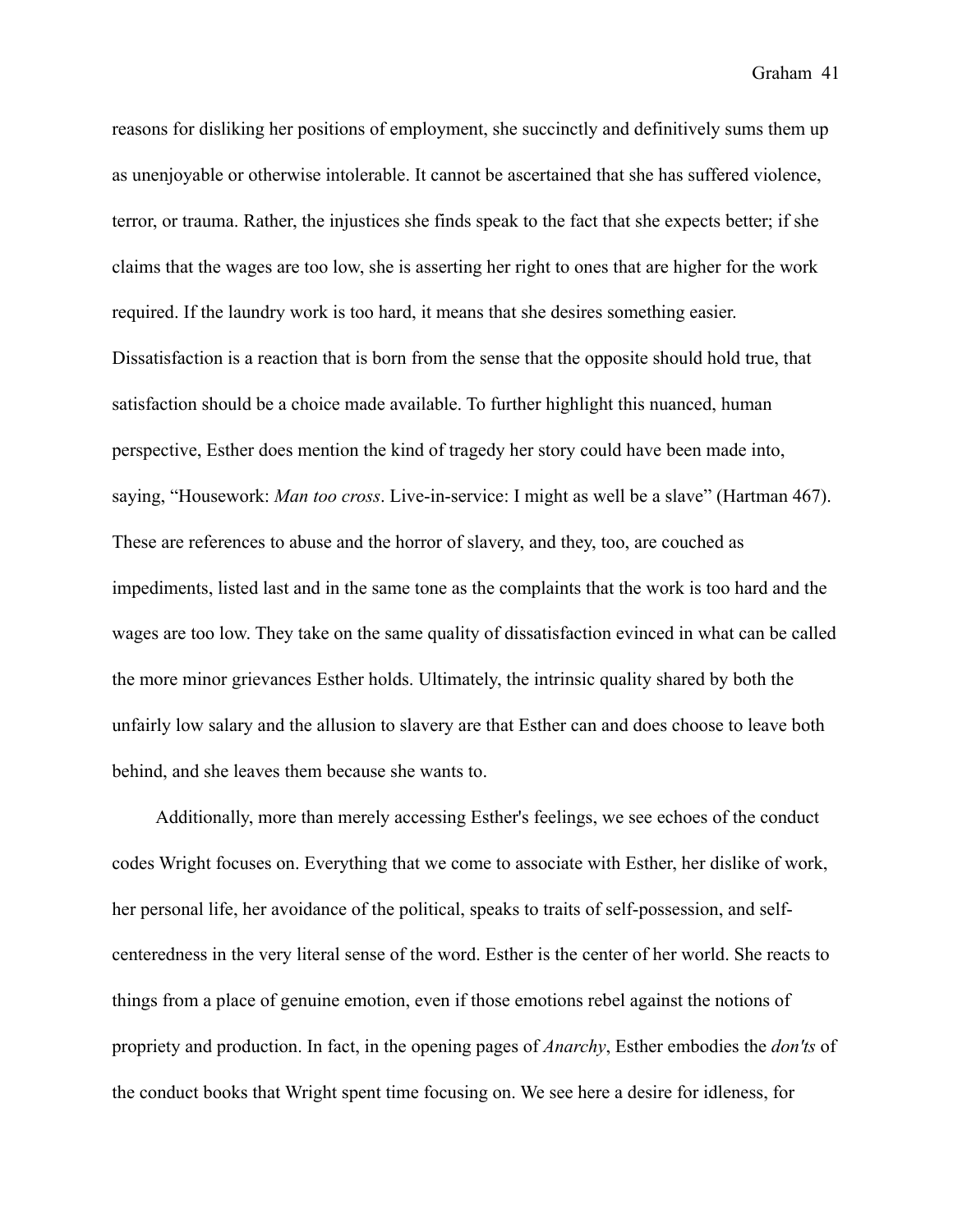flirtation and dancing, for forming bonds and favoring her time, her leisure, and herself over work. Before Hartman touches on the prison rebellions that inspired her work, she is already showing that merely living is in and of itself a form of rebellion. This is the type of revolutionary humanity that Tinsley speaks of, the concept of *feeling* and *feeling-for*. Radically, the person that Esther seems to *feel-for* most is herself. Hartman speaks of her relationships with her husband and her family, but they never overshadow Esther herself. Indeed, Esther's thoughts and feelings about them are all in relation to her experiences in interacting with them. This becomes important when considering that reduction in the archive and in a person's present means making them part of someone else's story, whether that be as a subject of a White audience or merely in the context of their relationships with others. It is through the use of Speculation that Hartman is able to show how Esther felt about herself, how she saw her life and how she wanted to live that life. It is the reverse of taking images from a boy's social media account to champion his life without the presence of his voice or his reality, and it shows just how powerful a tool speculation becomes when employed for the sake of giving someone back the power torn from their hands.

 The agency that Esther expresses subverts the precedents of the literature that has been recorded in the archive, the works that take, out of necessity or design, instances of torture and survival and allow them to grow larger than the human life on the page. Esther, who is named fully and often throughout *Anarchy*, is not owned by her history; she is the one who owns it. She is the one to understand the pain of her genealogy, let it inform her understanding of the world, and still claim agency in how she wants to live her life despite, as Williams would say, the limitations that necessarily shape her perspective and opportunities. Esther's character forms in the wake of literary ancestors that are more tale than person, and Hartman uses her voice to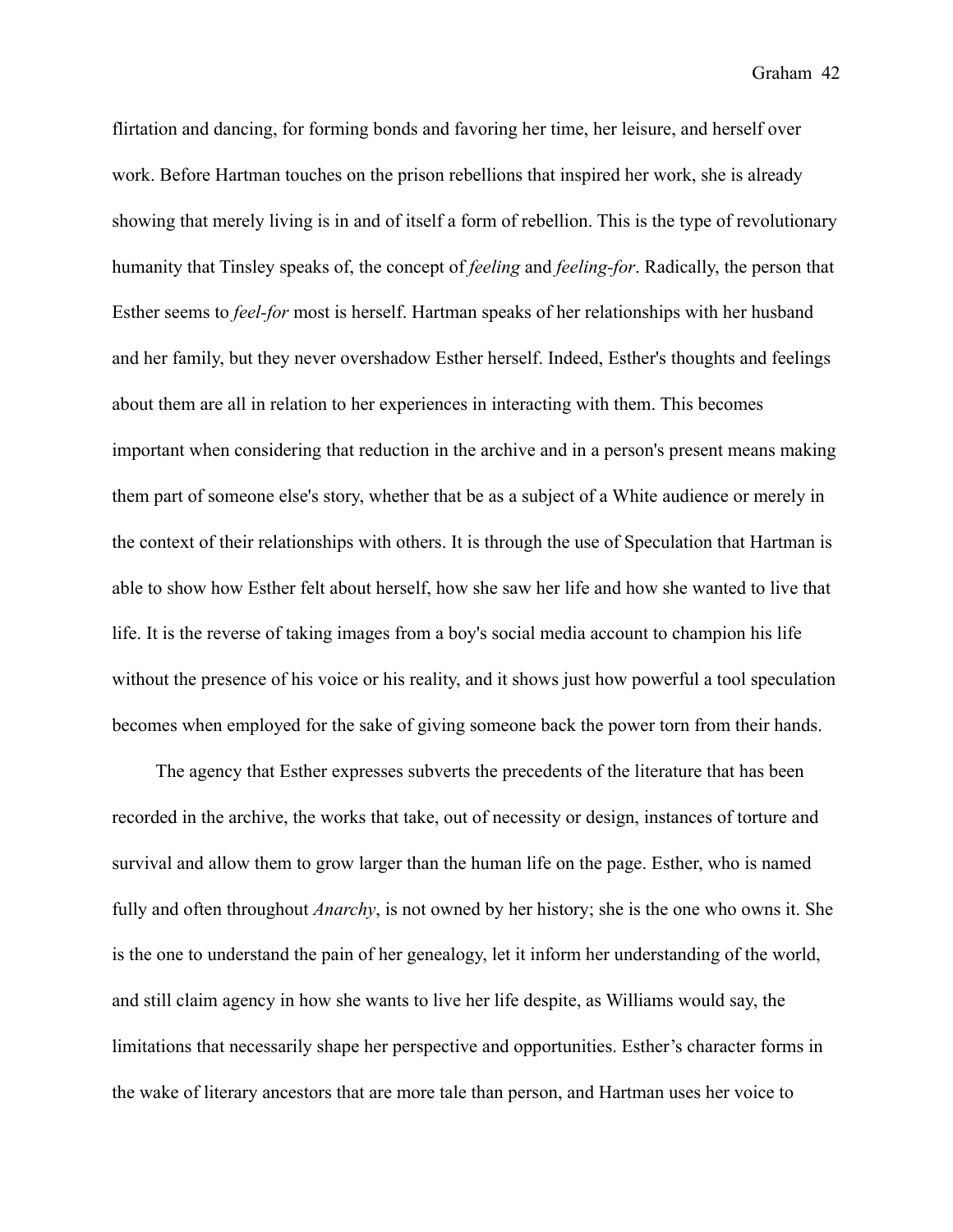project the things they might have wanted for themselves, were they allowed to want on the page. Written under different circumstances, Esther's literary ancestors' nuance, desires, and possible want of satisfaction have been sacrificed for the cause of preparing Black audiences for the hardships they must weather within their violent environment, or the cause of inciting sympathy in audiences primed, already, to see them as separate from human altogether. Martyrs are not afforded the luxury of idleness, no matter how innate idleness is to the human condition. Esther Brown, though, is not a martyr. She does not aspire to the status of role model. She does not weather the injustices and discomforts of her life with silence and grace. Her resistance is personal, "a revolution in a minor key" comprised of a riot of "beautiful noise" (Hartman 467). This kind of what-could-have-been, what-might-have-existed inner life of Black girls and women in the late nineteenth and early twentieth centuries must be constructed from what we know of history, emotion, and the simple humanity of having a life made of wants as well as needs.

 Esther manages to prioritize herself in her own life despite the oppressive conditions in which she lives. Hartman does not pretend as if hardship does not exist; what she does not do is allow it to eclipse Esther. Drawing from what is known, what the archive has recorded, Hartman writes, "What the law designated as crime were the forms of life created by young Black women in the city. The modes of intimacy and affiliation being fashioned in the ghetto, the refusal to labor, the forms of gathering and assembly, the practices of subsistence and getting over were under surveillance and targeted by the police as well as the sociologists and the reformers who gathered the information and made the case against them, forging their lives into tragic biographies of poverty, crime, and pathology" (Hartman 470). Readers learn of the conditions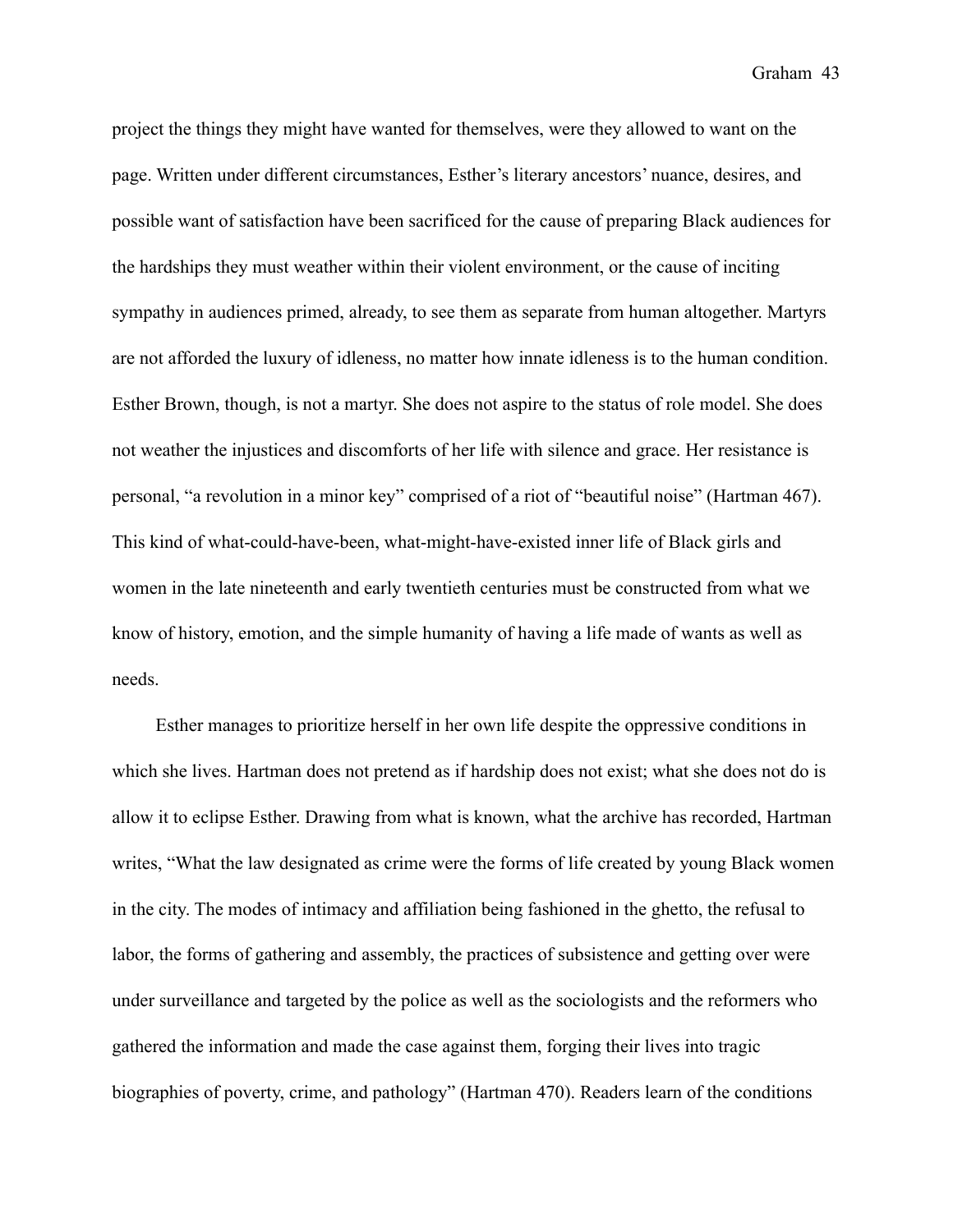that shape Esther's life after we learn who Esther is, allowing her desires and attitudes to shape our perception of her before her environment gains the opportunity to create her itself, without her voice, choices, and dreams. In a meta-textual critique, Hartman goes as far to comment on the kinds of stories that exist documenting the lives of Black girls and women, stories that become "tragic biographies" in the hands of scholars who not merely record what they see, but "forge" the account they commit to the page, creating a record of a human life that lacks the humanity of that life. In fact, Weheliye cites Ronald Judy, noting that "the systematic study of Black life, which emerged at the end of the nineteenth century in the United States, is coterminous with the rise of the human sciences" (Weheliye 20). Black lives have long been fodder for the clinical eye, the eye that seeks to dissect and define what it means to be human while Black. Hartman uses the space of imagination to find more than only the tragedy in the appeal to pathos, or the cold, so-called scientific dehumanization of Black lives. She works to extrapolate the agency that exists in Esther's commitment to remaining authentic to her inner life. "Esther Brown was wild and wayward. She longed for another way of living in the world. She was hungry for enough, for otherwise, for better. She was hungry for beauty. In her case, the aesthetic wasn't a realm separate and distinct from the daily challenges of survival, rather the aim was to make an art of subsistence, a lyric of being young, poor, gifted, and Black. Yet, she did not try to create a poem or song or painting. What she created was Esther Brown" (Hartman 469). Everything that comprises personhood is evident in this declaration of identity. The systemic difficulties, already well documented in available histories, newspapers, and biographies, exist in Esther's world. But Hartman creates something else that exists in that world: Esther Brown. In Hartman's hands, Esther Brown answers the sociological tragedies and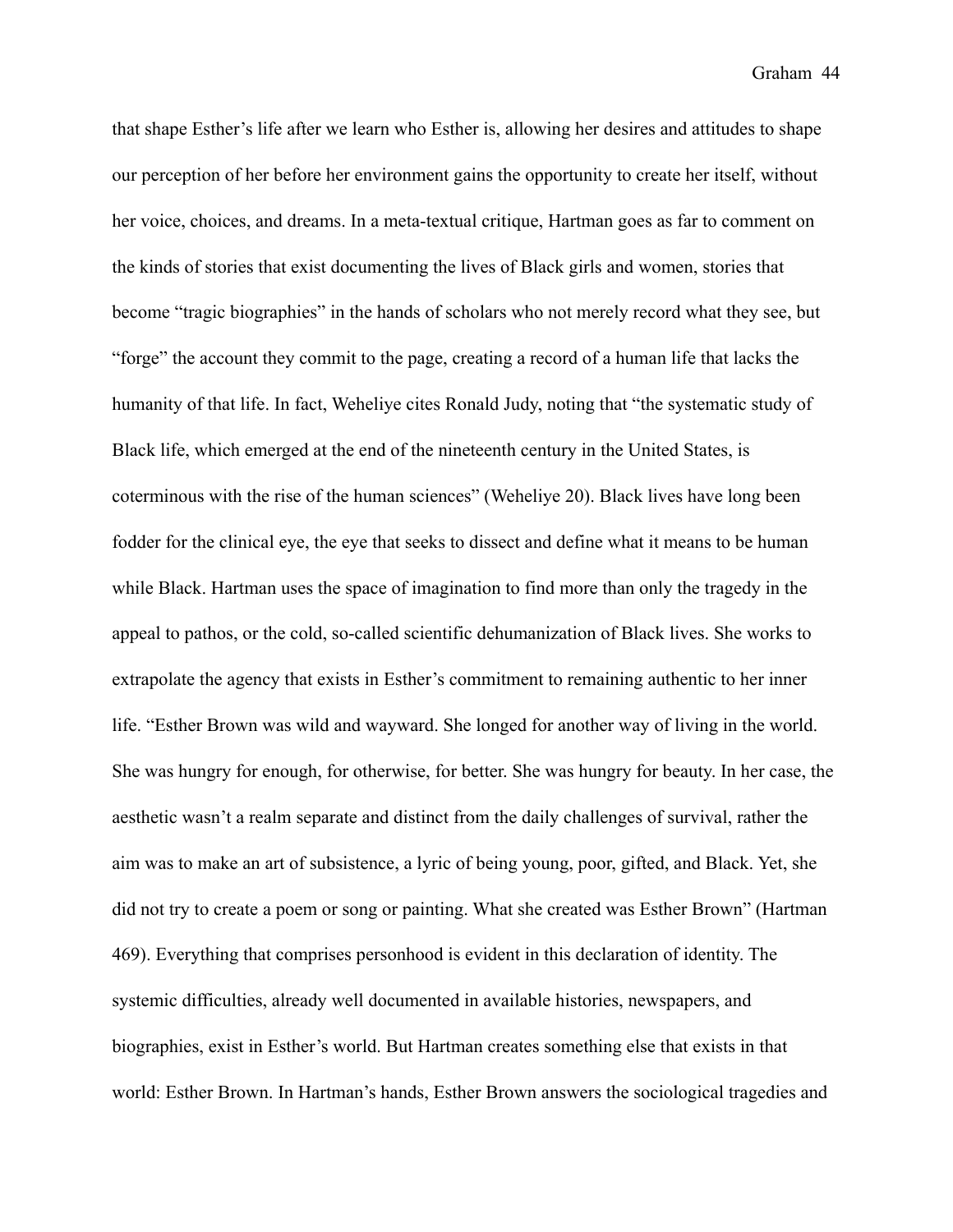morality tales of Black girlhood and womanhood by wanting beautiful things and easy things, wanting her life to be an act of art, by creating herself.

 The apotheosis of Hartman's methodology is evidenced in her examination of Esther's arrest, on false charges of prostitution. Hartman writes, "To be willing or *willful* was the offense to be punished. The only way to counter the presumption of wrongdoing and establish innocence was to give a good account of one's self. Esther failed to do this as did many young women who passed through the court" (Hartman 473). It is, perhaps, unsurprising that one more systemic barrier for Black communities has been their unfair treatment under the law, but Hartman manages to capture precisely why it is so important to acknowledge. It is Esther's willfulness, her desire to purposefully seek fun and satisfy her desires that has put her in the line of fire of the authority of the state. This is a game of perception; she is perceived as morally unjust and, furthermore, unwilling to live in a way that conformed to an image of repentance and innocence, to create a "good account" of what her life is or could be, and therefore is found guilty. Nominally, the verdict is passed for a punishable crime, prostitution, but as she had not engaged in prostitution it is her life, her dislike of work and want of things like idleness and pleasure, that condemn her. "The state was as intent on preventing the dangers and consequences posed by *Negroes assembled in a riotous manner*. Gatherings that were too loud or too unruly or too queer," explains Hartman (475). No matter how willful and self possessed Esther is, no matter how much agency she finds, she is still subject to the systemic limitations that haunt the world in slavery's wake, such as the vagrancy laws meant to perpetuate the restraint and control of the Black community. Esther cannot escape this reality, which Hartman dutifully explains, though she does not allow this to consume Esther's story. Even within the limitations of the law, Esther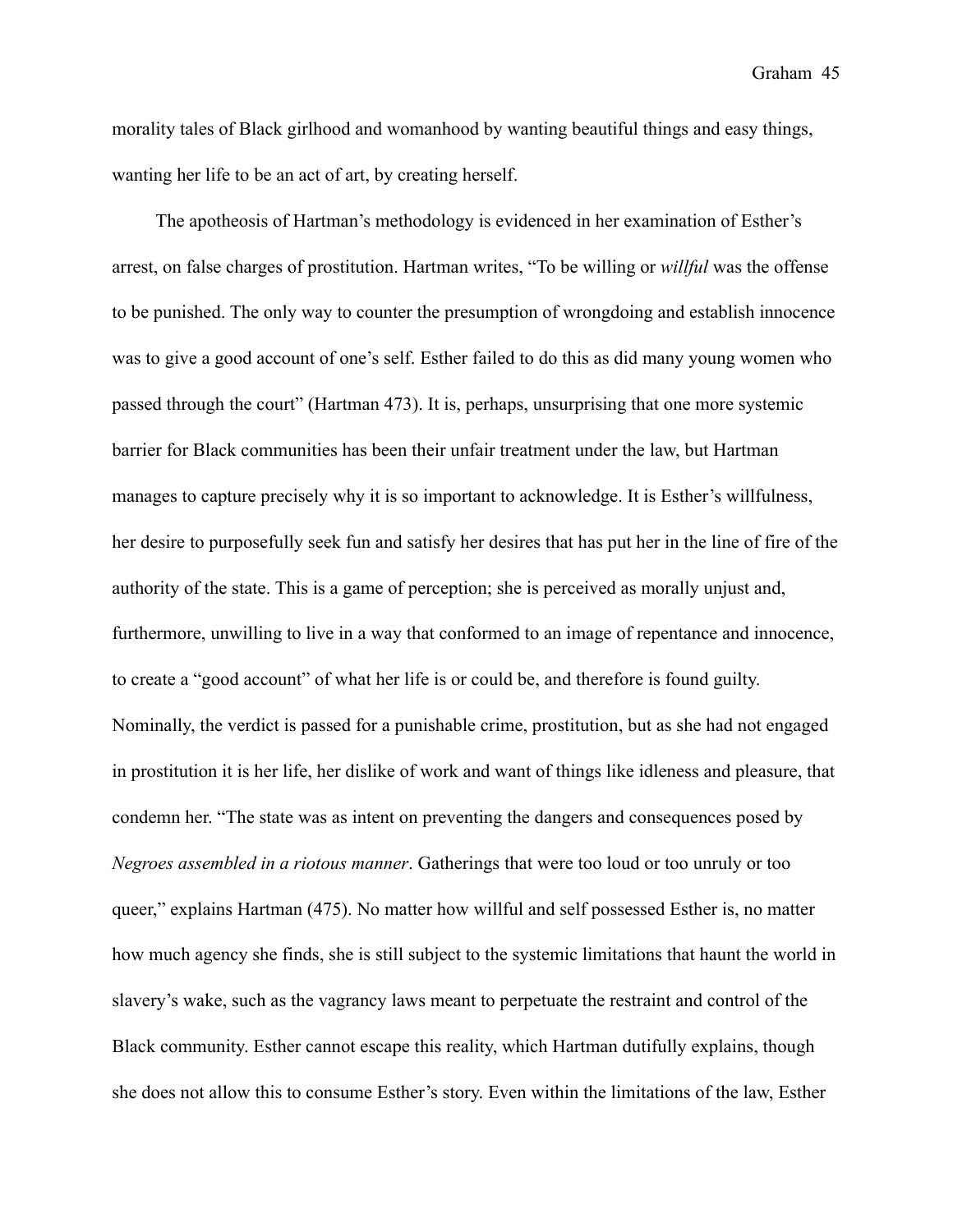remains, in Hartman's care, fully human. "Esther Brown was confronted with a choice that was no choice at all: volunteer for servitude or be commanded by the law" (Hartman 476). Because she is human, Esther still longs to find a choice regardless of whether one exists.

 That humanity continues to shine through when Hartman introduces the way Esther is seen by the community around her. Our opinions have already been formed by being introduced to Esther before we meet the police, the prison authorities, the psychologists examining her in jail, even her family. "Attitude: She is inclined to be sullen and defiant," Hartman quotes of the notes taken on her. "Note: Patient is a colored girl with good mentality who has had her own way and enjoyed much freedom. The influence of her family and her environment have both been bad. She is the hyperkinetic type which craves continually activity and amusement" (Hartman 478). Readers understand that the sullenness comes from being robbed of a choice to live her life authentically, particularly when the crime Esther has committed is not conforming to a mold of propriety. These notes on her behavior only highlight the ways in which official records reduce her story to intrinsic stubbornness, flawed personality traits, and the poor influence of her family. She is made to be less than who she is, and then punished for that reduction. Hartman, though, does not allow this to be the last thing we know of Esther Brown and all the women jailed for whatever offenses they have committed. These scenes, in particular, showcase the importance of naming in this piece. As stated, Hartman opens her work with Esther Brown's name. This becomes a vital touchstone when Esther is targeted by the law and incarcerated, where it stands in stark contrast against the other voices that rise to describe Esther. Displayed in the notes is the way the prison authorities label her, first by her attitude, then by the descriptor of "colored girl" and even "patient." Esther knows that her morality, or lack thereof, is ascribed to her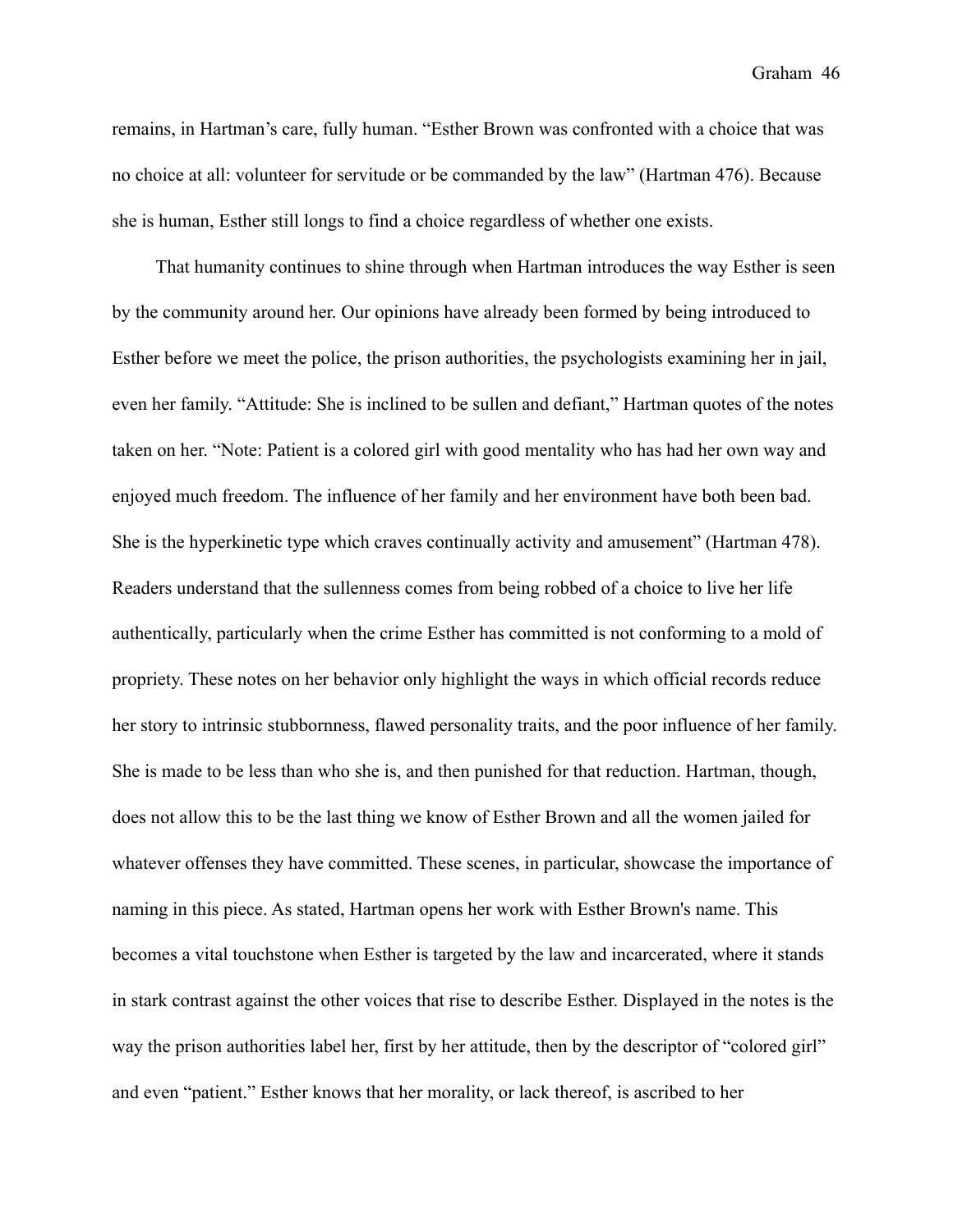relationships to others, whether or not she has a husband or whether her family taught her the values she needs to display in order to lead a successful, ethical life. "Besides, if anyone was to blame for Esther's trouble, her grandmother thought, it was her mother, Rose" (Hartman 477). Esther is seen as a product of those around her; she is derelict because of the failures of her domesticity and her upbringing. She is someone's not-wife, someone's wayward-daughter.

 However, on the page Hartman always allows Esther to be Esther. We know her before we know how her family sees her, how her community sees her, how the authorities see her. We know that it was not a great tragedy of her life, to dissolve her marriage, because it was not posed as such in her introduction. Above all, we know Esther's name. It is repeatedly constantly, the start of many sections, the way Hartman always identifies her. This is her unique descriptor, and the contrast is most striking when we are made to realize that this is not the descriptor she is given by her contemporaries. Hartman transposes this by naming whomever she can in the prison. "Loretta Michie was the only colored girl quoted in the newspaper article. The prison authorities resented that the inmates had been named at all. It fueled the public hysteria about the abuses and endowed the atrocities with a face and a story" (Hartman 479). The tension between naming and violence is explicitly laid out in this sentence; it was a purposeful attempt on the part of the authorities to quell the release of any of the names of the prisoners in order to better facilitate the violence conducted within the jail. Hartman does not allow this dehumanization to continue to exist, going as far as to call Loretta by her preferred nickname, Mickey, and make a point to reference her by name only in her narration, restoring something to her that the archive attempted to erase entirely. The desire to self identify is a powerful one. Adopting a nickname serves no purpose in making a life for oneself, bettering the community around you, or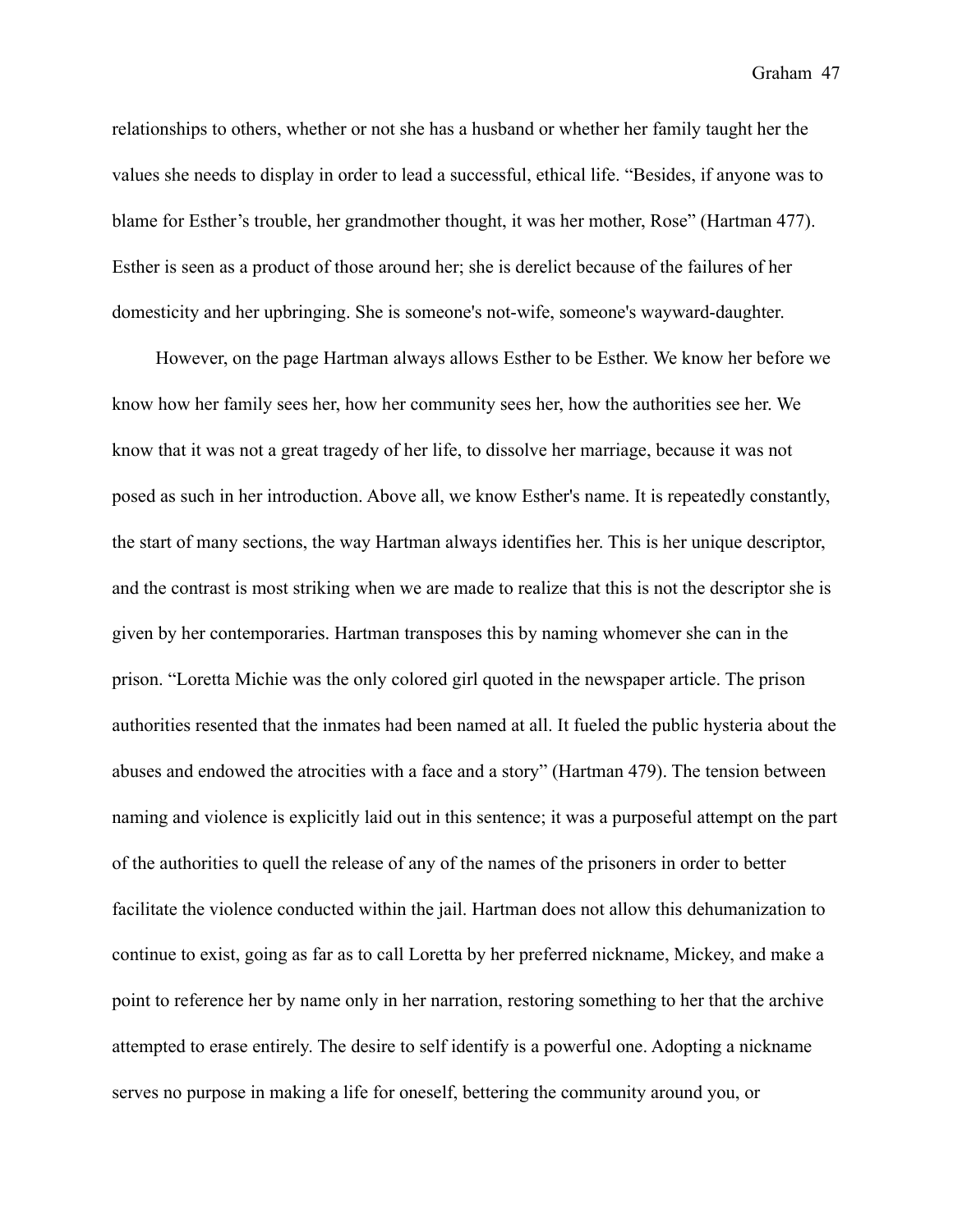contributing to the prosperity of society. It is in an act in the tradition of the *don'ts* in conduct books, or hosting a social media site and populating it with images of oneself. It is an act of selfpossession that Hartman encourages. Mickey, though the evidence of her life amounts to a mention in a newspaper article and assorted notes taken during her time in prison, is given the same benefit that Hartman gave to Esther: a name, and time on the page to be a person. Hartman writes, Loretta, or Mickey as some of her friends called her, beat the walls, bellowed, cursed, and screamed. At fourteen years old, before she had her first period, before she had a lover, before she penned lines like "sweetheart in my dreams I'm calling you," Mickey waged a small battle against the prison and the damned police and the matrons and the parole officers and the social workers. She was unwilling to pretend that her keepers were anything else. The cottages were not homes" (Hartman 481). Even here, Hartman describes Mickey first as a person before touching on her behavior as a prisoner. She calls her by her preferred name, and touches on markers of Mickey's femininity without describing them in gratuitous, physical detail. Mickey is afforded the privacy of her life and its inner workings like Esther, and in doing so Hartman proposes the need for that privacy and the dignity and agency it affords the subjects of stories.

 This stands in stark contrast to how Mickey was treated in the Rebecca Hall prison. Hartman writes, "Mickey rebelled without knowing the awful things the prison staff said about her in their meetings — she was simple-minded and a liar, she thought too much of herself, "she had been with a good many men." The psychologist, Dr. Spaulding, said she was trying to appear young and innocent, but clearly wasn't. Was it possible that she was just fourteen years old? Miss Cobb decided the matter: "let's just assume she is eighteen"" (Hartman 482). Mickey's image is firmly in the hands of the staff that hold power over her, and they do not allow her the dignity of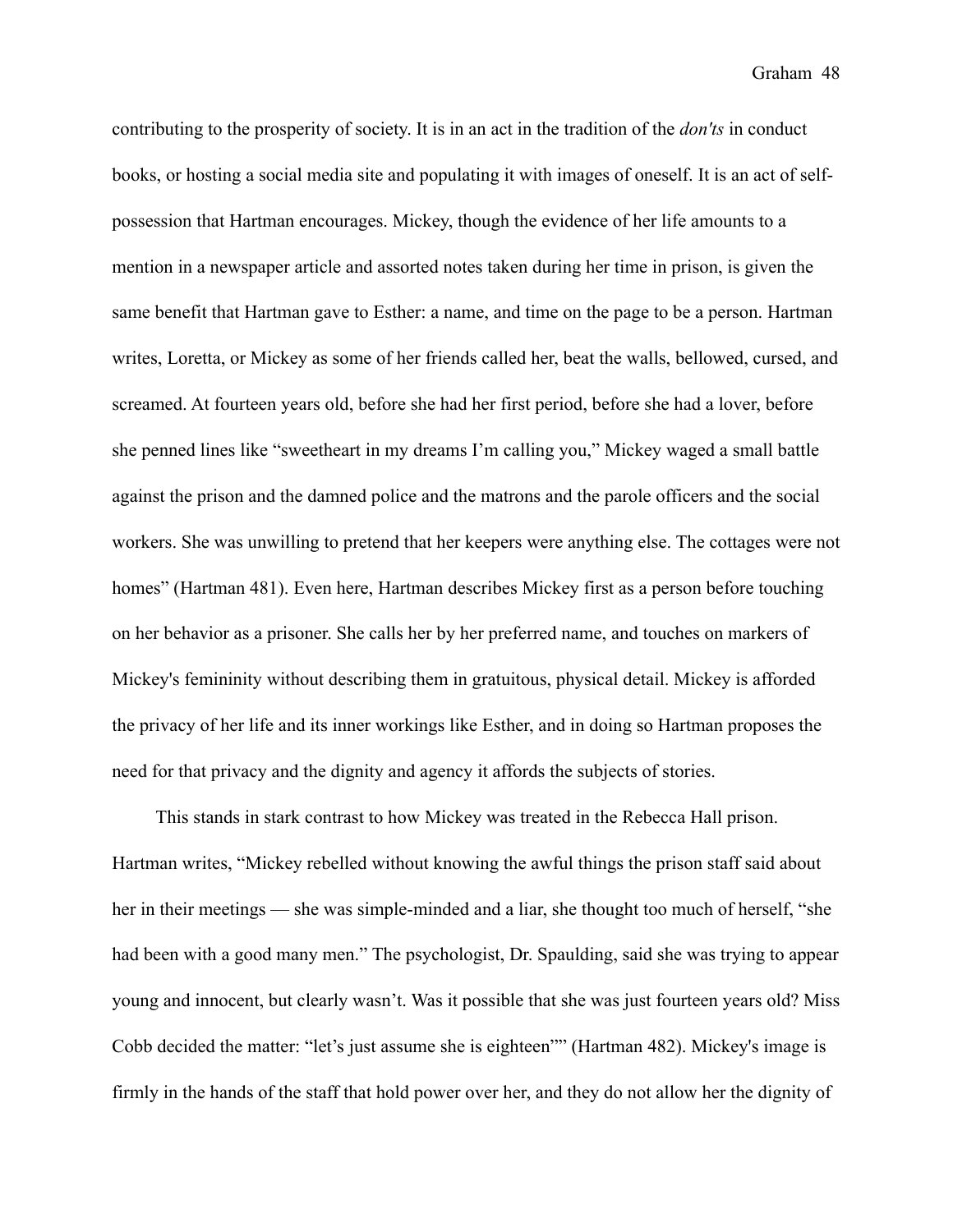privacy and personal life, commenting derisively on her intelligence, her confidence, and even her sexual history. She is treated as a problem more than a person, with staff going so far as to not only discuss the image she presents, but then proceeding to change it to suit their own needs and perceptions. This rings of the need to overcome cognitive dissonance, as Patterson stated, which arises in the conflict between Mickey's age and the way the staff strove to see her and punish her as an adult. Hartman, though, does not allow this to define Mickey's story. She allows Mickey to do that herself, saying, "Staying out all night at a dance with her friends or stealing \$2.00 to buy a new dress so she could perform on stage was sufficient cause to commit her. Mickey cursed and pummeled the wall with her fist and refused to stop no matter how tired. She didn't care if they threw her in the Disciplinary Building every single day, she would never stop fighting them, she would never submit" (Hartman 482). Hartman writes not from an objective distance, but from within Mickey's own perspective. There is agency in being allowed to do things out of a desire. In Mickey's case, that desire is protesting her sentence and the conditions that led to this sentence. Hartman frames this not as an act of stubbornness or defiance, but as a necessary rebellion, because if we employ speculation to understand Mickey's refusal to submit, we have to examine the flip side of what submission would be. It would mean bowing to the will of those who dissected and changed her image, who hold power over her, who subject her to violence and pain. Considering the conditions of submission, there is no room to wonder why Mickey chooses never to stop, no matter how tired she grows.

 Moreover, Mickey's story also speaks to the power of voice and image, as well as the rebellion that is humanity. Hartman explains that Mickey was one of the women to speak out against the abuse in the prison, stating, "Loretta and several other Black women testified before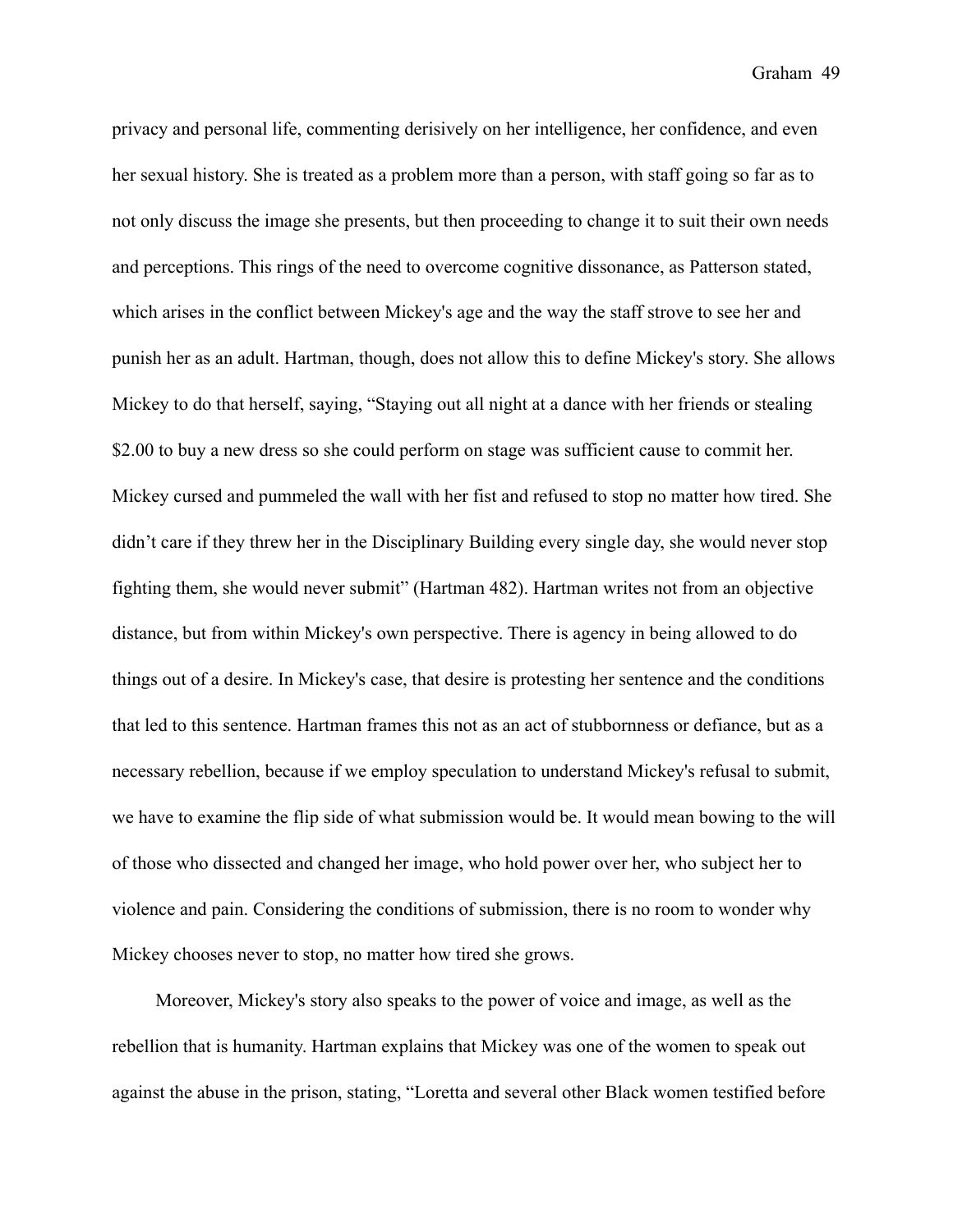the State Prison Commission about how Miss Cobb and Miss Minogue treated them. Perhaps it was because the sixteen-year-old had curly hair, dark brown eyes, and a pretty face that she caught the attention of the reporters and prompted them to record her name" (Hartman 480). This first assumption follows in the tread marks of the same well-worn pattern, that there must have been something consumable about Mickey's message that made presumably non-Black reporters even record her name when they did not afford this to any of the other women speaking out. Young and sweet looking and pretty, Mickey seems to fit the mold of what the conduct books desire in a Black girl's appearance, or at least what would appeal to the pathos of onlookers, juxtaposed against the violence of the prison system. However, Hartman does not stop her speculation here. She goes on to say, "Perhaps it was the graphic account of brutality that made her words more noteworthy than the others. Did she describe more vividly the utter aloneness of the dungeon, how it felt to be cut off from the world and cast out again, and that in the darkness shouting out and hearing the voices of others was your lifeline" (Hartman 480). This description vividly evokes the sheer humanity that arises every time speculation is employed to understand the lives and experiences of Black women. Ironically, Hartman's speculation allows us to see that when Black women are allowed to express their true thoughts, their fears become more universal than any curation or packaging of their image will achieve. *Utter aloneness* is a staggering visual, one that elicits horror at the violation of the intimately human need for connection and hope in a future that is not so utterly alone.

 This also calls back to Tinsley's work in speculation, specifically touching on the radical notion of the importance of contact and togetherness in face of a society that seeks to eradicate the knowledge that this need exists, lest it interfere with the commodifying of Black bodies.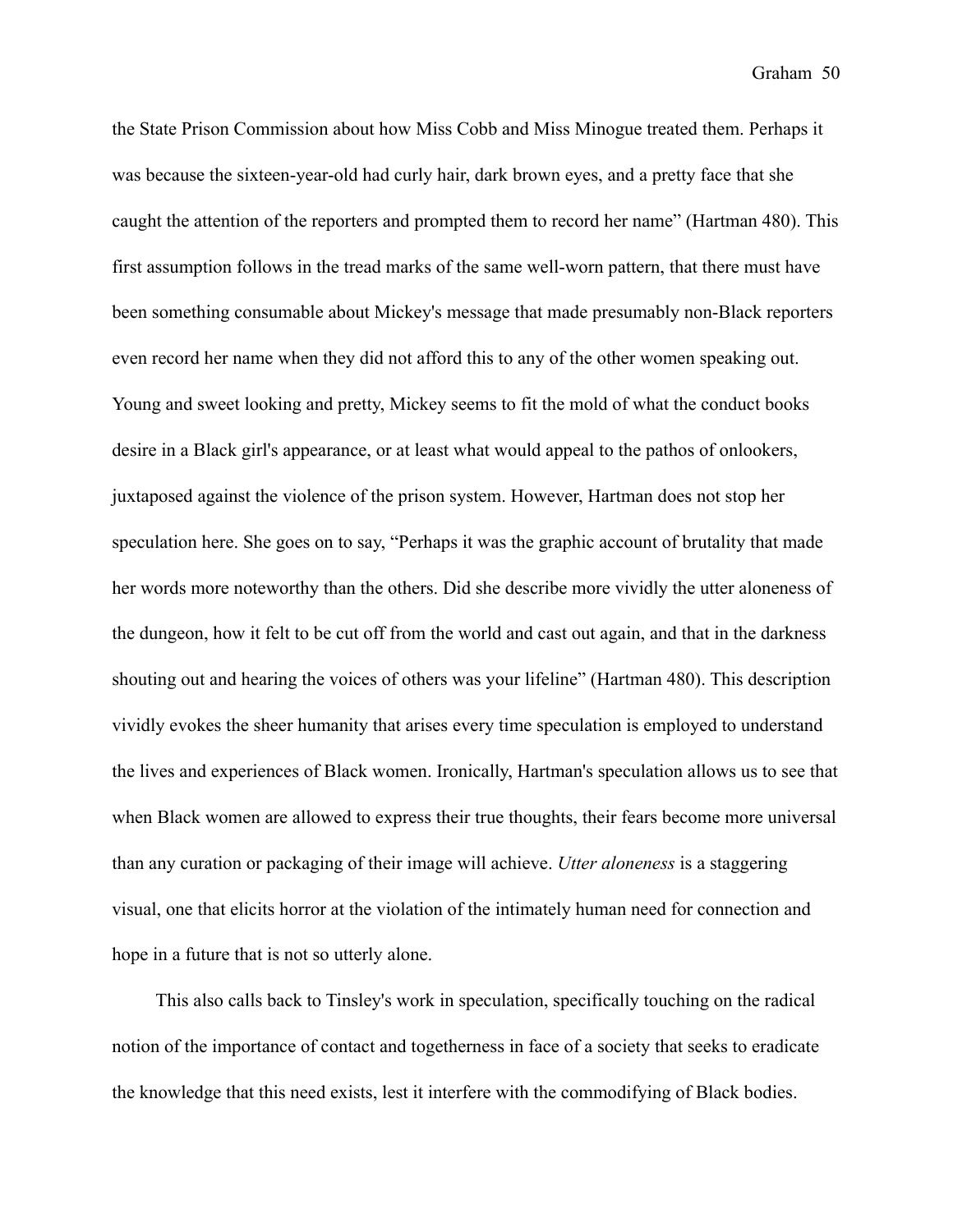Even in the midst of punishment for some crime, as Mickey is still serving a sentence, she might long for relief and human relationships so strongly that she is able to move a separate audience to remember her. This underscores Gumbs' reaction to Hortense Spillers as well, and her emphasis that the way people say things can have just as much, if not more, impact than the words themselves. This is another "sedimented layer" of Hartman's speculation. Not only is Hartman giving Mickey a space to be remembered in her own story; she is also showing Mickey claiming power in this moment through the use of her own voice. Hers is the only name recorded in this article, and Hartman proposes that it rose to this status because of the power that comes with speaking one's truth in a way that is so authentic and so honest that it cannot be denied. In the end, we cannot know for sure. Hartman explains, "The newspaper offered a pared-down description: Loretta Michie testified that she had been "handcuffed to the bars of her cell, with the tips of her toes touching the floor, for so long that she fell when she was released" (Hartman 480). It might have been Mickey's powerful voice, it might have been her face, it might have been sheer convenience, but through speculation we can give Mickey the consideration that her life and her story warrants.

 As the story winds to a close, Hartman shows the prisoners' rebellion: making noise. Or, as her title suggests, an "assembly in a riotous manner," a kind of anarchy that is not much of an anarchy at all when you hear what desires these women express, as it represents not chaos but unity. The women of the prison raise their voices, "The chants and cries insisted: We want to be free. The strike begged the question: Why are we locked up here? Why have you stolen our lives? Why do you beat us like dogs? Starve us? Pull our hair from our heads? Gag us? Club us over the head? It isn't right to take our lives. No one deserved to be treated like this" (Hartman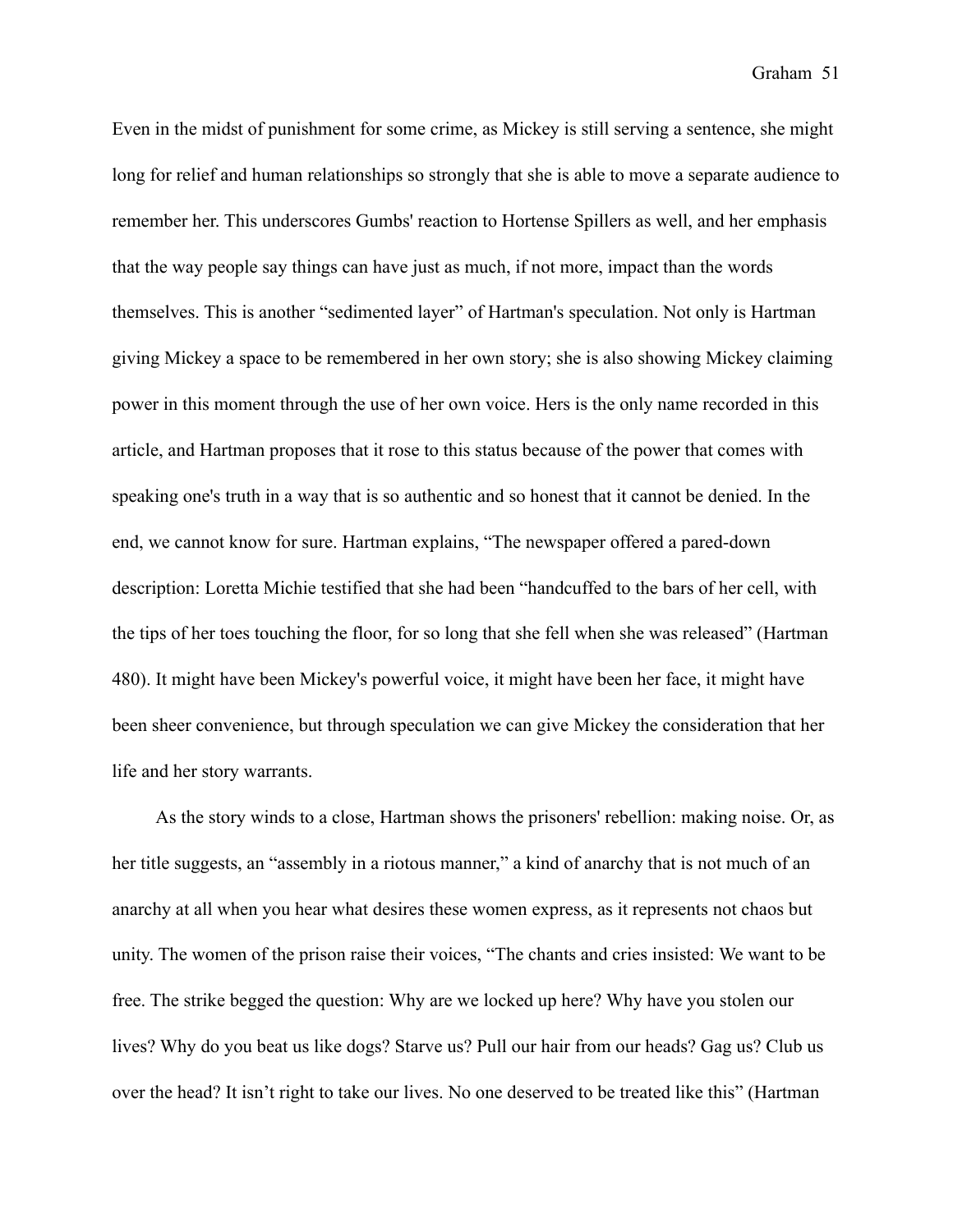486). In the physical act of raising their voices as loud as they can, the women of the prison attempt to regain a sense of their own self worth, create better lives and conditions for themselves, and assert that they, too, deserve the same rights as those who are not specifically targeted by the power structures meant to suppress Black freedom. Hartman retroactively fosters this attempt and these desires by making these women and their rebellion the last, lingering note of her piece. Limited by society and reduced by history, these women do not stop inhabiting themselves and their dreams; they don't abandon hope for what tomorrow might bring. "The refrains were redolent with all the lovely plans about what they would do once they were free. These sounds traveled through the night air" (Hartman 486).

 This is the power of an archive developed by way of imagination. Both Wright and Hartman understand that there is something missing in what the official record has to offer in terms of communicating the experiences and lives of Black women and girls. They address the tropes that dominate the existing stories of Black girls and women across most mediums of written word, across journalism and fiction and treatises on etiquette, without ignoring that not only do the recorded tragedies exist, but so too do the records that strip any inner life, agency, and personality from the subjects of those stories. Hartman clearly expresses the balance that needs to be struck, "*Mere survival* was an achievement in a context so brutal. How could one enhance life or speak of its potentialities when confined in the ghetto, when daily subjected to racist assault and insult, and conscripted to servitude? *How can I live?—*It was a question Esther reckoned with every day" (Hartman 470). Even under the weight of scrutiny, terror, and a history of violence, all things that she is aware of, Esther still asks how she can live beyond merely surviving. This was a question not afforded to the girls in the stories that Wright studied, the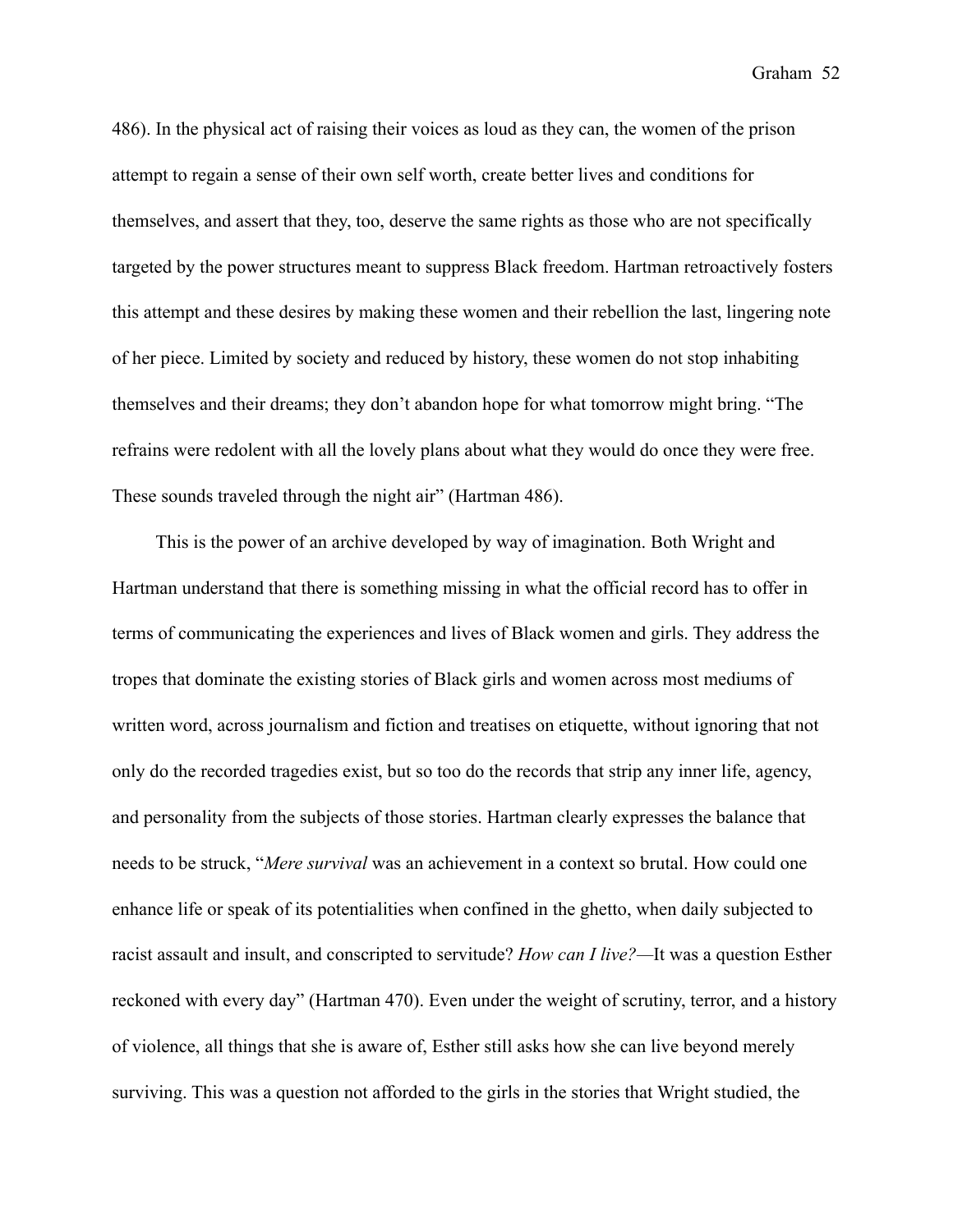Black girls who spent their girlhoods becoming wise and resilient enough to, hopefully, live through their circumstances. While these lessons served an important, specific purpose in providing a model of inspiration for other Black girls of the nineteenth century seeking to survive similar circumstances, they do so at the cost of depicting the true humanity that existed. Humanity like Esther's, with its concerns over the body and heart, marked by desires for enjoyable things and a knowledge that there is something unjust in living, and being depicted, as a being that can only strive to survive.

#### **Conclusion**

 Reduction and dehumanization are facets of the Black experience from the earliest slave ships crossing the atlantic to the advent of social media. The pattern of being removed from one's own life, experiences, and story, and subsequently being silenced and repackaged by others' hands, follows Blackness in the United States. The history of members of the Black community is one of violence, pain, and trauma, and even those moments are filtered by external perspectives and made palatable and accessible to non-Black audiences while eclipsing the humanity of the subjects from whom these stories are taken. Often, records of these hardships are the only imprint left of Black lives within the archive, in stories spun by those outside the communities that experienced them, or even by the perpetrators of that violence.

 However, the history of Blackness is also one of hope, resistance, community, desire, levity, dreams, and capturing agency whenever it is possible. It is inherently and undeniably human, something that falls through the cracks that appear in the archive by circumstance and by design. Employing speculation as a means of restoring the fullness of the lives of the members of the Black community might not restore the specific things that these individuals thought and felt.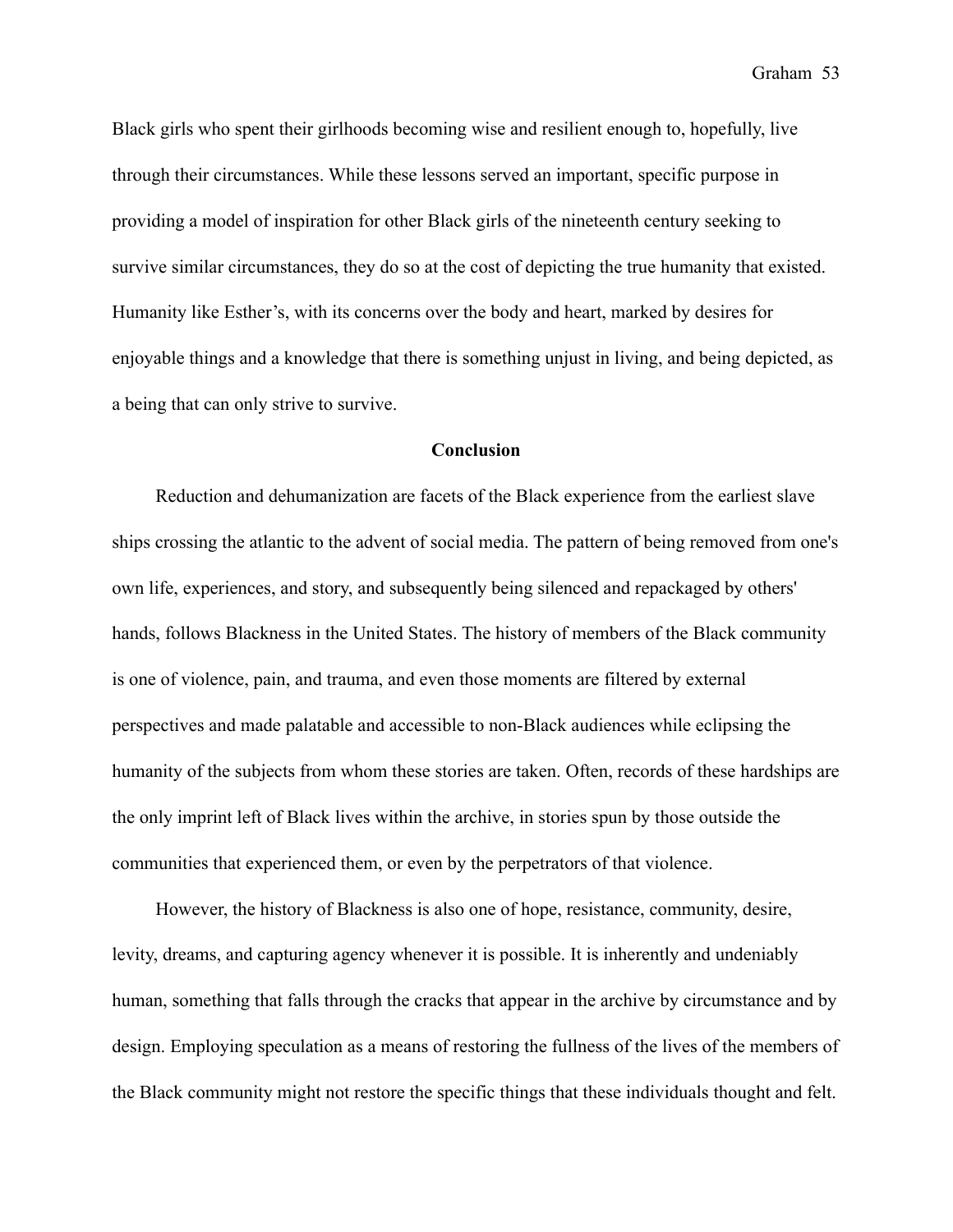But it challenges us, as readers and scholars and people, to remember that those thoughts and feelings did exist. It asks us to read beyond lines in a paper, notes from a prison, chart topping numbers, or token appearances by characters of color in popular media, and demand to allow these lost voices space in the archive. Wright and Hartman demonstrate not just the power of speculation, but the need for it. Wright's commitment to asking what other perspectives might be concluded from the writing available, and Hartman's speculation crafted from knowledge of the Black condition in America and what it feels like to be human, and a woman, demonstrate the power of taking what is known and asking, *but what could have been?* Dreams and wants just like Esther's must have existed in the Black girls and women that were, as Muñoz says, locked out of official histories. They must have existed within every Black person in America, from the days of slavery to the days of Motown, of Instagram. Understanding that these individuals were, in fact, human and always have been is a necessary facet of comprehending the things that do remain enshrined in the archive, the while violence was a genuine facet of Black life, that it has become the entirety of their stories and obfuscated the agency and humanity of those who experienced that violence. Speculation is a way to bridge the gap between what has been saved on the record and what else should have been.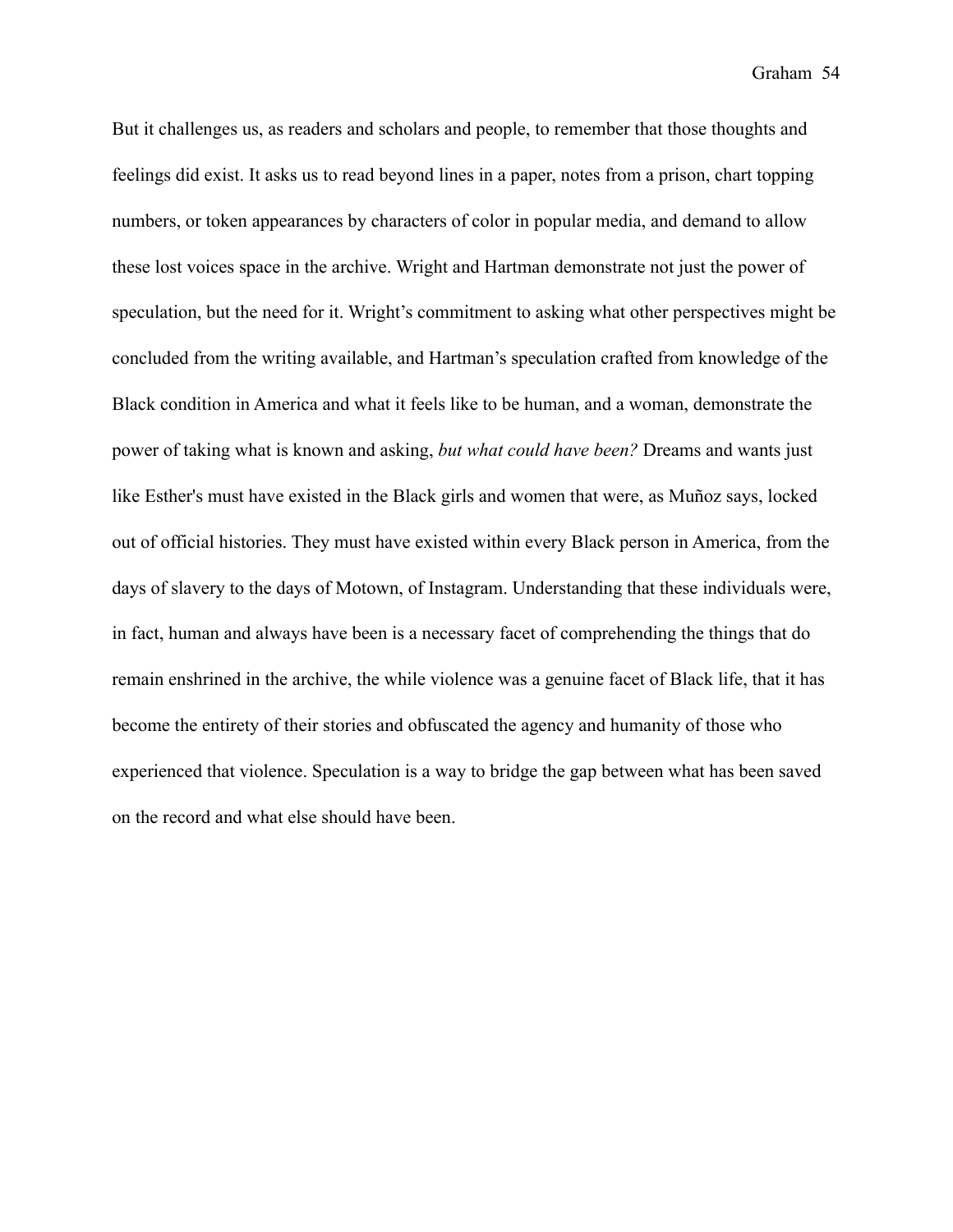#### **Works Cited**

- Agamben, Giorgio. *Homo Sacer: Sovereign Power and Bare Life*. Translated by Daniel Heller Roazen, Stanford University Press, 1998.
- Cacho, Lisa Marie. *Social Death: Racialized Rightlessness and the Criminalization of the*

 *Unprotected (Nation of Newcomers)*. New York University Press, 2012.

Carrington, André m. *Speculative Blackness: The Future of Race in Science Fiction*. University

of Minnesota Press, 2016. *JSTOR*, [www.jstor.org/stable/10.5749/j.ctt1b4cx4r.](http://www.jstor.org/stable/10.5749/j.ctt1b4cx4r)

Fleetwood, Nicole R. *On Racial Icons: Blackness and the Public Imagination*. Rutgers

University Press, 2015.

Hartman, Saidiya. "The Anarchy of Colored Girls Assembled in a Riotous Manner." *The South Atlantic Quarterly*, vol. 117, no. 3, July 2018, pp. 465–490.

Gumbs, Alexis Pauline. *Spill: Scenes of Black Feminist Fugitivity*. Duke University Press, 2016.

Lowe, Lisa. *The Intimacies of Four Continents*. Duke University Press, 2015.

Muñoz, Jose Esteban. "Ephemera as Evidence: Introductory Notes to Queer Acts." *Women & Performance: A Journal of Feminist Theory*, vol. 8, no. 2, 1996, pp. 5–16.

Patterson, Orlando. *Slavery and Social Death: a Comparative Study, with a New Preface*.